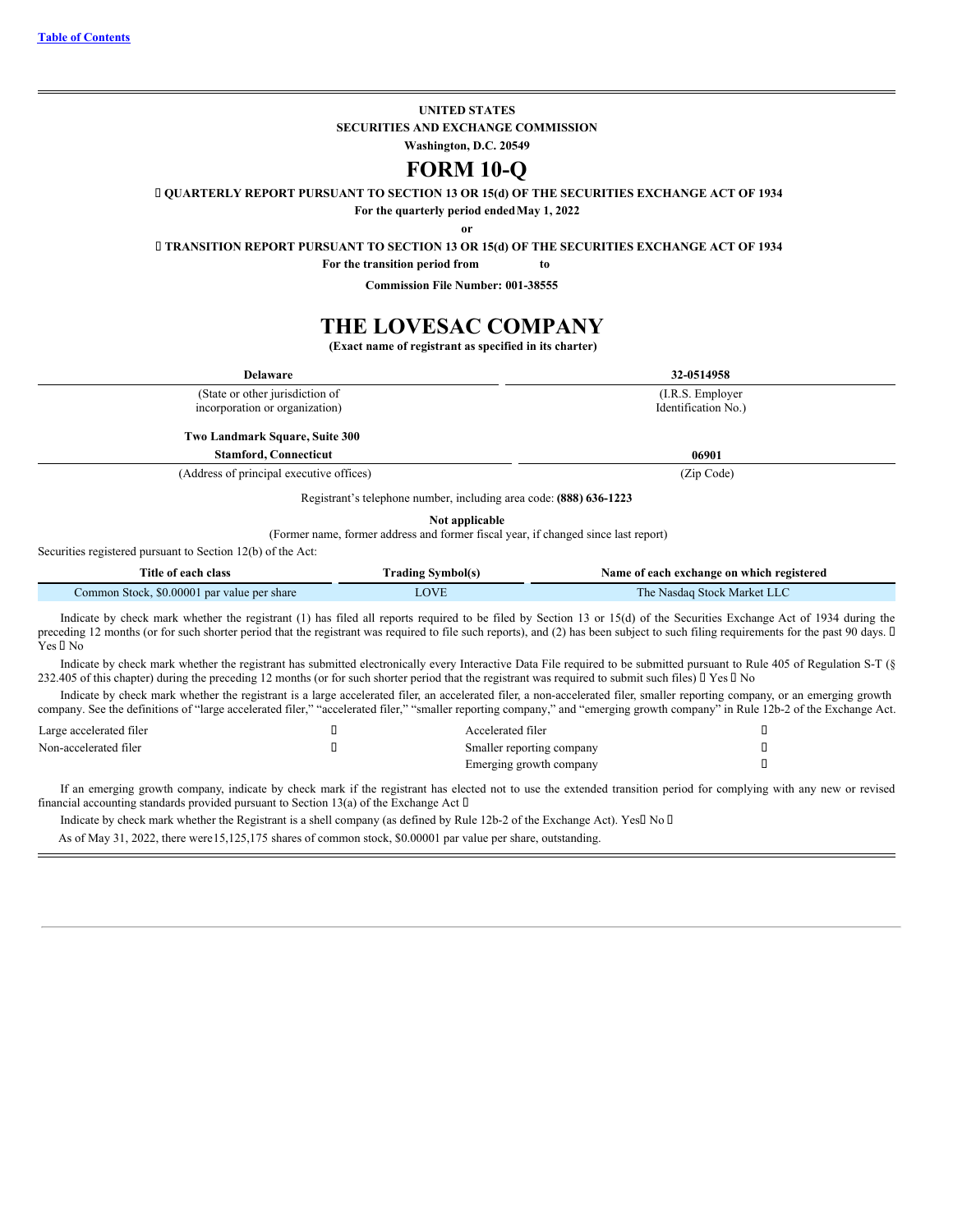#### **FORM 10-Q INDEX TO QUARTERLY REPORT ON FORM 10-Q May 1, 2022**

|          |                                                                                                                                              | Page           |
|----------|----------------------------------------------------------------------------------------------------------------------------------------------|----------------|
|          | <b>PART I. FINANCIAL INFORMATION</b>                                                                                                         |                |
|          |                                                                                                                                              |                |
| Item 1.  | <b>Financial Statements</b>                                                                                                                  |                |
|          |                                                                                                                                              |                |
|          | Condensed Consolidated Balance Sheets as of May 1, 2022 (unaudited) and January 30, 2022                                                     |                |
|          |                                                                                                                                              |                |
|          | Condensed Consolidated Statements of Operations for the thirteen weeks ended May 1, 2022 and May 2, 2021 (unaudited)                         | 2              |
|          |                                                                                                                                              |                |
|          | Condensed Consolidated Statements of Changes in Stockholders' Equity for the thirteen weeks ended May 1, 2022 and May 2, 2021<br>(unaudited) | $\overline{3}$ |
|          |                                                                                                                                              |                |
|          | Condensed Consolidated Statements of Cash Flows for the thirteen weeks ended May 1, 2022 and May 2, 2021 (unaudited)                         | $\overline{4}$ |
|          |                                                                                                                                              |                |
|          | <b>Notes to Condensed Consolidated Financial Statements (unaudited)</b>                                                                      | 5              |
|          |                                                                                                                                              |                |
| Item 2.  | Management's Discussion and Analysis of Financial Condition and Results of Operations                                                        | 15             |
|          |                                                                                                                                              |                |
| Item 3.  | Quantitative and Qualitative Disclosures about Market Risk                                                                                   | 25             |
|          |                                                                                                                                              |                |
| Item 4.  | <b>Controls and Procedures</b>                                                                                                               | 26             |
|          | <b>Part II. OTHER INFORMATION</b>                                                                                                            | 28             |
|          |                                                                                                                                              |                |
| Item 1.  | <b>Legal Proceedings</b>                                                                                                                     | 28             |
|          |                                                                                                                                              |                |
| Item 1A. | <b>Risk Factors</b>                                                                                                                          | 28             |
|          |                                                                                                                                              |                |
| Item 2.  | Unregistered Sales of Equity Securities and Use of Proceeds                                                                                  | 28             |
|          |                                                                                                                                              |                |
| Item 3.  | <b>Defaults Upon Senior Securities</b>                                                                                                       | 28             |
|          |                                                                                                                                              |                |
| Item 4.  | <b>Mine Safety Disclosures</b>                                                                                                               | 28             |
|          |                                                                                                                                              | 28             |
| Item 5.  | Other Information                                                                                                                            |                |
| Item 6.  | <b>Exhibits</b>                                                                                                                              | 29             |
|          |                                                                                                                                              |                |

i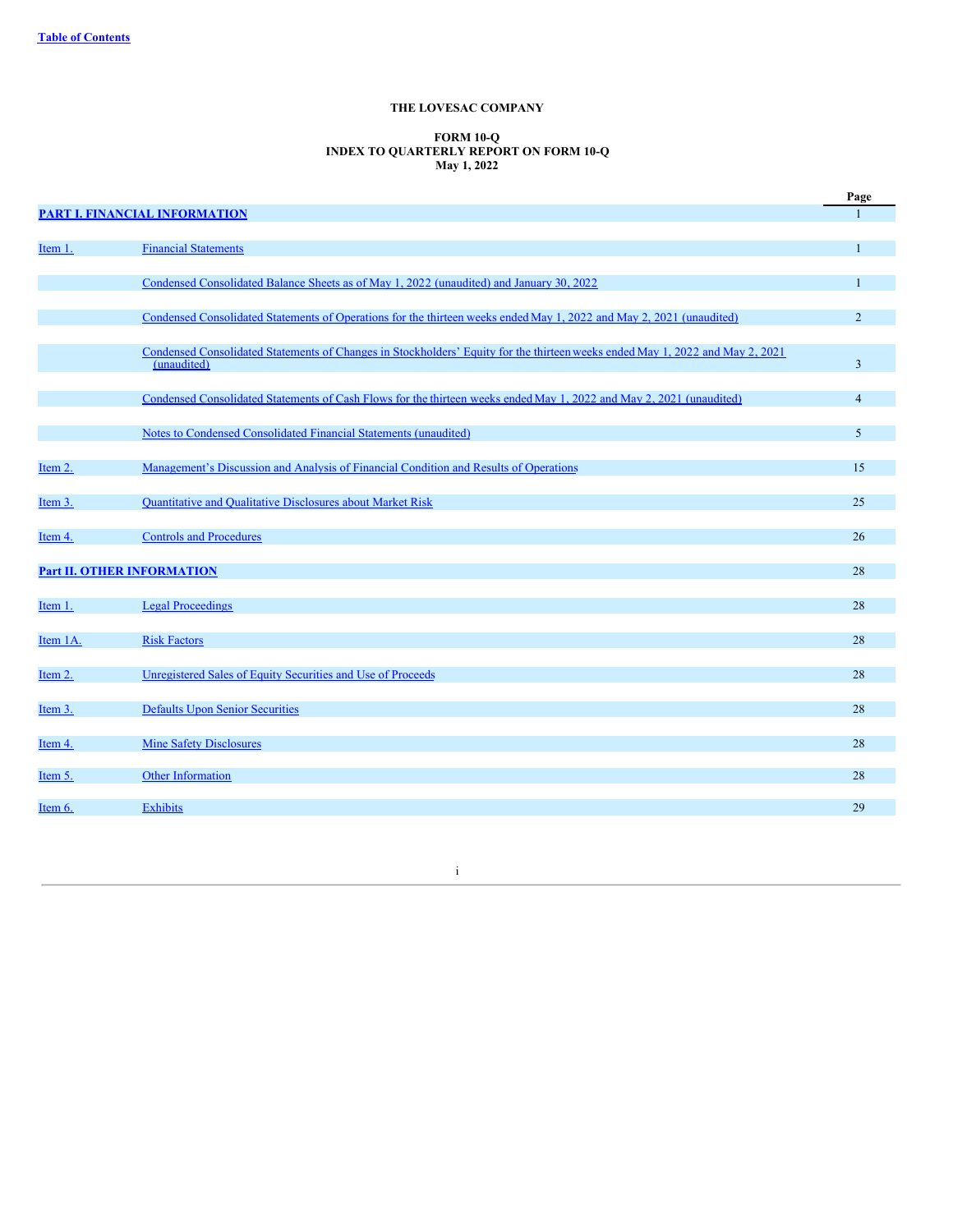#### **Forward-Looking Statements**

This Quarterly Report on Form 10-Q contains forward-looking statements within the meaning of the Private Securities Litigation Reform Act of 1995 and other legal authority, which statements may involve substantial risk and uncertainties. Forward-looking statements generally relate to future events or our future financial or operating performance. In some cases, you can identify forward-looking statements because they contain words such as "may," "will," "should," "expects," "plans," "anticipates," "could," "intends," "target," "projects," "contemplates," "believes," "estimates," "predicts," "potential," or "continue" or the negative of these words or other similar terms or expressions that concern our expectations, strategy, plans, or intentions.

You should not place undue reliance on forward looking statements. We cannot assure you that the events and circumstances reflected in the forward-looking statements will be achieved or occur at all or on a specified timeframe. The cautionary statements set forth in this Quarterly Report on Form 10-Q, including in Part I – Item 2. Management's Discussion and Analysis of Financial Condition and Results of Operations, and elsewhere, identify important factors which you should consider in evaluating our forward-looking statements. These factors include, among other things:

- our ability to sustain recent growth rates;
- our ability to sustain the recent increase in our Internet sales;
- our ability to manage the growth of our operations over time;
- our ability to maintain, grow and enforce our brand and trademark rights;
- our ability to improve our products and develop new products;
- our ability to obtain, grow and enforce intellectual property related to our business and avoid infringement or other violation of the intellectual property rights of others;
- our ability to successfully open and operate new showrooms;
- the impact of any systems interruptions that impair customer access to our sites or other performance failures in our technology infrastructure;
- any decline in consumer spending including due to negative impact from economic conditions;
- our ability to compete and succeed in a highly competitive and evolving industry; and
- the effect and consequences of current economic conditions, including the impact of the novel coronavirus ("COVID-19") public health crisis, the conflict between Russia and Ukraine, and inflation on our business operations and continuity.

We caution you that the foregoing list may not contain all the forward-looking statements made in this Quarterly Report on Form 10-Q.

You should not rely upon forward-looking statements as predictions of future events. We have based the forward-looking statements contained in this Quarterly Report on Form 10-Q primarily on our current expectations and projections about future events and trends that we believe may affect our business, financial condition, results of operations, and prospects. The outcome of the events described in these forward-looking statements is subject to risks, uncertainties, and other factors described in the sections entitled "Risk Factors" and in "Management's Discussion and Analysis of Financial Condition and Results of Operations" in our most recent Annual Report on Form 10-K filed with the Securities and Exchange Commission and in this Quarterly Report on Form 10-Q. Moreover, we operate in a very competitive and rapidly changing environment. New risks and uncertainties emerge from time to time, and it is not possible for us to predict all risks and uncertainties that could have an impact on the forward-looking statements contained in this Quarterly Report on Form 10-Q. We cannot assure you that the results, events, and circumstances reflected in the forward-looking statements will be achieved or occur at all or on a specified timeline, and actual results, events, or circumstances could differ materially from those described in the forward-looking statements.

ii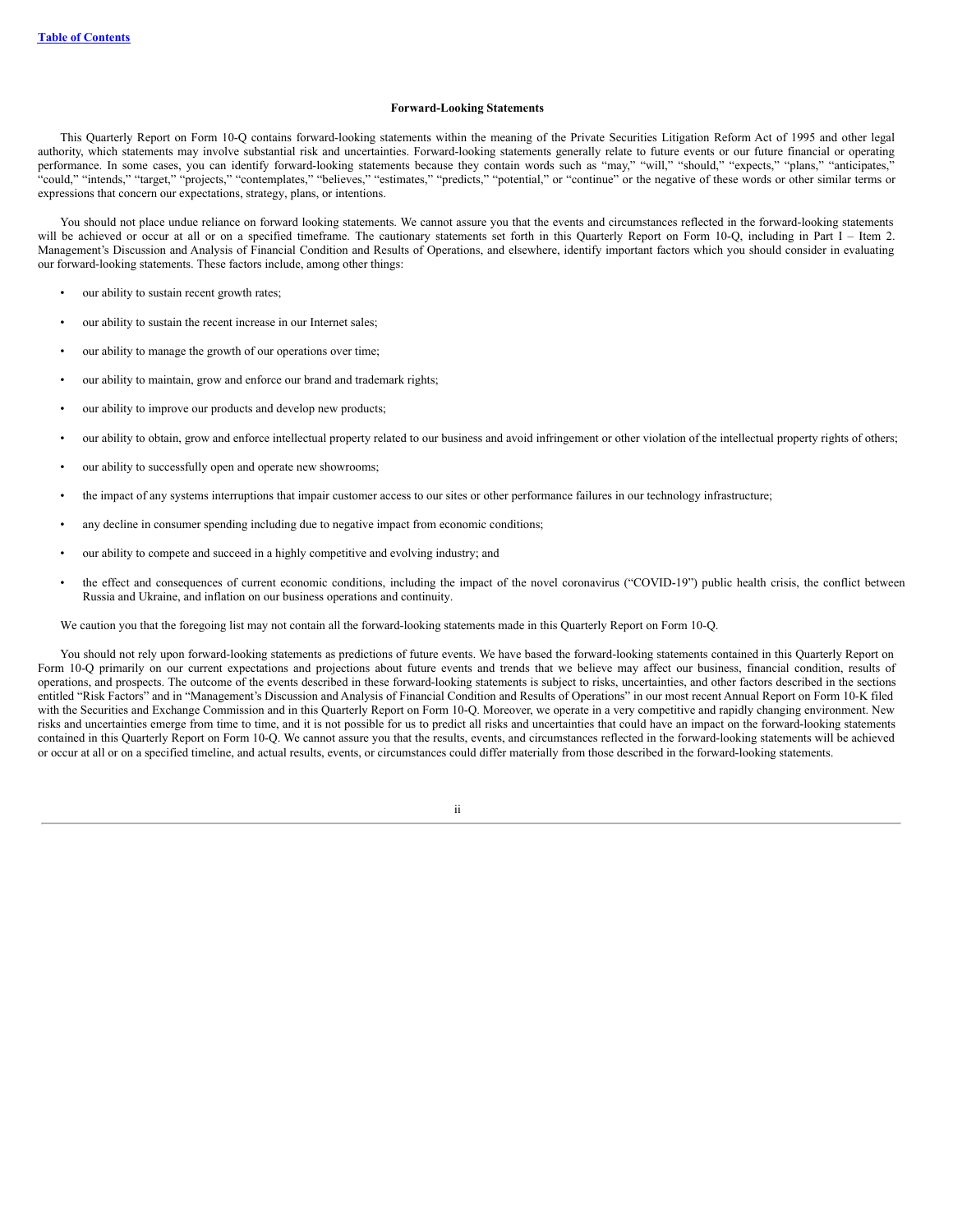<span id="page-3-0"></span>The forward-looking statements made in this Quarterly Report on Form 10-Q relate only to events as of the date on which the statements are made. We undertake no obligation to update any forward-looking statements made in this Quarterly Report on Form 10-Q to reflect events or circumstances after the date of this Quarterly Report on Form 10-Q or to reflect new information or the occurrence of unanticipated events, except as required by law. We may not actually achieve the plans, intentions, or expectations disclosed in our forward-looking statements, and you should not place undue reliance on our forward-looking statements. Our forward-looking statements do not reflect the potential impact of any future acquisitions, mergers, dispositions, joint ventures, or investments we may make.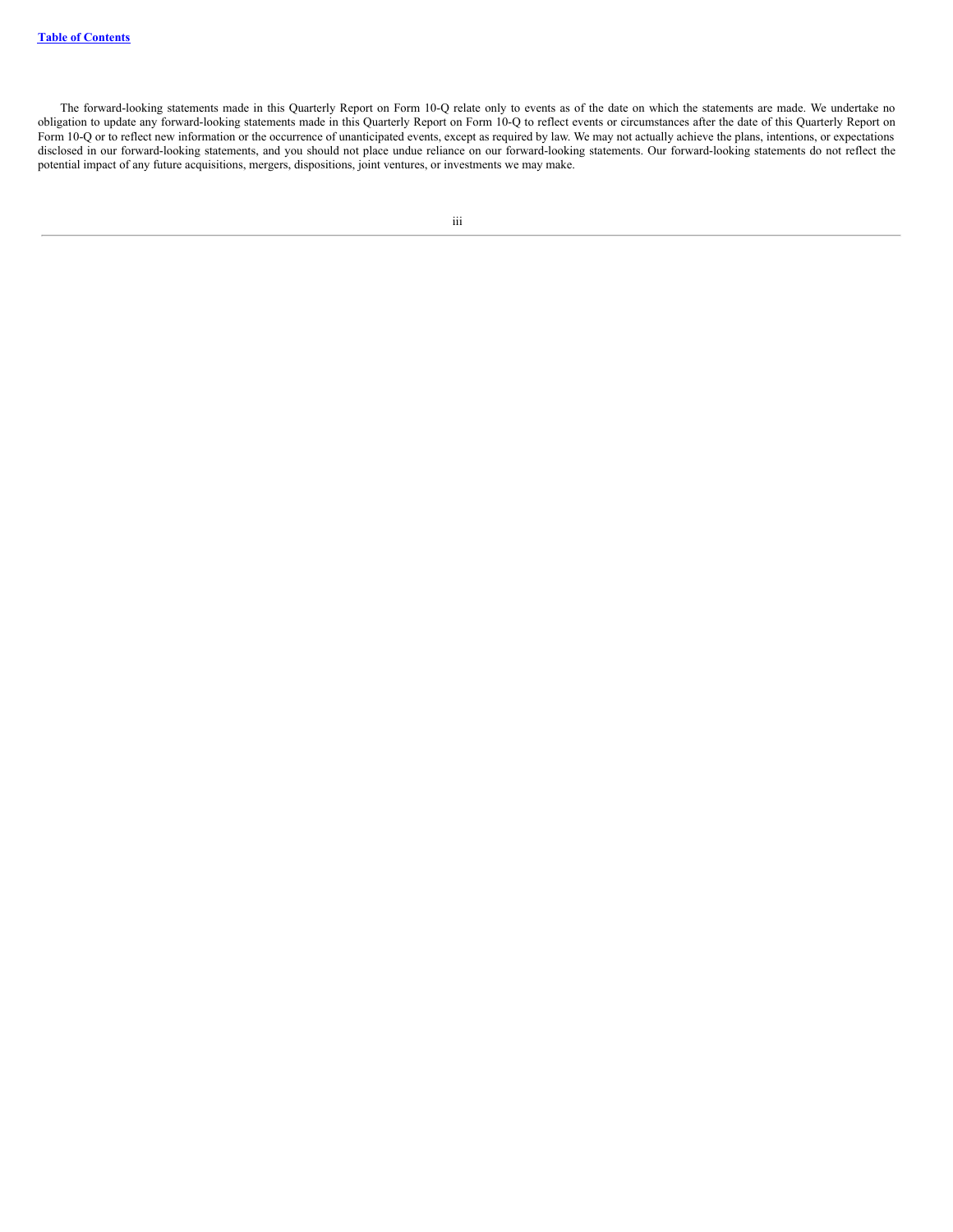# **PART I. FINANCIAL INFORMATION**

# <span id="page-4-1"></span><span id="page-4-0"></span>**Item 1. Financial Statements.**

# **THE LOVESAC COMPANY**

# **CONDENSED CONSOLIDATED BALANCE SHEETS**

|                                                                                                                                                                                                   |               | May 1,<br>2022 |              | January 30,<br>2022 |
|---------------------------------------------------------------------------------------------------------------------------------------------------------------------------------------------------|---------------|----------------|--------------|---------------------|
| (amounts in thousands, except share and per share amounts)                                                                                                                                        |               | (unaudited)    |              |                     |
| <b>Assets</b>                                                                                                                                                                                     |               |                |              |                     |
| <b>Current Assets</b>                                                                                                                                                                             |               |                |              |                     |
| Cash and cash equivalents                                                                                                                                                                         | \$            | 64,380 \$      |              | 92,392              |
| Trade accounts receivable                                                                                                                                                                         |               | 6,413          |              | 8,547               |
| Merchandise inventories                                                                                                                                                                           |               | 123,008        |              | 108,493             |
| Prepaid expenses and other current assets                                                                                                                                                         |               | 16,384         |              | 15,726              |
| <b>Total Current Assets</b>                                                                                                                                                                       |               | 210,185        |              | 225,158             |
| Property and equipment, net                                                                                                                                                                       |               | 37,455         |              | 34,137              |
| Operating lease right-of-use assets                                                                                                                                                               |               | 107,930        |              | 100,891             |
| <b>Other Assets</b>                                                                                                                                                                               |               |                |              |                     |
| Goodwill                                                                                                                                                                                          |               | 144            |              | 144                 |
| Intangible assets, net                                                                                                                                                                            |               | 1,452          |              | 1,413               |
| Deferred financing costs, net                                                                                                                                                                     |               | 97             |              |                     |
| Deferred tax asset                                                                                                                                                                                |               | 9,313          |              | 9,836               |
| <b>Total Other Assets</b>                                                                                                                                                                         |               | 11,006         |              | 11,393              |
| <b>Total Assets</b>                                                                                                                                                                               | \$            | 366,576        | $\mathbb{S}$ | 371,579             |
| <b>Liabilities and Stockholders' Equity</b>                                                                                                                                                       |               |                |              |                     |
| <b>Current Liabilities</b>                                                                                                                                                                        |               |                |              |                     |
| Accounts payable                                                                                                                                                                                  | $\mathsf{\$}$ | 29,764 \$      |              | 33,247              |
| Accrued expenses                                                                                                                                                                                  |               | 39,431         |              | 40,497              |
| Payroll payable                                                                                                                                                                                   |               | 5,188          |              | 9,978               |
| Customer deposits                                                                                                                                                                                 |               | 7,607          |              | 13,316              |
| Current operating lease liabilities                                                                                                                                                               |               | 17,530         |              | 16,382              |
| Sales taxes payable                                                                                                                                                                               |               | 4,339          |              | 5,359               |
| <b>Total Current Liabilities</b>                                                                                                                                                                  |               | 103,859        |              | 118,779             |
| <b>Operating Lease Liabilities, long-term</b>                                                                                                                                                     |               | 103,480        |              | 96,574              |
| <b>Line of Credit</b>                                                                                                                                                                             |               |                |              |                     |
| <b>Total Liabilities</b>                                                                                                                                                                          |               | 207,339        |              | 215,353             |
| <b>Commitments and Contingencies (see Note 6)</b>                                                                                                                                                 |               |                |              |                     |
| <b>Stockholders' Equity</b>                                                                                                                                                                       |               |                |              |                     |
| Preferred Stock \$0.00001 par value, 10,000,000 shares authorized, no shares issued or outstanding as of May 1, 2022 and January 30, 2022.                                                        |               |                |              |                     |
| Common Stock \$.00001 par value, 40,000,000 shares authorized, 15,125,042 shares issued and outstanding as of May 1, 2022 and 15,123,338 shares<br>issued and outstanding as of January 30, 2022. |               |                |              |                     |
| Additional paid-in capital                                                                                                                                                                        |               | 174,878        |              | 173,762             |
| Accumulated deficit                                                                                                                                                                               |               | (15, 641)      |              | (17, 536)           |
| <b>Stockholders' Equity</b>                                                                                                                                                                       |               | 159,237        |              | 156,226             |
| <b>Total Liabilities and Stockholders' Equity</b>                                                                                                                                                 | \$            | 366,576        | -S           | 371,579             |

<span id="page-4-2"></span>The accompanying notes are an integral part of these condensed consolidated financial statements.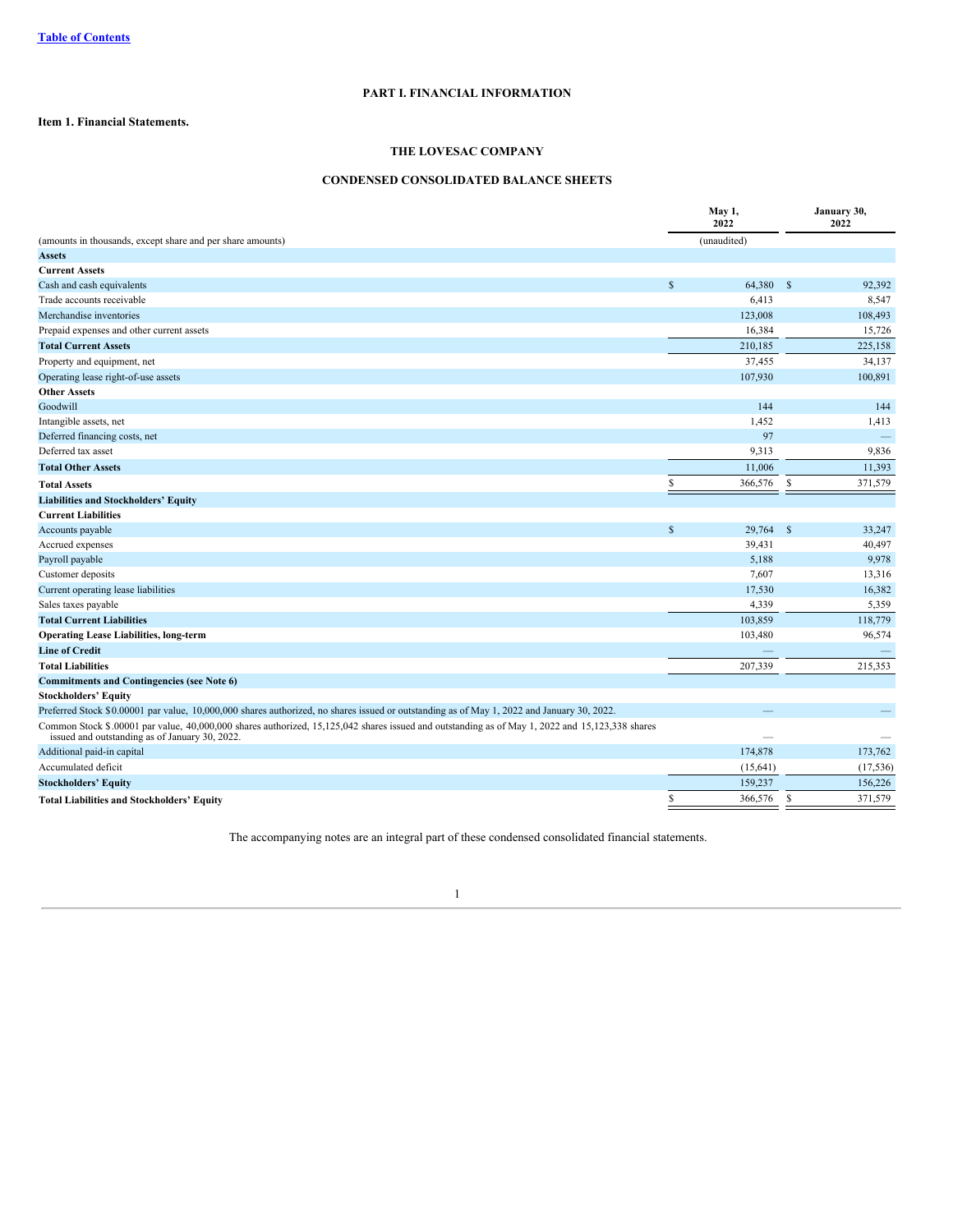# **CONDENSED CONSOLIDATED STATEMENTS OF OPERATIONS (unaudited)**

|                                                                 |                | Thirteen weeks ended          |  |  |  |  |  |  |
|-----------------------------------------------------------------|----------------|-------------------------------|--|--|--|--|--|--|
| (amounts in thousands, except per share data and share amounts) | May 1,<br>2022 | May 2,<br>2021                |  |  |  |  |  |  |
| Net sales                                                       | $\mathbb{S}$   | 129,380 \$<br>82,915          |  |  |  |  |  |  |
| Cost of merchandise sold                                        |                | 36,839<br>63,272              |  |  |  |  |  |  |
| Gross profit                                                    |                | 66,108<br>46,076              |  |  |  |  |  |  |
| Operating expenses                                              |                |                               |  |  |  |  |  |  |
| Selling, general and administration expenses                    |                | 44,901<br>30,718              |  |  |  |  |  |  |
| Advertising and marketing                                       |                | 15,901<br>10,680              |  |  |  |  |  |  |
| Depreciation and amortization                                   |                | 2,661<br>2,420                |  |  |  |  |  |  |
| Total operating expenses                                        |                | 63,463<br>43,818              |  |  |  |  |  |  |
|                                                                 |                |                               |  |  |  |  |  |  |
| Operating income                                                |                | 2,645<br>2,258                |  |  |  |  |  |  |
| Interest expense, net                                           |                | (35)<br>(44)                  |  |  |  |  |  |  |
| Net income before taxes                                         |                | 2,610<br>2,214                |  |  |  |  |  |  |
| Provision for income taxes                                      |                | (715)<br>(153)                |  |  |  |  |  |  |
| Net income                                                      |                | 1,895<br>2,061<br>\$          |  |  |  |  |  |  |
| Net income per common share:                                    |                |                               |  |  |  |  |  |  |
| <b>Basic</b>                                                    | $\mathbf{s}$   | 0.13<br><sup>\$</sup><br>0.14 |  |  |  |  |  |  |
| Diluted                                                         | S              | 0.12<br>0.13<br>\$            |  |  |  |  |  |  |
|                                                                 |                |                               |  |  |  |  |  |  |
| Weighted average number of common shares outstanding:           |                |                               |  |  |  |  |  |  |
| <b>Basic</b>                                                    |                | 15, 155, 378<br>15,034,954    |  |  |  |  |  |  |
| Diluted                                                         |                | 16,173,339<br>16,073,021      |  |  |  |  |  |  |

<span id="page-5-0"></span>The accompanying notes are an integral part of these condensed consolidated financial statements.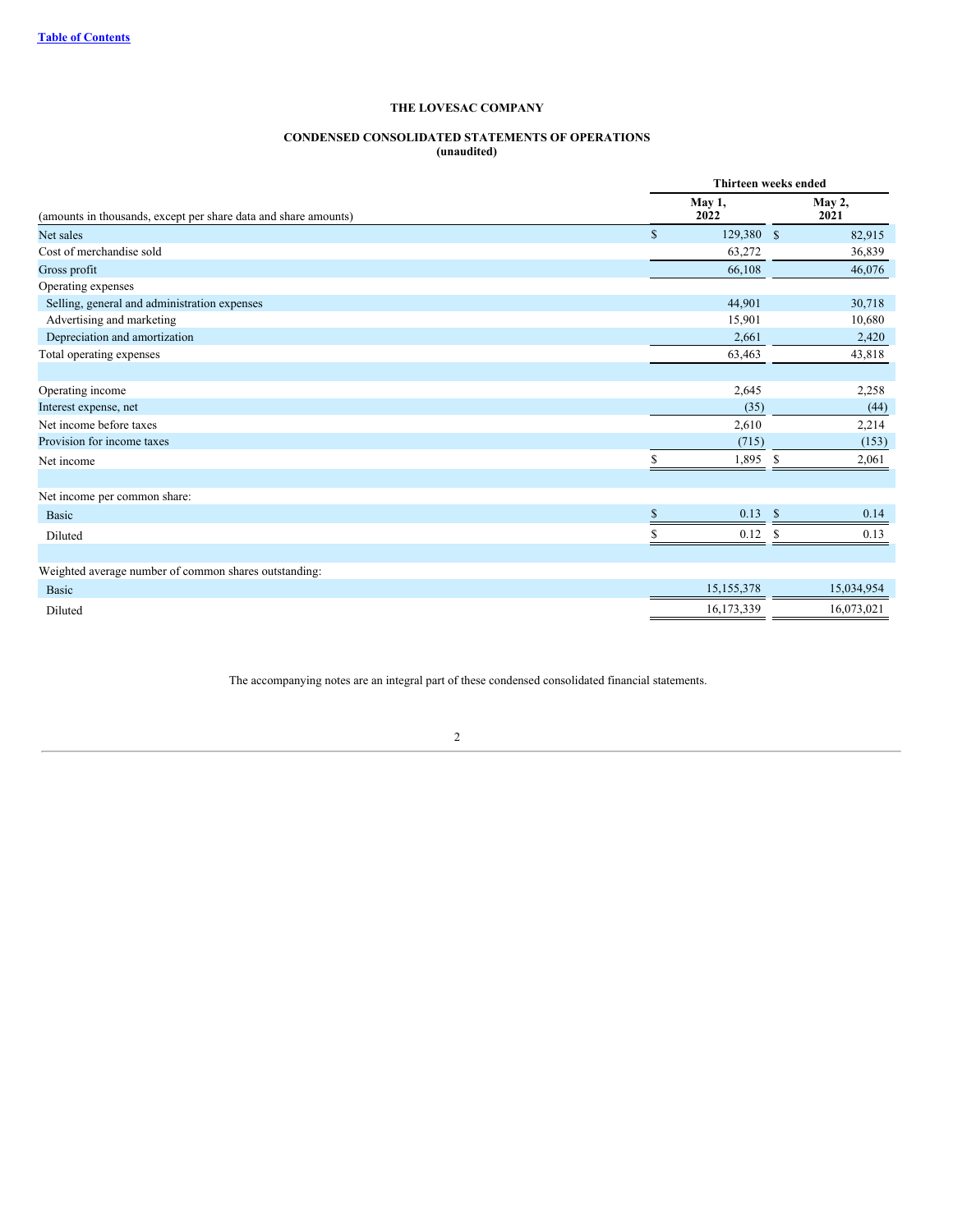# **CONDENSED CONSOLIDATED STATEMENTS OF CHANGES IN STOCKHOLDERS' EQUITY FOR THE THIRTEEN WEEKS ENDED MAY 1, 2022 AND MAY 2, 2021**

**(unaudited)**

|                                                      | Common        |        |                          | <b>Additional Paid-in</b> |         |     | Accumulated              |         |  |  |  |  |  |  |  |  |  |  |  |  |  |  |  |  |  |  |  |  |  |  |  |  |  |  |  |  |  |  |  |  |  |  |  |  |  |  |  |  |  |  |  |  |  |  |  |  |  |  |  |  |  |         |  |  |  |  |         |       |
|------------------------------------------------------|---------------|--------|--------------------------|---------------------------|---------|-----|--------------------------|---------|--|--|--|--|--|--|--|--|--|--|--|--|--|--|--|--|--|--|--|--|--|--|--|--|--|--|--|--|--|--|--|--|--|--|--|--|--|--|--|--|--|--|--|--|--|--|--|--|--|--|--|--|--|---------|--|--|--|--|---------|-------|
| (amounts in thousands, except share amounts)         | <b>Shares</b> | Amount |                          |                           |         |     |                          |         |  |  |  |  |  |  |  |  |  |  |  |  |  |  |  |  |  |  |  |  |  |  |  |  |  |  |  |  |  |  |  |  |  |  |  |  |  |  |  |  |  |  |  |  |  |  |  |  |  |  |  |  |  | Capital |  |  |  |  | Deficit | Total |
| Balance - January 31, 2021                           | 15,011,556 \$ |        |                          |                           | 171,382 |     | $(63, 436)$ \$           | 107,946 |  |  |  |  |  |  |  |  |  |  |  |  |  |  |  |  |  |  |  |  |  |  |  |  |  |  |  |  |  |  |  |  |  |  |  |  |  |  |  |  |  |  |  |  |  |  |  |  |  |  |  |  |  |         |  |  |  |  |         |       |
| Net income                                           |               |        |                          |                           |         |     | 2,061                    | 2,061   |  |  |  |  |  |  |  |  |  |  |  |  |  |  |  |  |  |  |  |  |  |  |  |  |  |  |  |  |  |  |  |  |  |  |  |  |  |  |  |  |  |  |  |  |  |  |  |  |  |  |  |  |  |         |  |  |  |  |         |       |
| Equity based compensation                            |               |        |                          |                           | 654     |     |                          | 654     |  |  |  |  |  |  |  |  |  |  |  |  |  |  |  |  |  |  |  |  |  |  |  |  |  |  |  |  |  |  |  |  |  |  |  |  |  |  |  |  |  |  |  |  |  |  |  |  |  |  |  |  |  |         |  |  |  |  |         |       |
| Vested restricted stock units                        | 4,868         |        | $\overline{\phantom{a}}$ |                           |         |     |                          |         |  |  |  |  |  |  |  |  |  |  |  |  |  |  |  |  |  |  |  |  |  |  |  |  |  |  |  |  |  |  |  |  |  |  |  |  |  |  |  |  |  |  |  |  |  |  |  |  |  |  |  |  |  |         |  |  |  |  |         |       |
| <b>Exercise of warrants</b>                          | 2,106         |        |                          |                           | 20      |     |                          | 20      |  |  |  |  |  |  |  |  |  |  |  |  |  |  |  |  |  |  |  |  |  |  |  |  |  |  |  |  |  |  |  |  |  |  |  |  |  |  |  |  |  |  |  |  |  |  |  |  |  |  |  |  |  |         |  |  |  |  |         |       |
| <b>Balance - May 2, 2021</b>                         | 15,018,530    |        |                          |                           | 172,056 |     | (61, 375)                | 110,681 |  |  |  |  |  |  |  |  |  |  |  |  |  |  |  |  |  |  |  |  |  |  |  |  |  |  |  |  |  |  |  |  |  |  |  |  |  |  |  |  |  |  |  |  |  |  |  |  |  |  |  |  |  |         |  |  |  |  |         |       |
|                                                      |               |        |                          |                           |         |     |                          |         |  |  |  |  |  |  |  |  |  |  |  |  |  |  |  |  |  |  |  |  |  |  |  |  |  |  |  |  |  |  |  |  |  |  |  |  |  |  |  |  |  |  |  |  |  |  |  |  |  |  |  |  |  |         |  |  |  |  |         |       |
| Balance - January 30, 2022                           | 15,123,338 \$ |        | $\overline{\phantom{a}}$ | <sup>\$</sup>             | 173,762 | -S  | $(17,536)$ \$            | 156,226 |  |  |  |  |  |  |  |  |  |  |  |  |  |  |  |  |  |  |  |  |  |  |  |  |  |  |  |  |  |  |  |  |  |  |  |  |  |  |  |  |  |  |  |  |  |  |  |  |  |  |  |  |  |         |  |  |  |  |         |       |
| Net Income                                           |               |        |                          |                           |         |     | 1,895                    | 1,895   |  |  |  |  |  |  |  |  |  |  |  |  |  |  |  |  |  |  |  |  |  |  |  |  |  |  |  |  |  |  |  |  |  |  |  |  |  |  |  |  |  |  |  |  |  |  |  |  |  |  |  |  |  |         |  |  |  |  |         |       |
| <b>Equity Based Compensation</b>                     |               |        | $\overline{\phantom{a}}$ |                           | 1,163   |     | $\overline{\phantom{a}}$ | 1,163   |  |  |  |  |  |  |  |  |  |  |  |  |  |  |  |  |  |  |  |  |  |  |  |  |  |  |  |  |  |  |  |  |  |  |  |  |  |  |  |  |  |  |  |  |  |  |  |  |  |  |  |  |  |         |  |  |  |  |         |       |
| Vested restricted stock units                        | 1,704         |        | $\qquad \qquad$          |                           |         |     |                          |         |  |  |  |  |  |  |  |  |  |  |  |  |  |  |  |  |  |  |  |  |  |  |  |  |  |  |  |  |  |  |  |  |  |  |  |  |  |  |  |  |  |  |  |  |  |  |  |  |  |  |  |  |  |         |  |  |  |  |         |       |
| Taxes paid for net share settlement of equity awards |               |        |                          |                           | (47)    |     |                          | (47)    |  |  |  |  |  |  |  |  |  |  |  |  |  |  |  |  |  |  |  |  |  |  |  |  |  |  |  |  |  |  |  |  |  |  |  |  |  |  |  |  |  |  |  |  |  |  |  |  |  |  |  |  |  |         |  |  |  |  |         |       |
| <b>Balance - May 1, 2022</b>                         | 15,125,042    | - 5-   | $\qquad \qquad - \qquad$ |                           | 174,878 | - 5 | $(15,641)$ \$            | 159,237 |  |  |  |  |  |  |  |  |  |  |  |  |  |  |  |  |  |  |  |  |  |  |  |  |  |  |  |  |  |  |  |  |  |  |  |  |  |  |  |  |  |  |  |  |  |  |  |  |  |  |  |  |  |         |  |  |  |  |         |       |

<span id="page-6-0"></span>The accompanying notes are an integral part of these condensed consolidated financial statements.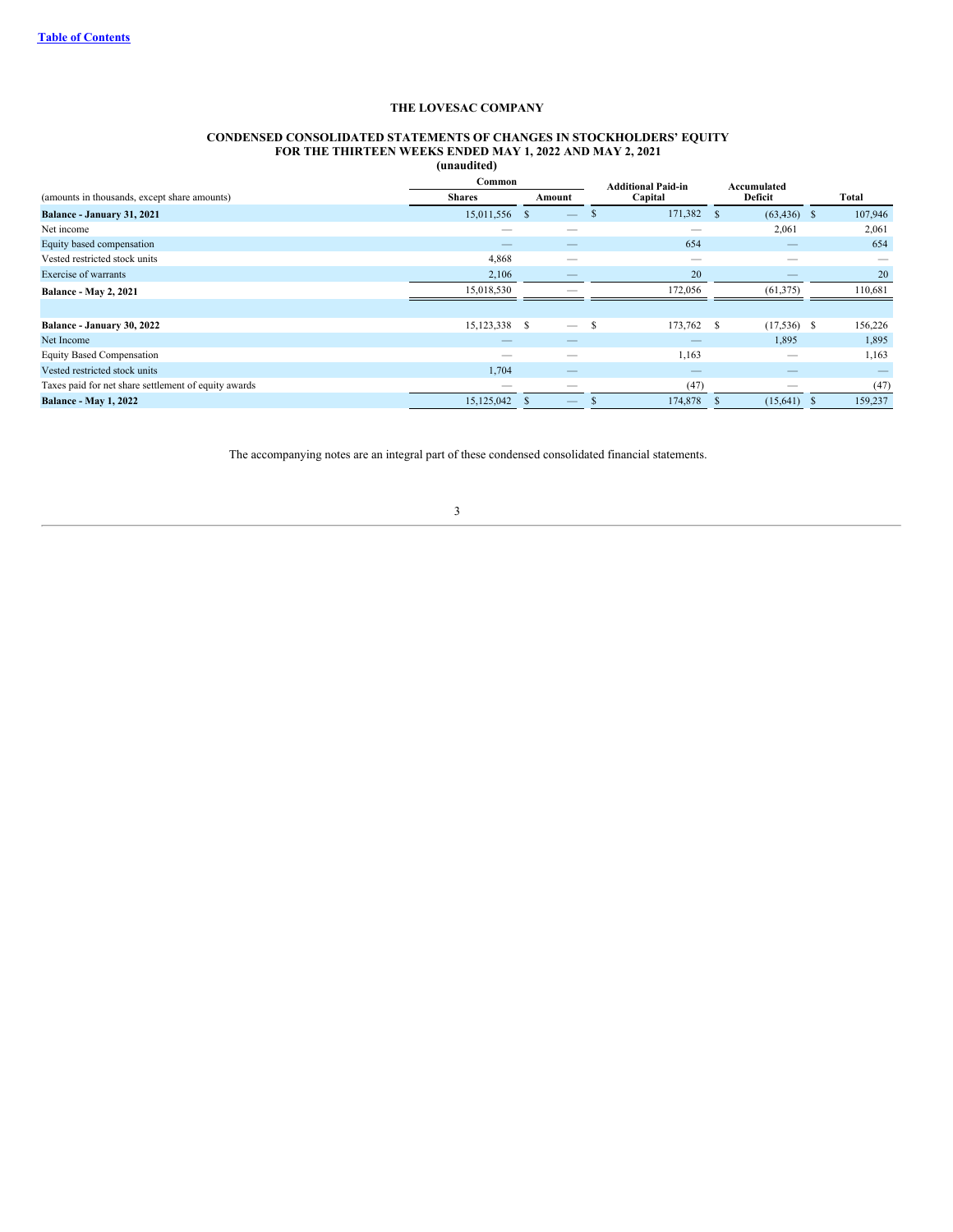# **CONDENSED CONSOLIDATED STATEMENT OF CASH FLOWS (unaudited)**

| May 1,<br>May 2,<br>2022<br>2021<br>(amounts in thousands)<br><b>Cash Flows from Operating Activities</b><br>\$<br>Net income<br>1,895<br>- S<br>2,061<br>Adjustments to reconcile net income to net cash used in operating activities:<br>Depreciation and amortization of property and equipment<br>2,575<br>1,956<br>Amortization of other intangible assets<br>86<br>463<br>Amortization of deferred financing fees<br>29<br>23<br>654<br>Equity based compensation<br>1,163<br>Non-cash operating lease cost<br>4,184<br>3,546<br>Deferred income taxes<br>523<br>Changes in operating assets and liabilities:<br>Trade accounts receivable<br>2,134<br>(2,382)<br>Merchandise inventories |
|-------------------------------------------------------------------------------------------------------------------------------------------------------------------------------------------------------------------------------------------------------------------------------------------------------------------------------------------------------------------------------------------------------------------------------------------------------------------------------------------------------------------------------------------------------------------------------------------------------------------------------------------------------------------------------------------------|
|                                                                                                                                                                                                                                                                                                                                                                                                                                                                                                                                                                                                                                                                                                 |
|                                                                                                                                                                                                                                                                                                                                                                                                                                                                                                                                                                                                                                                                                                 |
|                                                                                                                                                                                                                                                                                                                                                                                                                                                                                                                                                                                                                                                                                                 |
|                                                                                                                                                                                                                                                                                                                                                                                                                                                                                                                                                                                                                                                                                                 |
|                                                                                                                                                                                                                                                                                                                                                                                                                                                                                                                                                                                                                                                                                                 |
|                                                                                                                                                                                                                                                                                                                                                                                                                                                                                                                                                                                                                                                                                                 |
|                                                                                                                                                                                                                                                                                                                                                                                                                                                                                                                                                                                                                                                                                                 |
|                                                                                                                                                                                                                                                                                                                                                                                                                                                                                                                                                                                                                                                                                                 |
|                                                                                                                                                                                                                                                                                                                                                                                                                                                                                                                                                                                                                                                                                                 |
|                                                                                                                                                                                                                                                                                                                                                                                                                                                                                                                                                                                                                                                                                                 |
|                                                                                                                                                                                                                                                                                                                                                                                                                                                                                                                                                                                                                                                                                                 |
|                                                                                                                                                                                                                                                                                                                                                                                                                                                                                                                                                                                                                                                                                                 |
| (14, 515)<br>(5, 539)                                                                                                                                                                                                                                                                                                                                                                                                                                                                                                                                                                                                                                                                           |
| 270<br>Prepaid expenses and other current assets<br>(547)                                                                                                                                                                                                                                                                                                                                                                                                                                                                                                                                                                                                                                       |
| Accounts payable and accrued expenses<br>(10, 359)<br>(8,290)                                                                                                                                                                                                                                                                                                                                                                                                                                                                                                                                                                                                                                   |
| Operating lease liabilities<br>(4,062)<br>(3,400)                                                                                                                                                                                                                                                                                                                                                                                                                                                                                                                                                                                                                                               |
| Customer deposits<br>(5,709)<br>1,851                                                                                                                                                                                                                                                                                                                                                                                                                                                                                                                                                                                                                                                           |
| <b>Net Cash Used in Operating Activities</b><br>(21, 786)<br>(9,604)                                                                                                                                                                                                                                                                                                                                                                                                                                                                                                                                                                                                                            |
| <b>Cash Flows from Investing Activities</b>                                                                                                                                                                                                                                                                                                                                                                                                                                                                                                                                                                                                                                                     |
| Purchase of property and equipment<br>(5,893)<br>(2,919)                                                                                                                                                                                                                                                                                                                                                                                                                                                                                                                                                                                                                                        |
| (125)<br>Payments for patents and trademarks<br>(139)                                                                                                                                                                                                                                                                                                                                                                                                                                                                                                                                                                                                                                           |
| <b>Net Cash Used in Investing Activities</b><br>(6,018)<br>(3,058)                                                                                                                                                                                                                                                                                                                                                                                                                                                                                                                                                                                                                              |
| <b>Cash Flows from Financing Activities</b>                                                                                                                                                                                                                                                                                                                                                                                                                                                                                                                                                                                                                                                     |
| Payment of deferred financing costs<br>(161)                                                                                                                                                                                                                                                                                                                                                                                                                                                                                                                                                                                                                                                    |
| Taxes paid for net share settlement of equity awards<br>(47)                                                                                                                                                                                                                                                                                                                                                                                                                                                                                                                                                                                                                                    |
| Proceeds from the line of credit<br>42                                                                                                                                                                                                                                                                                                                                                                                                                                                                                                                                                                                                                                                          |
| Proceeds from the exercise of warrants<br>20                                                                                                                                                                                                                                                                                                                                                                                                                                                                                                                                                                                                                                                    |
| 62<br><b>Net Cash (Used in) Provided by Financing Activities</b><br>(208)                                                                                                                                                                                                                                                                                                                                                                                                                                                                                                                                                                                                                       |
| Net Change in Cash and Cash Equivalents<br>(28,012)<br>(12,600)                                                                                                                                                                                                                                                                                                                                                                                                                                                                                                                                                                                                                                 |
| 92,392<br>78,341<br>Cash and Cash Equivalents - Beginning                                                                                                                                                                                                                                                                                                                                                                                                                                                                                                                                                                                                                                       |
| \$<br>64,380<br><sup>\$</sup><br>65,741<br>Cash and Cash Equivalents - Ending                                                                                                                                                                                                                                                                                                                                                                                                                                                                                                                                                                                                                   |
| <b>Supplemental Cash Flow Disclosures</b>                                                                                                                                                                                                                                                                                                                                                                                                                                                                                                                                                                                                                                                       |
| \$<br>905<br>S<br>61<br>Cash paid for taxes                                                                                                                                                                                                                                                                                                                                                                                                                                                                                                                                                                                                                                                     |
| $\mathbf S$<br>8<br>33<br>$\mathbf S$<br>Cash paid for interest                                                                                                                                                                                                                                                                                                                                                                                                                                                                                                                                                                                                                                 |

<span id="page-7-0"></span>The accompanying notes are an integral part of these condensed consolidated financial statements.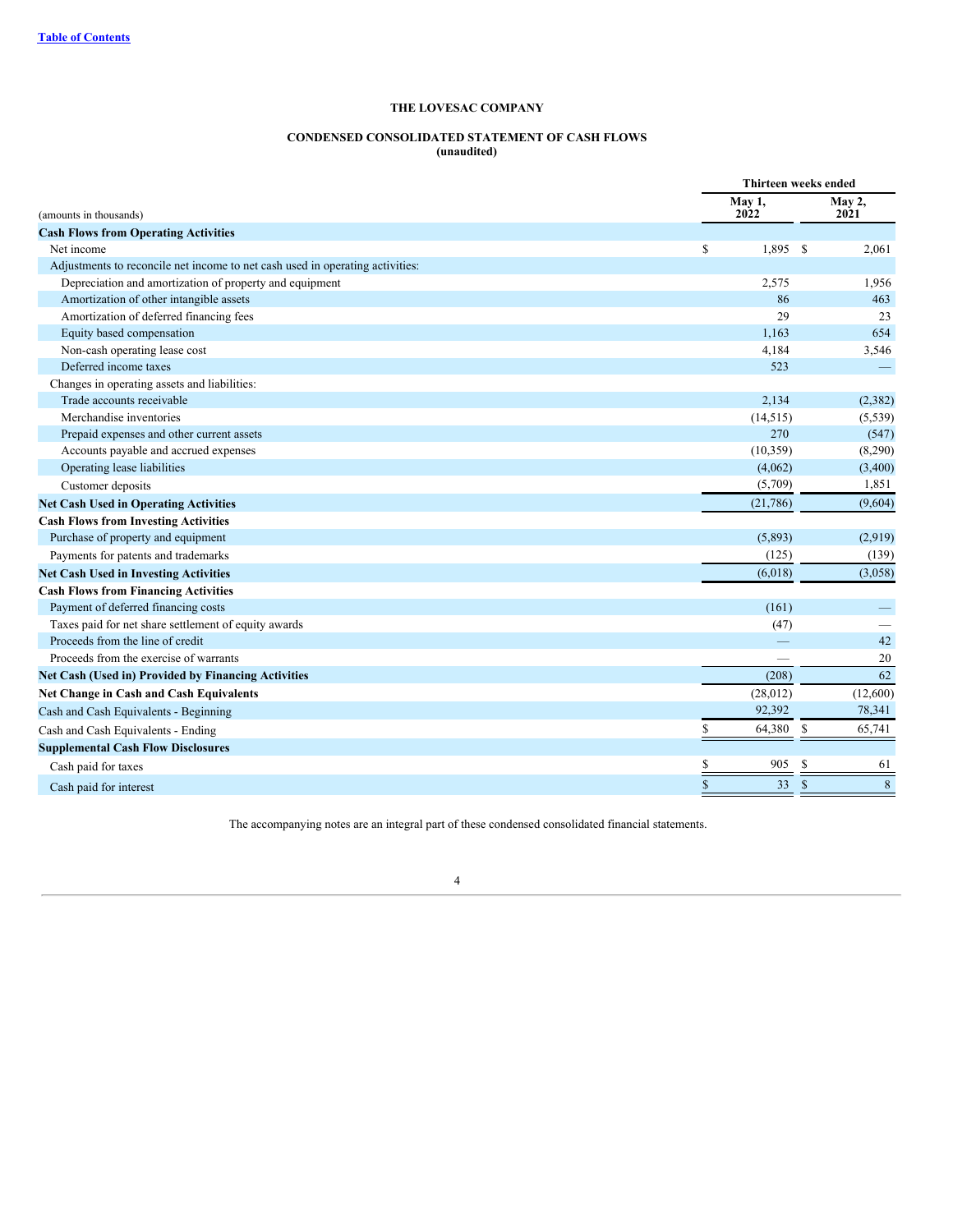# **CONDENSED CONSOLIDATED NOTES TO FINANCIAL STATEMENTS**

### **FOR THE THIRTEEN WEEKS ENDED MAY 1, 2022 AND MAY 2, 2021**

# **NOTE 1 - BASIS OF PRESENTATION AND OPERATIONS**

The consolidated balance sheet of The Lovesac Company (the "Company", "we", "us" or "our") as of January 30, 2022, which has been derived from our audited financial statements as of and for the 52-week year ended January 30, 2022, and the accompanying interim unaudited condensed consolidated financial statements have been prepared in accordance with the rules and regulations of the Securities and Exchange Commission (the "SEC") for interim financial reporting. Certain information and note disclosures normally included in annual financial statements, prepared in accordance with accounting principles generally accepted in the United States of America ("US GAAP"), have been condensed or omitted pursuant to those rules and regulations. The financial information presented herein, which is not necessarily indicative of results to be expected for the full current fiscal year, reflects all adjustments which, in the opinion of management, are necessary for a fair presentation of the interim unaudited condensed consolidated financial statements. Such adjustments are of a normal, recurring nature. These condensed consolidated financial statements should be read in conjunction with the Company's consolidated financial statements filed in its Annual Report on Form 10-K for the fiscal year ended January 30, 2022.

Due to the seasonality of the Company's business, with the majority of our activity occurring in the fourth quarter of each fiscal year, the results of operations for the thirteen weeks ended May 1, 2022 and May 2, 2021 are not necessarily indicative of results to be expected for the full fiscal year.

### **Nature of Operations**

The Company is a technology driven company that designs, manufactures and sells unique, high quality furniture derived through its proprietary "Designed for Life" approach which results in products that are built to last a lifetime and designed to evolve as our customers' lives do. The Company markets and sells its products through modern and efficient showrooms and, increasingly, through online sales directly at www.lovesac.com, supported by direct-to-consumer touch-feel points in the form of our own showrooms, which include our newly created mobile concierge and kiosks, as well as through shop-in-shops and online pop-up-shops with third party retailers. The Company was formed as a Delaware corporation on January 3, 2017, in connection with a corporate reorganization with SAC Acquisition LLC, a Delaware limited liability company ("SAC LLC"), the predecessor entity to the Company.

#### **COVID-19**

In March 2020, the World Health Organization declared the outbreak of COVID-19 as a global pandemic and, in the following weeks, the U.S. federal, state and local governments issued lockdown orders and related safety measures impacting the operations of our showrooms and consumer demand. Although there has been a general improvement in conditions, there continues to be significant uncertainties around the scope and severity of the pandemic, its impact on the global economy, including supply chains, and other business disruptions that may impact our operating results and financial condition. We continue to follow the guidance issued by federal, state and local governments and health organizations and have taken measures to protect the safety of our associates and customers.

### **NOTE 2 – RECENT ACCOUNTING PRONOUNCEMENTS**

The Company has considered recently issued accounting pronouncements and does not believe the adoption of such pronouncements will have a material impact on its condensed consolidated financial statements.

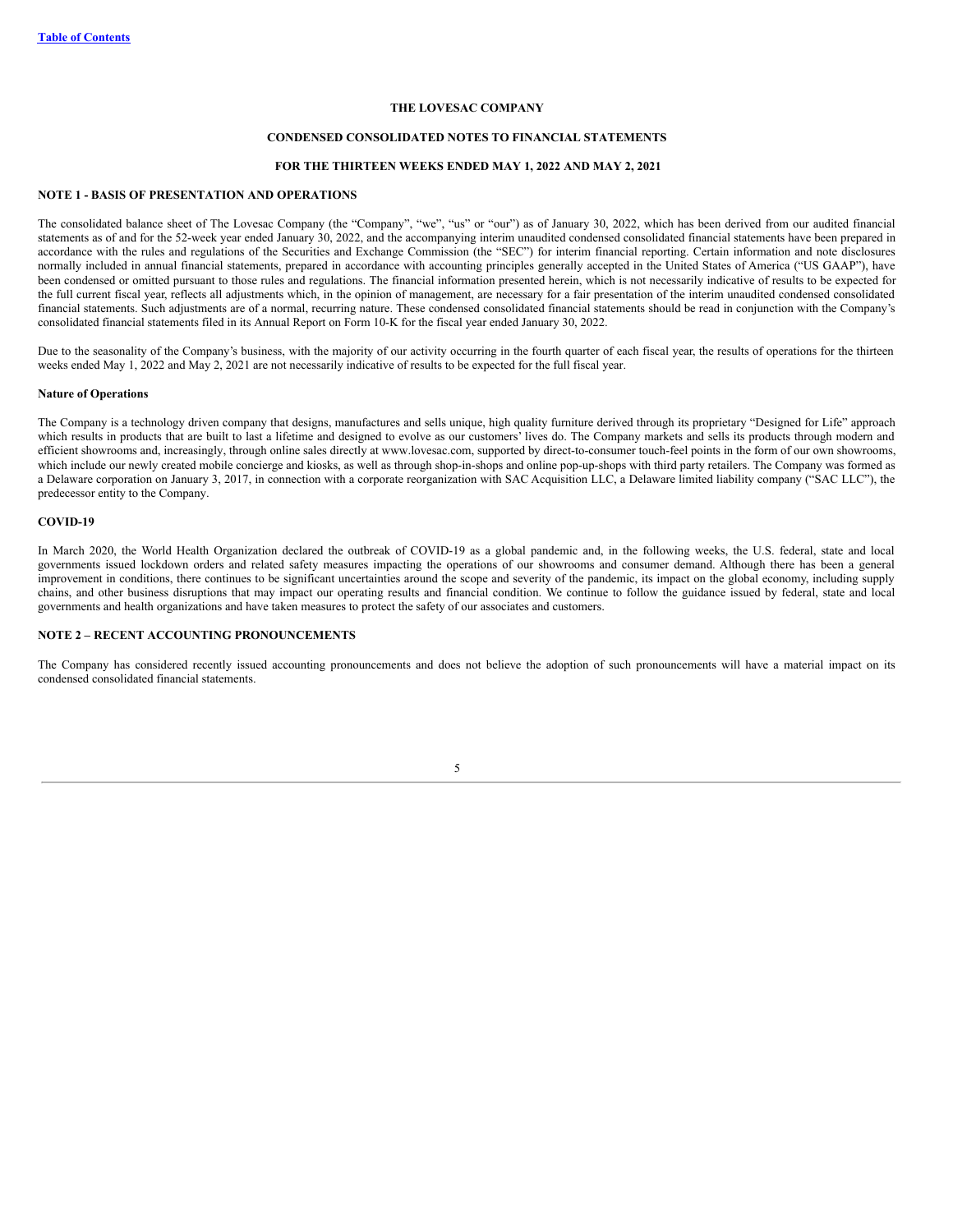# **NOTE 3 – INTANGIBLE ASSETS, NET**

A summary of intangible assets follows:

|                        |                       | May 1, 2022 |                                 |  |                             |  |                          |
|------------------------|-----------------------|-------------|---------------------------------|--|-----------------------------|--|--------------------------|
| (amounts in thousands) | <b>Estimated Life</b> |             | <b>Gross Carrying</b><br>Amount |  | Accumulated<br>Amortization |  | Net carrying<br>amount   |
| Patents                | 10 years              |             | 2,923                           |  | $(1,682)$ \$                |  | 1,241                    |
| Trademarks             | 3 years               |             | 1,430                           |  | (1,219)                     |  | 211                      |
| Other intangibles      | 5 years               |             | 840                             |  | (840)                       |  | $\overline{\phantom{a}}$ |
| Total                  |                       |             | 5,193                           |  | $(3,741)$ \$                |  | .452                     |

|                        |                       | <b>January 30, 2022</b> |                                 |  |                             |  |                        |
|------------------------|-----------------------|-------------------------|---------------------------------|--|-----------------------------|--|------------------------|
| (amounts in thousands) | <b>Estimated Life</b> |                         | <b>Gross Carrying</b><br>Amount |  | Accumulated<br>Amortization |  | Net carrying<br>amount |
| Patents                | 10 years              |                         | 2,838                           |  | $(1,626)$ \$                |  | 1,212                  |
| Trademarks             | 3 years               |                         | 1,390                           |  | (1,189)                     |  | 201                    |
| Other intangibles      | 5 years               |                         | 840                             |  | (840)                       |  | _                      |
| Total                  |                       |                         | 5,068                           |  | $(3,655)$ \$                |  | 413. ا                 |

Amortization expense associated with intangible assets subject to amortization is included in depreciation and amortization expense on the accompanying condensed consolidated statements of operations. Amortization expense on other intangible assets was \$0.1 million and \$0.5 million for the thirteen weeks ended May 1, 2022 and May 2, 2021, respectively.

As of May 1, 2022, estimated future amortization expense associated with intangible assets subject to amortization is as follows:

| (amounts in thousands)   |      |
|--------------------------|------|
| Remainder of Fiscal 2023 | 182  |
| 2024                     | 260  |
| 2025                     | 199  |
| 2026                     | 174  |
| 2027                     | 161  |
| 2028                     | 10   |
| Thereafter               | 466  |
|                          | .452 |

# **NOTE 4 – INCOME TAXES**

The Company recorded federal and state income tax expense of \$0.7 million and \$0.2 million for the thirteen weeks ended May 1, 2022 and May 2, 2021, respectively.

The Company does not anticipate any material adjustments relating to unrecognized tax benefits within the next twelve months; however, the ultimate outcome of tax matters is uncertain and unforeseen results can occur. The Company had no material interest or penalties during the thirteen weeks ended May 1, 2022 and May 2, 2021, respectively, and does not anticipate any such items during the next twelve months. The Company's policy is to record interest and penalties directly related to uncertain tax positions as income tax expense in the condensed consolidated statements of operations.

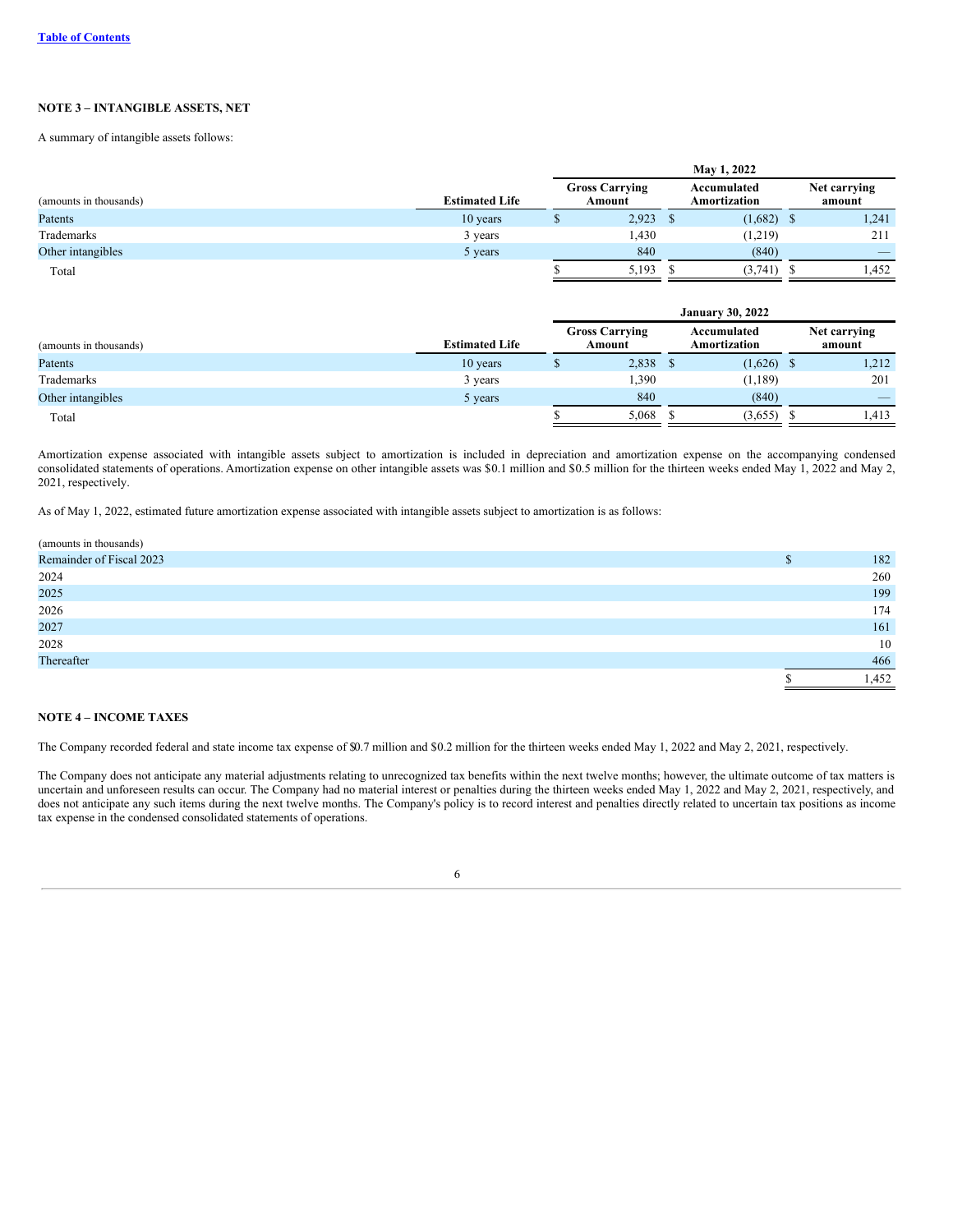# **NOTE 5 – BASIC AND DILUTED NET INCOME PER COMMON SHARE**

Basic net income per common share is computed by dividing net income by the weighted average number of common shares outstanding during the period. Diluted net income per common share is computed by dividing net income by the weighted average number of common shares outstanding and common stock equivalents outstanding during the period. Diluted net income per common share includes, in periods in which they are dilutive, the effect of those potentially dilutive securities where the average market price of the common stock exceeds the exercise prices for the respective periods.

For the thirteen weeks ended May 1, 2022, the effects of 767,023 shares of common stock related to restricted stock units,495,366 shares of common stock underlying stock options and warrants to purchase 281,750 shares of common stock were included in the diluted share calculation.

For the thirteen weeks ended May 2, 2021, the effects of 652,052 shares of common stock related to restricted stock units,495,366 shares of common stock underlying stock options and warrants to purchase 291,598 shares of common stock were included in the diluted share calculation.

### **NOTE 6 – COMMITMENTS AND CONTINGENCIES**

#### *Leases*

The Company leases its office, warehouse facilities and retail showrooms under operating lease agreements which expire at various dates through January 2033. The Company determines if a contract contains a lease at inception based on our right to control the use of an identified asset and our right to obtain substantially all of the economic benefits from the use of that identified asset. Certain operating leases have renewal options and rent escalation clauses. We assess these options to determine if we are reasonably certain of exercising these options based on all relevant economic and financial factors. Any options that meet these criteria are included in the lease term at lease commencement.

Lease right-of-use assets represent the right to use an underlying asset pursuant to the lease for the lease term, and lease liabilities represent the obligation to make lease payments arising from the lease. Lease right-of-use assets and lease liabilities are recognized at the commencement of an arrangement where it is determined at inception that a lease exists. These assets and liabilities are initially recognized based on the present value of lease payments over the lease term calculated using our incremental borrowing rate generally applicable to the location of the lease right-of-use asset, unless an implicit rate is readily determinable. We combine lease and certain non-lease components for our showroom real estate leases in determining the lease payments subject to the initial present value calculation. Lease right-of-use assets include upfront lease payments and exclude lease incentives, where applicable. Lease terms include options to extend or terminate the lease when it is reasonably certain that those options will be exercised.

Lease expense for operating leases consists of both fixed and variable components. Expense related to fixed lease payments are recognized on a straight-line basis over the lease term. Variable lease payments are generally expensed as incurred, where applicable, and include certain index-based changes in rent, certain non-lease components, such as maintenance and other services provided by the lessor, and other charges included in the lease. Leases with an initial term of twelve months or less are not recorded on the balance sheet. In addition, certain of our equipment lease agreements include variable lease payments, which are based on the usage of the underlying asset. The variable portion of payments are not included in the initial measurement of the asset or lease liability due to uncertainty of the payment amount and are recorded as lease expense in the period incurred.

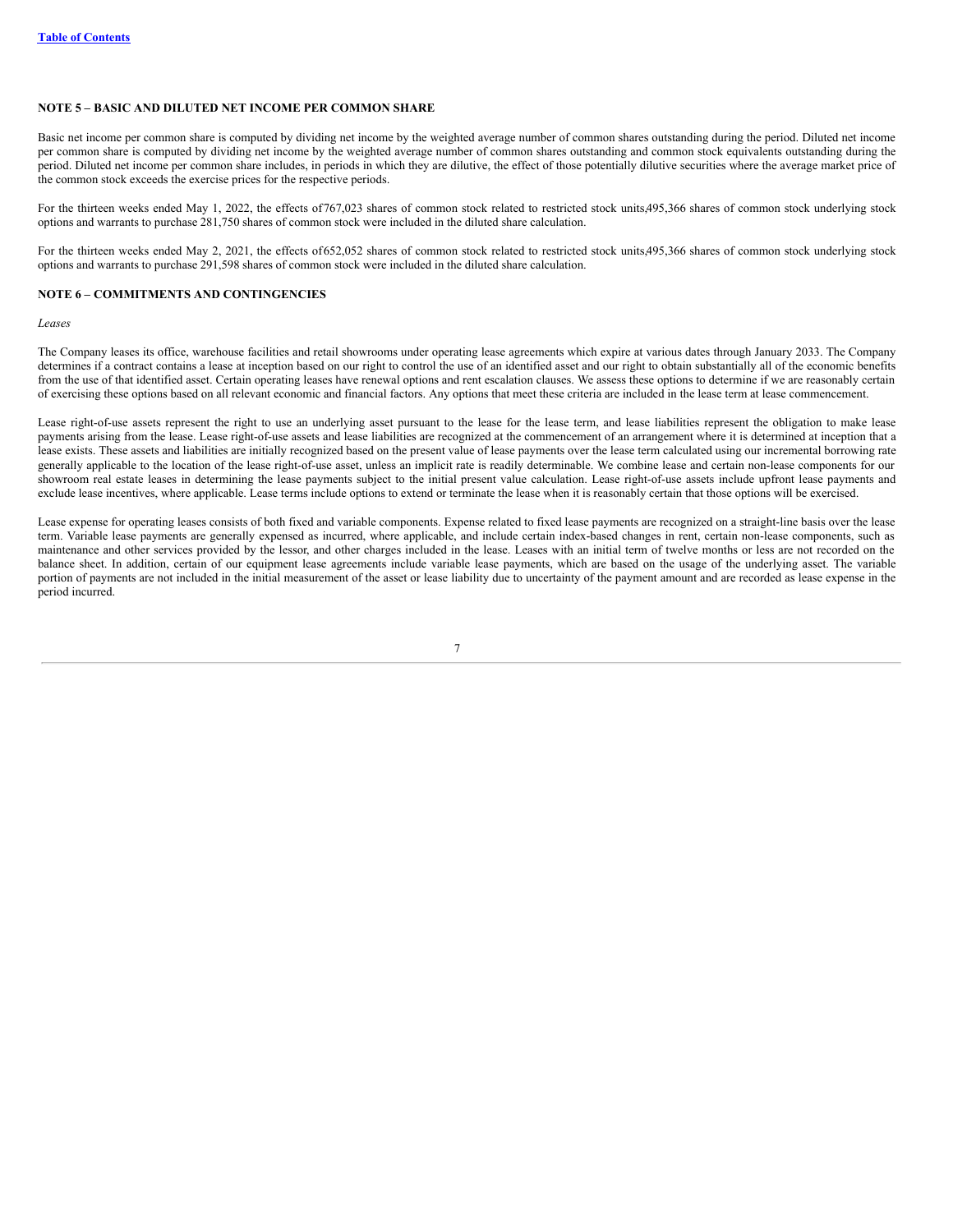ASC 842 requires companies to use the rate implicit in the lease whenever that rate is readily determinable and if the interest rate is not readily determinable, then a lessee may use its incremental borrowing rate. Most of our leases do not have an interest rate implicit in the lease. As a result, for purposes of measuring our ROU asset and lease liability, we determined our incremental borrowing rate by computing the rate of interest that we would have to pay to (i) borrow on a collateralized basis (ii) over a similar term (iii) at an amount equal to the total lease payments and (iv) in a similar economic environment. We determine incremental borrowing rates as of the first day of each fiscal year and analyze changes in interest rates and the Company's credit profile to determine if the rates need to be updated during the fiscal year. In the case that an interest rate is implicit in a lease, we will use that rate as the discount rate for that lease. The lease term for all of our lease arrangements include the noncancelable period of the lease plus, if applicable, any additional periods covered by an option to extend the lease that is reasonably certain to be exercised by the Company. Our leases generally do not include termination options for either party to the lease or restrictive financial or other covenants. Some of our leases contain variable lease payments based on a Consumer Price Index or percentage of sales, which are excluded from the measurement of the lease liability.

The Company's lease terms and rates are as follows:

|                                                  | May 1,<br>2022 |
|--------------------------------------------------|----------------|
| Weighted average remaining lease term (in years) |                |
| <b>Operating Leases</b>                          | 7.2            |
|                                                  |                |
| Weighted average discount rate                   |                |
| <b>Operating Leases</b>                          | $3.97\%$       |

During the thirteen weeks ended May 1, 2022 and May 2, 2021, the Company recognized operating lease expense of \$5.3 million and \$3.5 million, respectively. In addition, during the thirteen weeks ended May 1, 2022 and May 2, 2021, we recognized \$2.7 million and \$2.3 million, respectively, for index-based changes in rent, maintenance, real estate taxes, insurance and other charges included in the lease as well as rental expenses related to short term leases.

We did not recognize any impairment charges associated with showroom-level ROU assets during the thirteen weeks ended May 1, 2022 or May 2, 2021.

The following table discloses the location and amount of our operating lease costs within our condensed consolidated balance sheets:

| (amounts in thousands)  | <b>Balance sheet location</b>                     | May 1,<br>2022 |
|-------------------------|---------------------------------------------------|----------------|
| <b>Assets</b>           |                                                   |                |
| Operating leases        | Operating lease right-of-use assets (non-current) | 107,930        |
|                         |                                                   |                |
| Liabilities             |                                                   |                |
| Current:                |                                                   |                |
| Operating leases        | Current operating lease liabilities               | \$<br>17,530   |
|                         |                                                   |                |
| Noncurrent:             |                                                   |                |
| Operating leases        | Operating lease liability, long term              | 103,480        |
|                         |                                                   |                |
| Total lease liabilities |                                                   | 121,010        |

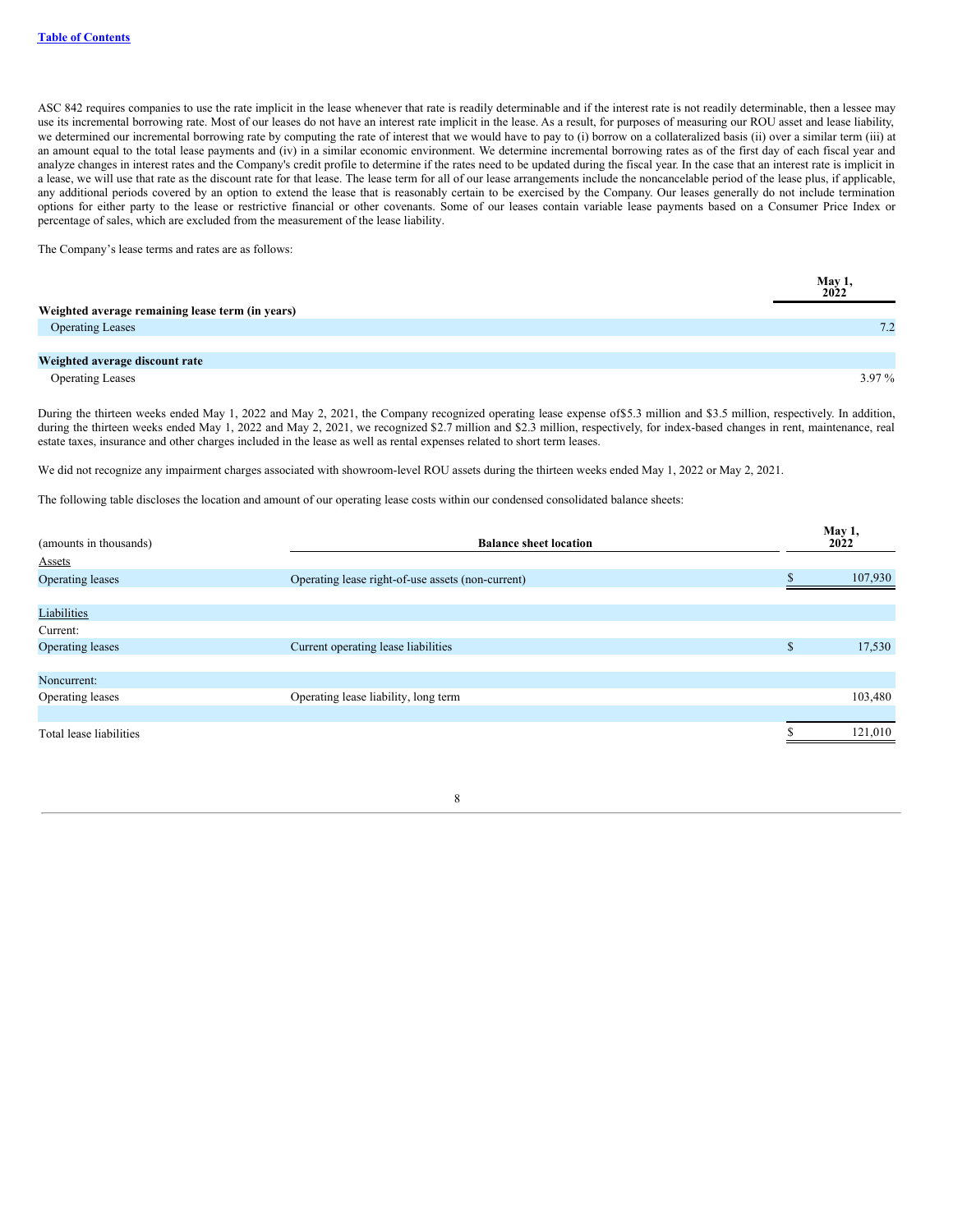The table below reconciles the undiscounted future minimum lease payments (displayed by year and in the aggregate) under noncancelable leases with terms of more than one year to the total lease liabilities recognized on the condensed consolidated balance sheet as of May 1, 2022 in thousands:

| (amounts in thousands)                           |              |
|--------------------------------------------------|--------------|
| Remainder 2023                                   | \$<br>16,571 |
| 2024                                             | 21,582       |
| 2025                                             | 20,310       |
| 2026                                             | 18,187       |
| 2027                                             | 15,739       |
| Thereafter                                       | 48,498       |
| Total undiscounted future minimum lease payments | 140,887      |
| Less: imputed interest                           | (19, 877)    |
| Total present value of lease obligations         | 121,010      |
| Less: current operating lease liability          | (17, 530)    |
| Operating lease liability-long term              | 103,480      |

Supplemental Cash Flow information and non-cash activity related to our operating leases is as follows (in thousands):

| (amounts in thousands)                                         | For the thirteen<br>2022 | For the thirteen<br>weeks ended May 1, weeks ended May 2,<br>2021 |
|----------------------------------------------------------------|--------------------------|-------------------------------------------------------------------|
| Operating cash flow information:                               |                          |                                                                   |
| Amounts paid on operating lease liabilities                    | $4.062 \text{ s}$        | 3,400                                                             |
| Non-cash activities                                            |                          |                                                                   |
| Right-of-use assets obtained in exchange for lease obligations | $12.513 \text{ }$ \$     | 94,275                                                            |
|                                                                |                          |                                                                   |

# *Severance Contingency*

The Company has various employment agreements with its senior level executives. A number of these agreements have severance provisions, ranging from12 to 18 months of salary, in the event those employees are terminated without cause. The total amount of exposure to the Company under these agreements was \$5.6 million at May 1, 2022 if all executives with employment agreements were terminated without cause and the full amount of severance was payable.

### *Legal Contingency*

The Company is involved in various legal proceedings in the ordinary course of business. Management cannot presently predict the outcome of these matters, although management believes, based in part on the advice of counsel, that the ultimate resolution of these matters will not have a materially adverse effect on the Company's condensed consolidated financial position, results of operations or cash flows.

# **NOTE 7 – FINANCING ARRANGEMENTS**

The Company has a line of credit with Wells Fargo Bank, National Association ("Wells"). On March 25, 2022, the line of credit with Wells was amended and increased from \$25 million to allow the Company to borrow up to \$40.0 million, subject to borrowing base and availability restrictions, and will mature in March 2024. Borrowings are limited to 90% of eligible credit card receivables plus 85% of eligible wholesale receivables plus 85% of the net recovery percentage for the eligible inventory multiplied by the value of such eligible inventory of the Company for the period from December 16 of each year until October 14 of the immediately following year, with a seasonal increase to 90% of the net recovery percentage for the period from October 15 of each year until December 15 of such year, seasonal advance rate, minus applicable reserves established by Wells. The amended agreement contains a financial covenant that requires us to maintain undrawn availability under the credit facility of at least 10% of the lesser of (i) the aggregate commitments in the amount of \$40.0 million and (ii) the amounts available under the credit facility based on eligible accounts receivable and inventory.

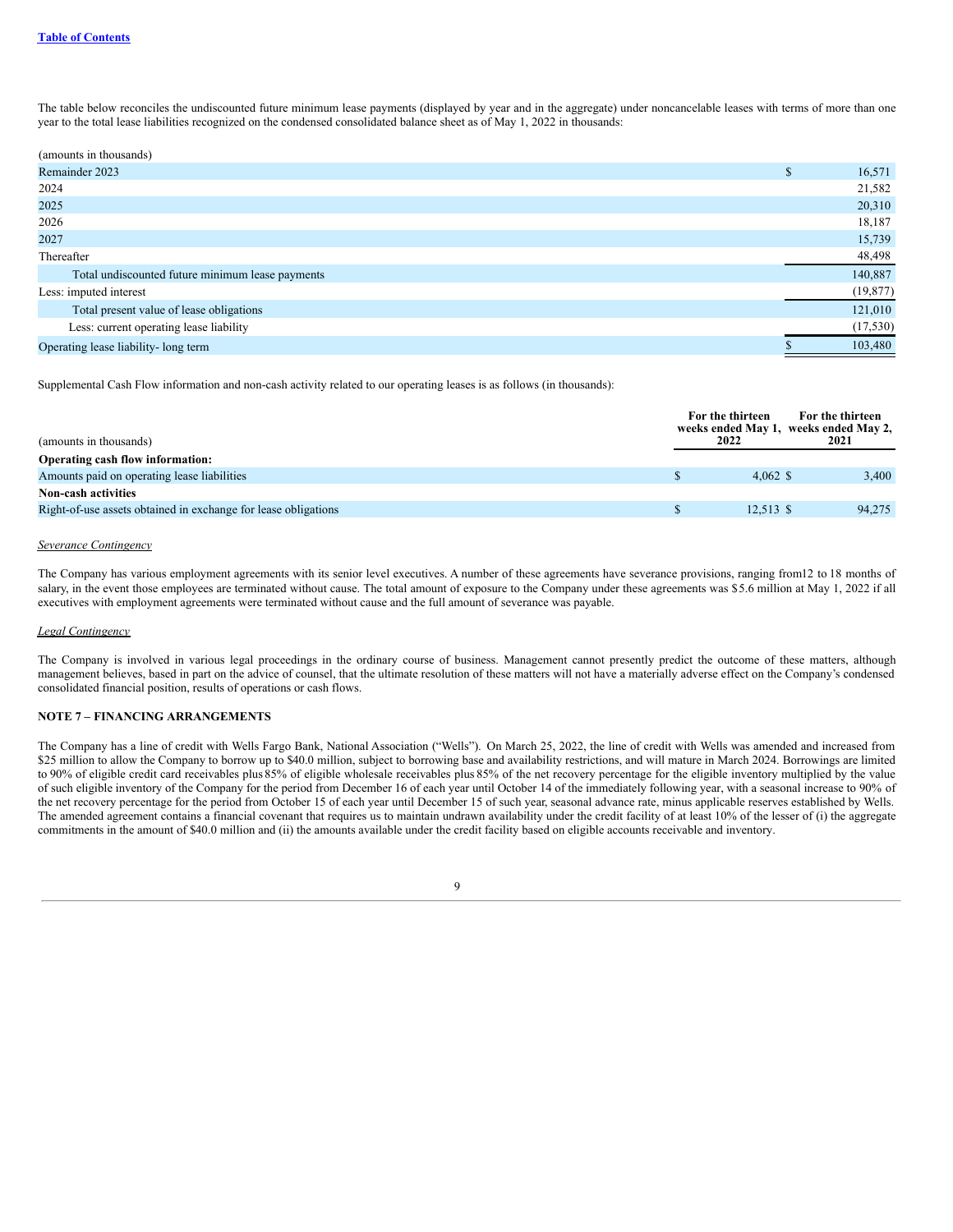As of May 1, 2022 and January 30, 2022, the Company's borrowing availability under the line of credit with Wells was \$31.2 million and \$22.5 million, respectively. As of May 1, 2022 and January 30, 2022, there were no borrowings outstanding on this line of credit.

Under the amended line of credit with Wells, the Company may elect that revolving loans bear interest at either a base rate or a term Secured Overnight Funds Rate ("SOFR") based rate, plus, in either case, a margin determined by reference to our quarterly average excess availability under the line of credit and ranging from 0.50% to 0.75% for borrowings accruing interest at a base rate and from 1.625% to 1.850% for borrowings accruing interest at term SOFR. Swing line loans will at all times accrue interest at a base rate plus the applicable margin. The lower margins described above will apply initially and will adjust thereafter from time to time based on the quarterly average excess availability under the line of credit.

# **NOTE 8 – STOCKHOLDERS' EQUITY**

#### *Common Stock Warrants*

The following represents warrant activity during the thirteen weeks ended May 1, 2022 and May 2, 2021:

|                                          | Average exercise<br>price | <b>Number of warrants</b> | Weighted average<br>remaining<br>contractual life (in years) |
|------------------------------------------|---------------------------|---------------------------|--------------------------------------------------------------|
| Warrants Outstanding at January 31, 2021 | \$<br>19.07               | 293,973                   | 2.57                                                         |
| Warrants issued                          |                           |                           | 0                                                            |
| Expired and canceled                     |                           |                           | $\mathbf{0}$                                                 |
| Exercised                                | 16.00                     | (2,375)                   | 0.16                                                         |
| Outstanding at May 2, 2021               | 19.11                     | 291,598                   | 2.09                                                         |
| Warrants Outstanding at January 30, 2022 | \$<br>19.20               | 281,750                   | 1.41                                                         |
| Warrants issued                          |                           |                           | $\mathbf{0}$                                                 |
| Expired and canceled                     | _                         |                           | $\bf{0}$                                                     |
| Exercised                                |                           |                           | 0.00                                                         |
| Outstanding at May 1, 2022               | 19.20                     | 281,750                   | 1.16                                                         |

In the thirteen weeks ended May 2, 2021, a total of1,125 warrants were exercised on a cashless basis, whereby the holders received fewer shares of common stock in lieu of a cash payment to the Company. Warrants exercised in the thirteen weeks ended May 2, 2021 resulted in the issuance of 2,106 common shares.

#### *Equity Incentive Plan*

The Company adopted the Amended and Restated 2017 Equity Incentive Plan (the "2017 Equity Plan") which provides for awards in the form of stock options, stock appreciation rights, restricted stock awards, restricted stock units, performance shares, performance units, cash-based awards and other stock-based awards. All awards shall be granted within 10 years from the effective date of the 2017 Equity Plan. The number of shares of common stock reserved for issuance under the 2017 Equity Plan was, 104,889 at May 1, 2022.

On June 2, 2022, the stockholders of the Company approved of the Second Amended and Restated 2017 Equity Incentive Plan that increased the number of shares of common stock reserved for issuance thereunder by 550,000 shares of common stock.

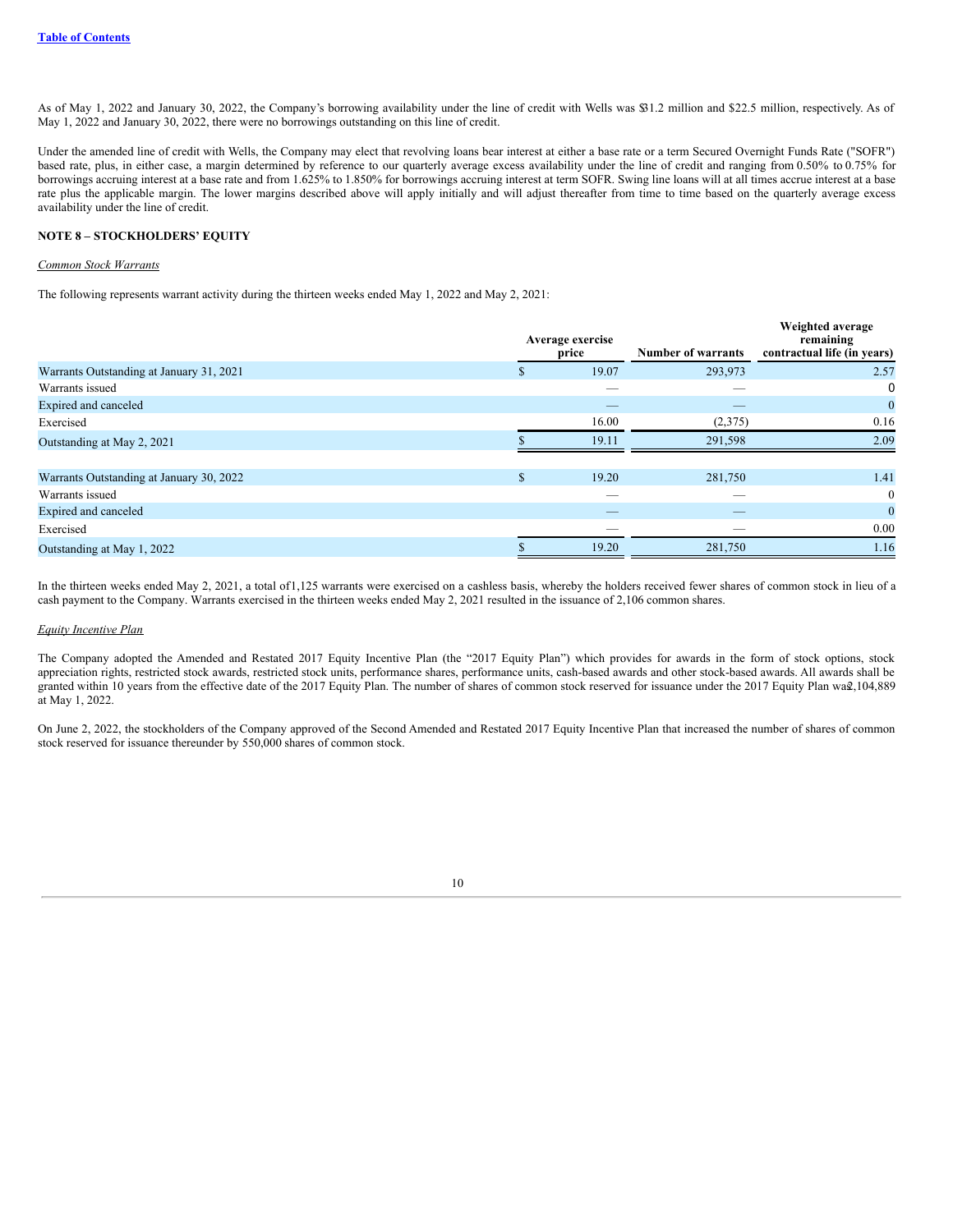# *Stock Options*

In June 2019, the Company granted 495,366 non-statutory stock options to certain officers of the Company with an option price of \$38.10 per share. 100% of the stock options are subject to vesting on the third anniversary of the date of grant if the officers are still employed by the Company and the average closing price of the Company's common stock for the prior 40 consecutive trading days has been at least \$75 by the third anniversary of the grant. Both the employment and the market condition must be satisfied no later than June 5, 2024 or the options will terminate. These options were valued using a Monte Carlo simulation model to account for the path dependent market conditions that stipulate when and whether or not the options shall vest. The 495,366 stock options were modified in fiscal 2022 to extend the term of the options through June 5, 2024. This resulted in additional compensation of approximately \$0.9 million of which, \$0.3 million was recorded upon modification with the remaining expense to be recognized over the remaining expected term. The market condition was met on June 5, 2021, which was the date on which the average closing price of the Company's common stock had been at least \$75 for 40 consecutive trading days. The options vested and became exercisable on June 5, 2022 as the officers were still employed on that date.

A summary of the status of our stock options as of May 1, 2022 and May 2, 2021, and the changes during the thirteen weeks ended May 1, 2022 and May 2, 2021 is presented below:

|                                      | <b>Number of options</b> | Weighted average<br>exercise price | Weighted average<br>remaining contractual<br>life (in years) | Average intrinsic<br>value |
|--------------------------------------|--------------------------|------------------------------------|--------------------------------------------------------------|----------------------------|
| Outstanding at January 31, 2021      | 495,366 \$               | 38.10                              | 3.35                                                         |                            |
| Exercised                            |                          |                                    |                                                              |                            |
| Expired and canceled                 |                          |                                    |                                                              |                            |
| Outstanding at May 2, 2021           | 495,366                  | 38.10                              | 3.10                                                         | 22.87                      |
| Exercisable at the end of the period | $\overline{\phantom{a}}$ |                                    | $\overline{\phantom{a}}$                                     |                            |

|                                      | <b>Number of options</b> | Weighted average<br>exercise price | Weighted average<br>remaining contractual<br>life (in years) | Average intrinsic<br>value |
|--------------------------------------|--------------------------|------------------------------------|--------------------------------------------------------------|----------------------------|
| Outstanding at January 30, 2022      | 495,366                  | 38.10                              | 2.35                                                         | 28.68                      |
| Granted                              |                          |                                    |                                                              |                            |
| Canceled and forfeited               |                          |                                    |                                                              |                            |
| Outstanding at May 1, 2022           | 495,366                  | 38.10                              | 2.10                                                         | 8.05                       |
| Exercisable at the end of the period |                          |                                    | _                                                            |                            |

*Restricted Stock Units*

A summary of the status of our unvested restricted stock units as of May 1, 2022 and May 2, 2021, and changes during the thirteen weeks then ended, is presented below:

|                              | Number of shares | Weighted average<br>grant date fair value |
|------------------------------|------------------|-------------------------------------------|
| Unvested at January 31, 2021 | 655,558 \$       | 18.86                                     |
| Granted                      | 6,000            | 53.82                                     |
| Forfeited                    | (4,638)          | 16.64                                     |
| Vested                       | (4,868)          | 8.86                                      |
| Unvested at May 2, 2021      | 652,052 \$       | 19.27                                     |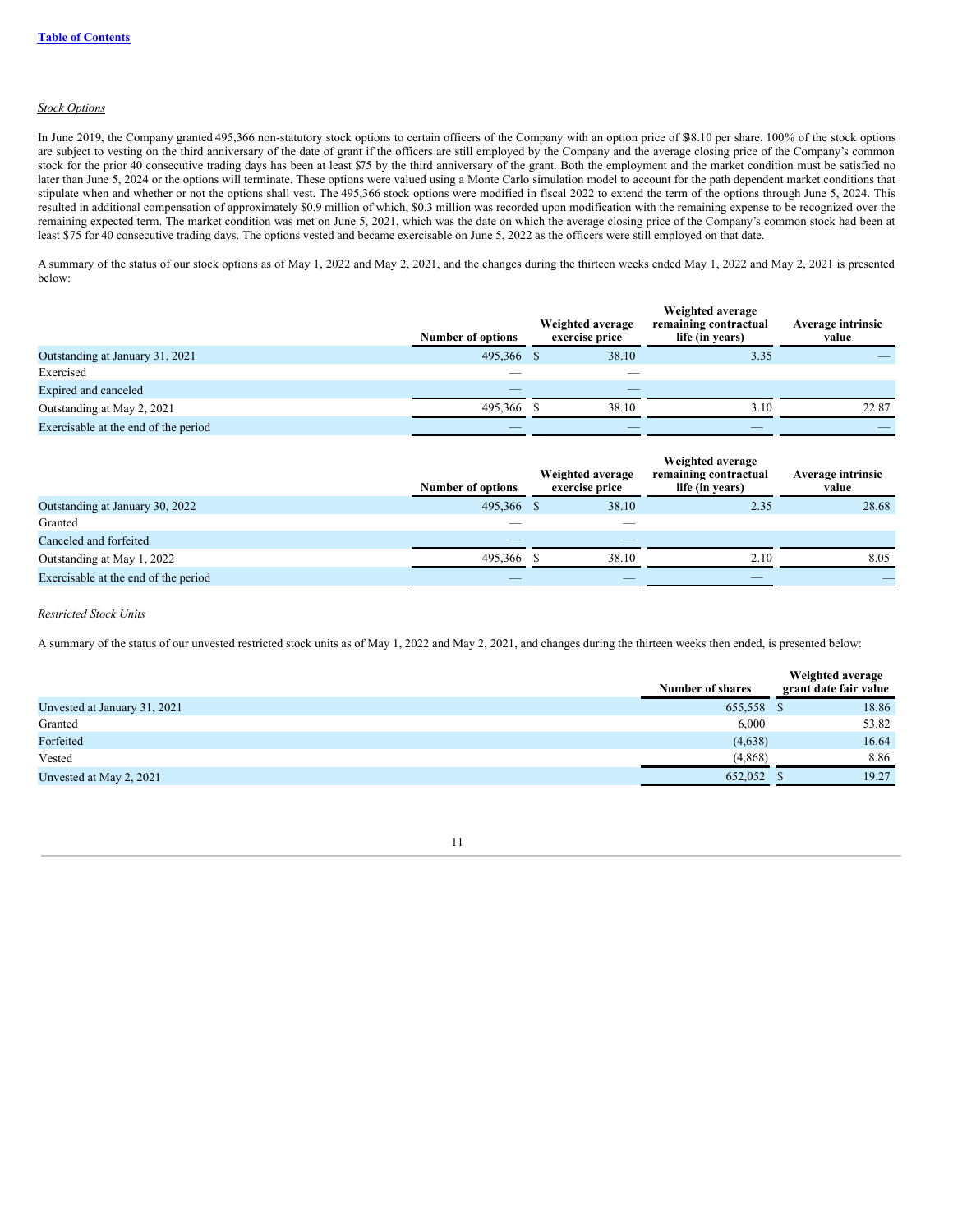|                              | <b>Number of shares</b> | Weighted average<br>grant date fair value |
|------------------------------|-------------------------|-------------------------------------------|
| Unvested at January 30, 2022 | 533,333 \$              | 28.41                                     |
| Granted                      | 256,329                 | 46.11                                     |
| Forfeited                    | (20, 159)               | 22.88                                     |
| Vested                       | (2,480)                 | 16.57                                     |
| Unvested at May 1, 2022      | 767,023 \$              | 34.31                                     |

Equity based compensation expense was approximately \$1.2 million and \$0.7 million for the thirteen weeks ended May 1, 2022 and May 2, 2021, respectively.

The total unrecognized equity-based compensation cost related to unvested stock option and restricted unit awards was approximately \$6.3 million as of May 1, 2022 and will be recognized in operations over a weighted average period of 2.61 years.

## **NOTE 9 – EMPLOYEE BENEFIT PLAN**

In February 2017, the Company established the TLC 401(k) Plan (the "401(k) Plan") with Elective Deferrals beginning May 1, 2017. The 401(k) Plan calls for Elective Deferral Contributions, Safe Harbor Matching Contributions and Profit-Sharing Contributions. All associates of the Company will be eligible to participate in the 401(k) Plan as of the day of the month which is coincident with or next follows the date on which they attain age 21 and complete one month of service. Participants will be able to contribute up to 100% of their eligible compensation to the 401(k) Plan subject to limitations with the IRS. The Company's contributions to the 401(k) Plan were \$0.4 million and \$0.2 million for the thirteen weeks ended May 1, 2022 and May 2, 2021, respectively.

# **NOTE 10 – SEGMENT INFORMATION**

The Company has determined that the Company operates within a single reporting segment. The chief operating decision makers of the Company are the Chief Executive Officer, and President and Chief Operating Officer. The Company's operating segments are aggregated for financial reporting purposes because they are similar in each of the following areas including economic characteristics, class of consumer, nature of products and distribution method and products are a singular group of products which make up over 95% of net sales.

|                        |     | Thirteen weeks ended |  |                |
|------------------------|-----|----------------------|--|----------------|
|                        |     | May 1.<br>2022       |  | May 2,<br>2021 |
| (amounts in thousands) |     |                      |  |                |
| Sactionals             | ۰D. | $115,002$ \$         |  | 74,011         |
| Sacs                   |     | 11,927               |  | 7,141          |
| Other                  |     | 2,451                |  | 1,763          |
|                        |     | 129,380              |  | 82,915         |

# **NOTE 11 – BARTER ARRANGEMENTS**

The Company has a bartering arrangement with a third-party vendor, whereby the Company will provide inventory in exchange for media credits. The Company exchanged \$0.9 million of inventory for certain media credits during the thirteen weeks ending May 1, 2022. The Company did not exchange any of inventory for certain media credits during the thirteen weeks ending May 2, 2021.

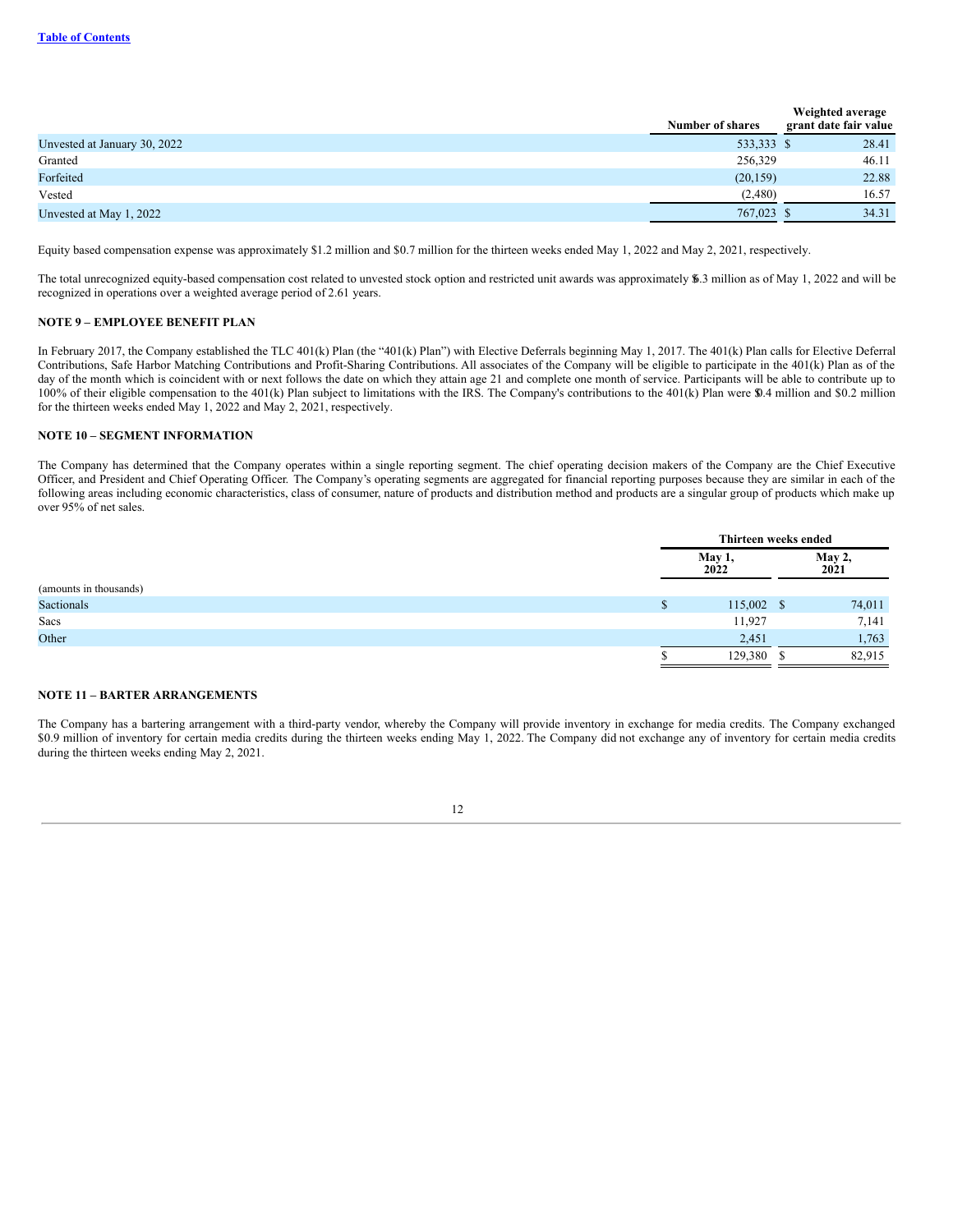The Company had \$5.4 million and \$3.4 million of unused media credits remaining as of May 1, 2022 and January 30, 2022, respectively, which is included in "Prepaid and other current assets" on the accompanying condensed consolidated balance sheet.

The Company accounts for barter transactions under ASC Topic No. 845 "Nonmonetary Transactions." Barter transactions with commercial substance are recorded at the estimated fair value of the products exchanged, unless the products received have a more readily determinable estimated fair value. Revenue associated with barter transactions is recorded at the time of the exchange of the related assets.

### **NOTE 12 – REVENUE RECOGNITION**

The Company's revenue consists substantially of product sales. The Company reports product sales net of discounts and recognizes them at the point in time when control transfers to the customer, which generally occurs upon our delivery to a third-party carrier.

Estimated refunds for returns and allowances are recorded using our historical return patterns, adjusting for any changes in returns policies. The Company records estimated refunds for net sales returns on a monthly basis as a reduction of net sales and cost of sales on the condensed consolidated statements of operations and an increase in inventory and customers returns liability on the condensed consolidated balance sheets. There was a returns allowance recorded on the condensed consolidated balance sheet in the amount of \$2.0 million as of May 1, 2022 and January 30, 2022, which was included in accrued expenses and \$0.4 million as of May 1, 2022 and January 30, 2022, associated with sales returns included in merchandise inventories.

In some cases, deposits are received before the Company transfers control, resulting in contract liabilities. These contract liabilities are reported as deposits on the Company's condensed consolidated balance sheet. As of May 1, 2022 and January 30, 2022, the Company recorded under customer deposit liabilities the amount of \$7.6 million and \$13.3 million respectively. During the thirteen weeks ended May 1, 2022 and May 2, 2021, the Company recognized approximately \$13.3 million and \$6.0 million, respectively, related to our customer deposits.

Upon adoption of ASC 606, we have elected the following accounting policies and practical expedients:

The Company recognizes shipping and handling expense as fulfillment activities (rather than as a promised good or service) when the activities are performed even if those activities are performed after the control of the good has been transferred. Accordingly, we record the expenses for shipping and handling activities at the same time we recognize revenue.

The Company excludes from the measurement of the transaction price all taxes imposed on and concurrent with a specific revenue-producing transaction and collected by the Company from a customer, including sales, use, excise, value-added, and franchise taxes (collectively referred to as sales taxes).

The Company does not adjust revenue for the effects of any financing components if the contract has a duration of one year or less, as the Company receives payment from the customer within one year from when it transferred control of the related goods.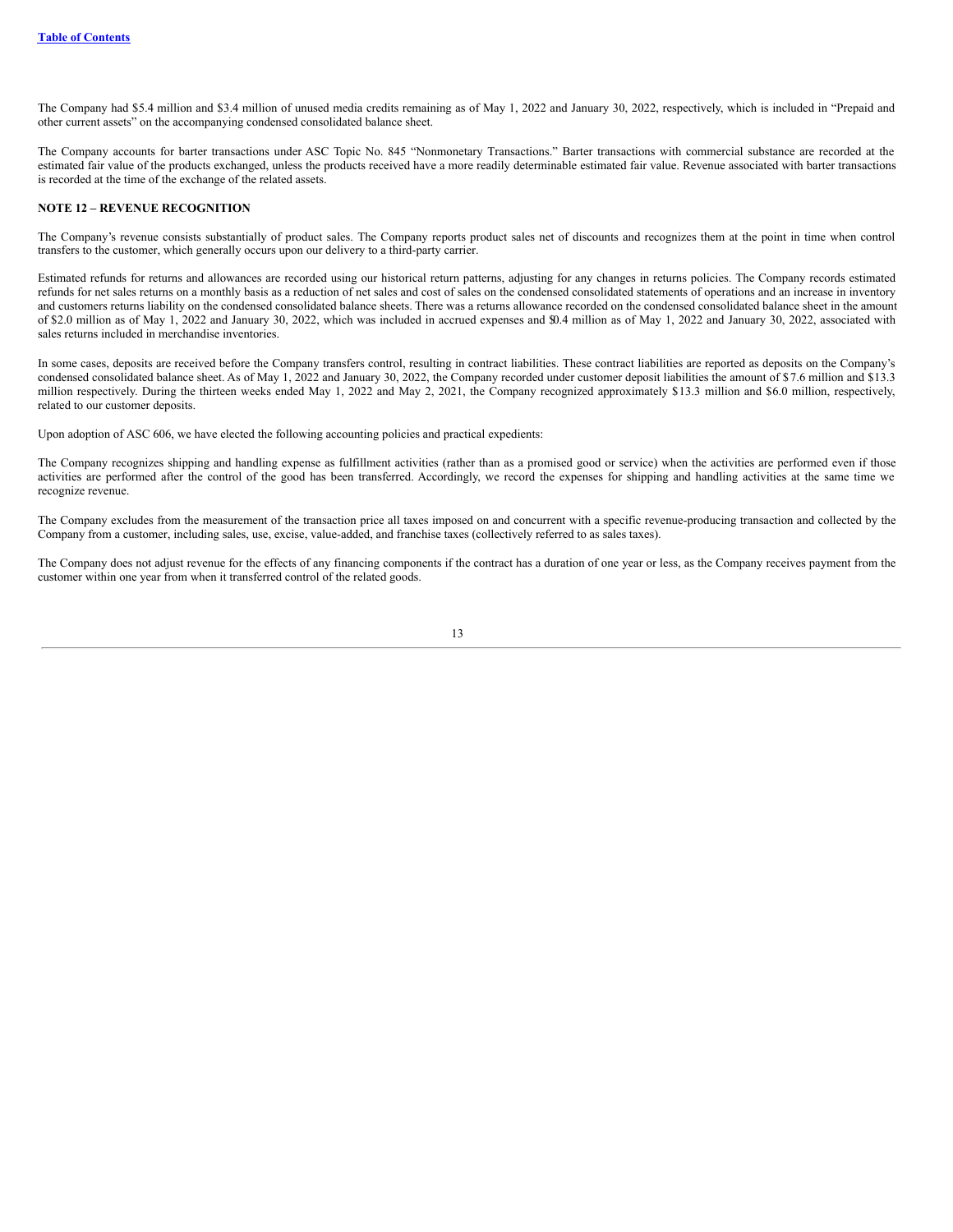The Company offers its products through an inventory lean omni-channel platform that provides a seamless and meaningful experience to its customers in showrooms, which includes mobile concierge and kiosks, and through the internet. The Other channel predominantly represents sales through the use of online pop-up-shops and shop-in-shops that are staffed with associates trained to demonstrate and sell our product. The following represents sales disaggregated by channel:

|                        | Thirteen weeks ended |                |    |                |
|------------------------|----------------------|----------------|----|----------------|
| (amounts in thousands) |                      | May 1.<br>2022 |    | May 2,<br>2021 |
| Showrooms              |                      | 81,254         | -S | 48,986         |
| Internet               |                      | 31,255         |    | 25,175         |
| Other                  |                      | 16.871         |    | 8,754          |
|                        |                      | 129,380        |    | 82,915         |

The Company has no foreign operations and its sales to foreign countries was less than.01% of total net sales in both fiscal 2023 and 2022.

The Company had no customers in fiscal 2023 or 2022 that comprise more than 10% of total net sales.

<span id="page-17-0"></span>See **Note 10** for sales disaggregated by product**.**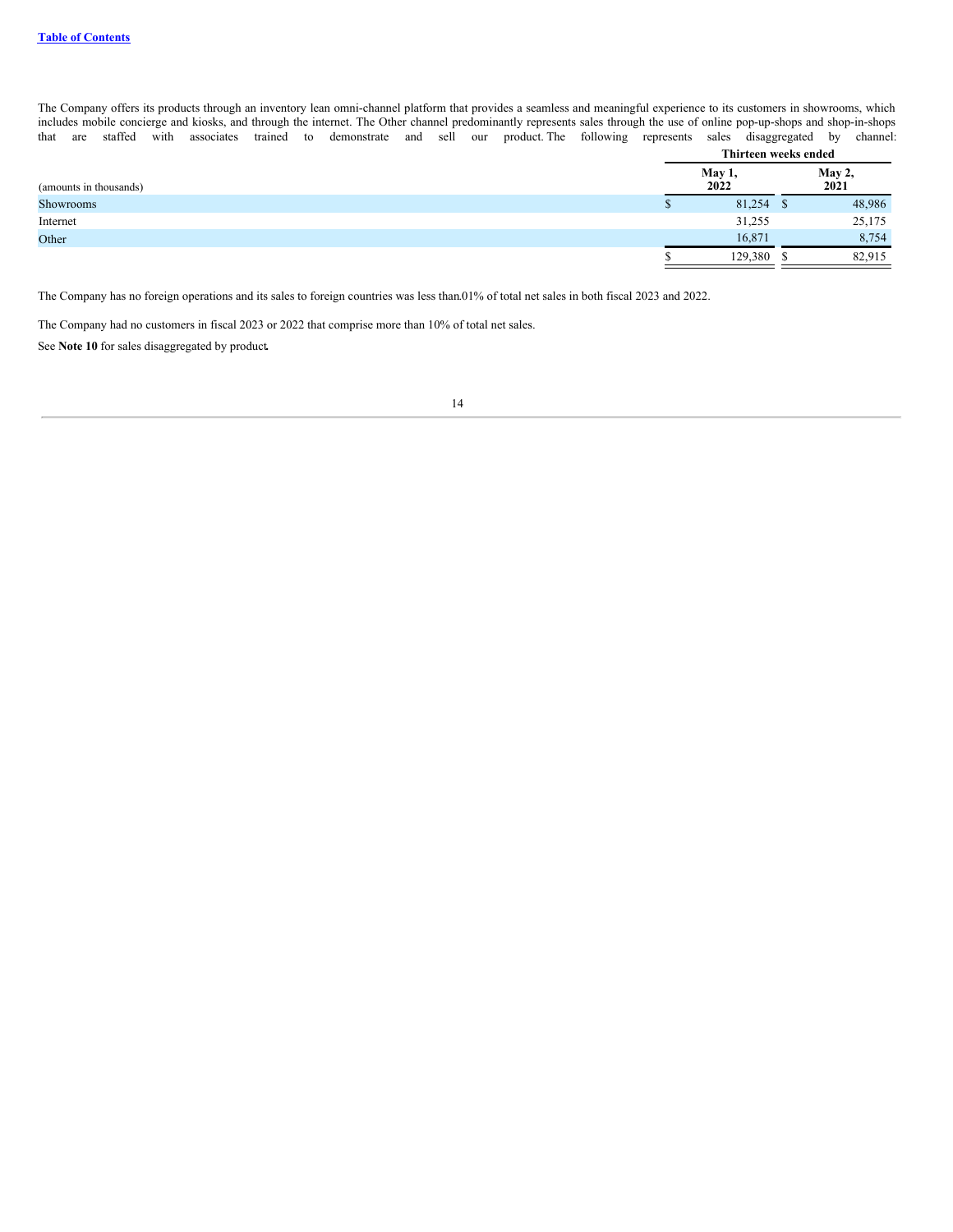#### **Item 2. Management's Discussion and Analysis of Financial Condition and Results of Operations.**

The following discussion and analysis of our financial condition and results of operations should be read in conjunction with our unaudited condensed consolidated financial statements and related notes appearing elsewhere in this Quarterly Report on Form 10-Q and our Annual Report on Form 10-K for the fiscal year ended January 30, 2022. As discussed in the section titled "Forward-Looking Statements," the following discussion and analysis contains forward-looking statements that involve risks and uncertainties, as well as assumptions that, if they never materialize or prove incorrect, could cause our results to differ materially from those expressed or implied by such forward-looking statements. Factors that could cause or contribute to these differences include, but are not limited to, those identified in the Forward-Looking Statements section herein and set forth below and those discussed in the sections titled "Risk Factors" and "Management's Discussion and Analysis of Financial Condition and Results of Operations" in our most recent report on Form 10-K filed with the Securities and Exchange Commission.

We operate on a 52- or 53-week fiscal year that ends on the Sunday closest to February 1. Each fiscal year generally is comprised of four 13-week fiscal quarters, although in the years with 53 weeks, the fourth quarter represents a 14-week period.

#### **Overview**

We are a technology driven company that designs, manufactures and sells unique, high quality furniture derived through our proprietary "Designed for Life" approach which results in products that are built to last a lifetime and designed to evolve as our customers' lives do. Our current product offering is comprised of modular couches called Sactionals, premium foam beanbag chairs called Sacs, and their associated home decor accessories. Innovation is at the center of our design philosophy with all of our core products protected by a robust portfolio of utility patents. We market and sell our products through an omni-channel platform that includes direct-to-consumer touch-feel points in the form of our own showrooms, which include our newly created mobile concierge and kiosks, online directly at www.lovesac.com, and through shop-in-shops and online pop-up-shops with third party retailers. We believe that our ecommerce centric approach, coupled with our ability to deliver our large, upholstered products through express couriers, is unique to the furniture industry.

### **Impact of COVID-19**

Although there has been a general improvement in conditions related to the COVID-19 pandemic, there continues to be significant uncertainties around the scope and severity of the pandemic, its impact on the global economy, including supply chains, and other business disruptions that may impact our operating results and financial condition. We continue to follow the guidance issued by federal, state and local governments and health organizations and have taken measures to protect the safety of our associates and customers.

While the COVID-19 pandemic has led to shifts in the way in which we operate, we continue to serve our customers through our omni-channel platform as our products can be easily configured in our touchpoints, shopped online and delivered quickly in a touchless way, coupled with consumers' demand for home related products and solutions. We continue to experience growth as our net sales increased \$46.5 million, or 56.0% to \$129.4 million for the thirteen weeks ended May 1, 2022, compared to \$82.9 million for the thirteen weeks ended May 2, 2021. Retail sales drove an increase of \$32.3 million, or 65.9%, to \$81.3 million for the thirteen weeks ended May 1, 2022, compared to \$49.0 million for the thirteen weeks ended May 2, 2021. Our internet sales (sales made directly to customers through our ecommerce channel) also increased \$6.1 million or 24.1% to \$31.3 million for the thirteen weeks ended May 1, 2022, compared to \$25.2 million for the thirteen weeks ended May 2, 2021. New customers increased by 8.2% for the thirteen weeks ended May 1, 2022 as compared to 3.9% for the thirteen weeks ended May 2, 2021.

#### **Product Overview**

Our products serve as a set of building blocks that can be rearranged, restyled and re-upholstered with any new setting, mitigating constant changes in fashion and style. They are built to last and evolve throughout a customer's life.

**• Sactionals**. Our Sactional product line currently represents a majority of our net sales. We believe our Sactionals platform is unlike competing products in its adaptability yet is comparable aesthetically to similarly priced premium couches and sectionals. Our Sactional products include a number of patented features relating to their geometry and modularity, coupling mechanisms and other features. Utilizing only two, standardized pieces, "seats" and "sides," and approximately 200 high quality, tight-fitting covers that are removable, washable, and changeable, customers can create numerous permutations of a sectional couch with minimal effort. Customization

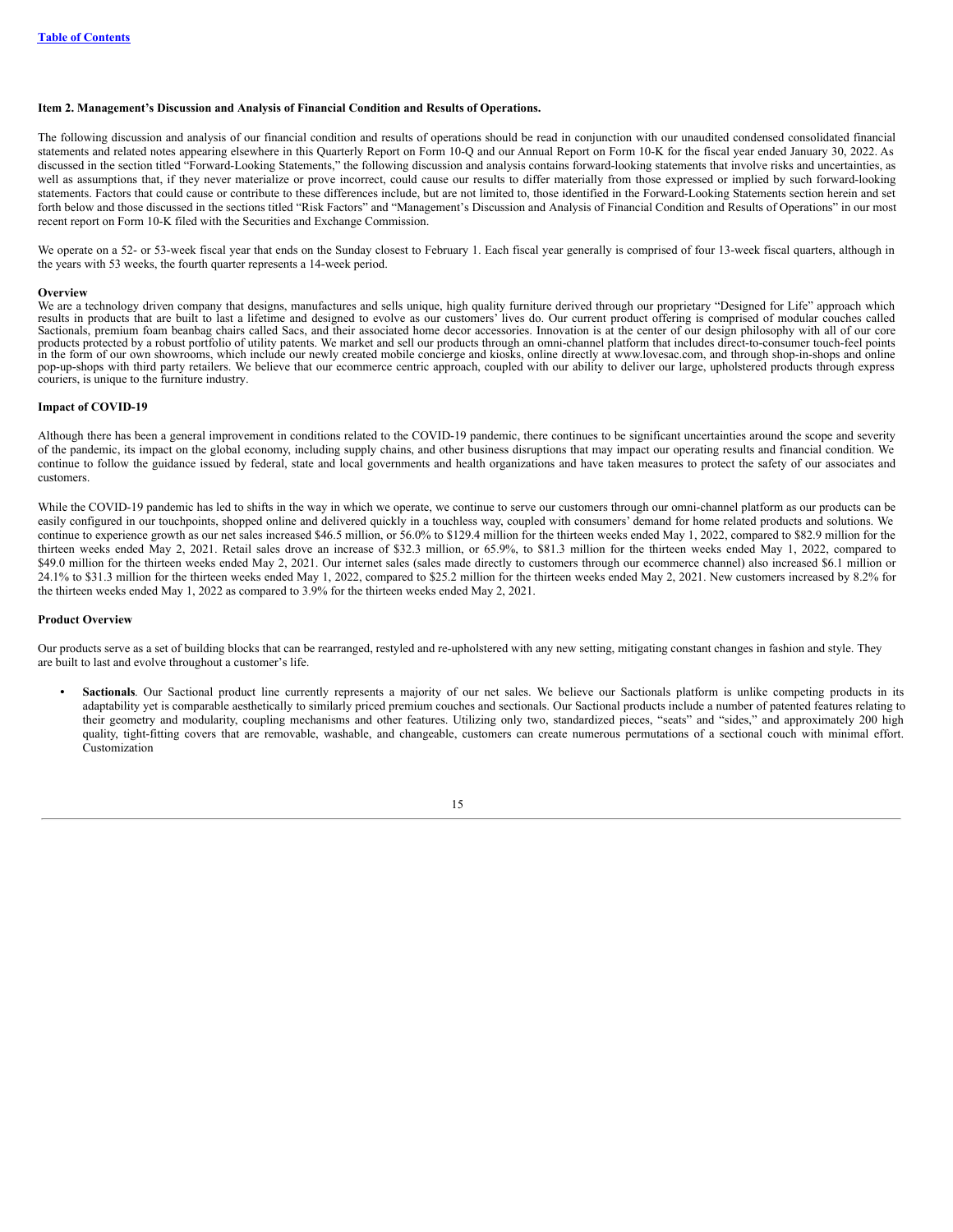is further enhanced with our specialty-shaped modular offerings, such as our wedge seat and roll arm side. Our custom features and accessories can be added easily and quickly to a Sactional to meet endless design, style, storage and utility preferences, reflecting our Designed for Life philosophy. Sactionals are built to meet the highest durability and structural standards applicable to fixed couches. Sactionals are comprised of standardized units and we guarantee their compatibility over time, which we believe is a major pillar of their value proposition to the consumer. Our Sactionals represented 88.9% and 89.3% of our sales for the thirteen weeks ended May 1, 2022 and May 2, 2021, respectively.

During October 2021, we introduced the new Sactionals StealthTech Sound + Charge product line. This unique innovation features immersive surround sound by Harman Kardon and convenient wireless charging, all seamlessly embedded and hidden inside the adaptable Sactionals platform. The System includes two Sound + Charge Sides each with embedded front- and rear-firing Harman Kardon speakers, a Subwoofer that easily integrates into a Sactionals Seat Frame and a Center Channel, all working in unison to deliver captivating surround sound that is completely hidden from view.

- Sacs. We believe that our Sacs product line is a category leader in oversized beanbags. The Sac product line offers 6 different sizes ranging from 22 pounds to 95 pounds with capacity to seat 3+ people on the larger model Sacs. Filled with Durafoam, a blend of shredded foam, Sacs provide serene comfort and guaranteed durability. Their removable covers are machine washable and may be easily replaced with a wide selection of cover offerings.
- **Accessories**. Our accessories complement our Sacs and Sactionals by increasing their adaptability to meet evolving consumer demands and preferences. Our current product line offers Sactional-specific drink holders, Footsac blankets, decorative pillows, fitted seat tables and ottomans in varying styles and finishes and our unique Sactionals Power Hub, providing our customers with the flexibility to customize their furnishings with decorative and practical add-ons to meet evolving style preferences.

#### **Sales Channels**

We offer our products through an omni-channel platform that provides a seamless and meaningful experience to our customers online and in-store. Our distribution strategy allows us to reach customers through four distinct, brand-enhancing channels.

- **Showrooms**. We market and sell our products through 162 retail locations at top tier malls, lifestyle centers, mobile concierge, kiosk, and street locations in 40 states in the U.S. We carefully select the best small-footprint retail locations in high-end malls and lifestyle centers for our showrooms. Compared to traditional retailers, our showrooms require significantly less square footage because of our need to have only a few in-store sample configurations for display and our ability to stack our inventory for immediate sale. The architecture and layout of these showrooms is designed to communicate our brand personality and key product features. Our goal is to educate first-time customers, creating an environment where people can touch, feel, read, and understand the technology behind our products. We are updating and remodeling many of our showrooms to reflect our new showroom concept, which emphasizes our unique product platform, and is the standard for new showrooms. Our new showroom concept utilizes technology in more experiential ways to increase traffic and sales. Net sales completed through this channel accounted for 62.8% of total net sales for the thirteen May 1, 2022, up from 59.1% of total net sales for the thirteen weeks ended May 2, 2021.
- **Ecommerce**. Through our ecommerce channel, we believe we are able to significantly enhance the consumer shopping experience for home furnishings, driving deeper brand engagement and loyalty, while also realizing more favorable margins than our showroom locations. We believe our robust technological capabilities position us well to benefit from the growing consumer preference to transact at home and via mobile devices. With furniture especially suited to ecommerce applications, our net sales completed through this channel accounted for 24.2% of total net sales for the thirteen weeks ended May 1, 2022, down from 30.4% of total net sales for the thirteen weeks ended May 2, 2021, respectively.
- **Other touchpoints**. We augment our showrooms with other touchpoint strategies including online pop-up-shops, shop-in-shops, and barter inventory transactions. We utilize in store pop-up-shops to increase the number of locations where customers can experience and purchase our products, a low-cost alternative to drive brand awareness, in store sales, and ecommerce sales. These in-store pop-up-shops are staffed similarly to our showrooms with associates trained to demonstrate and sell our products and promote our brand. Unlike the in-store pop-up-shops which are typically 10-day shows, and pop-up locations, shop-in-shops are designed to be in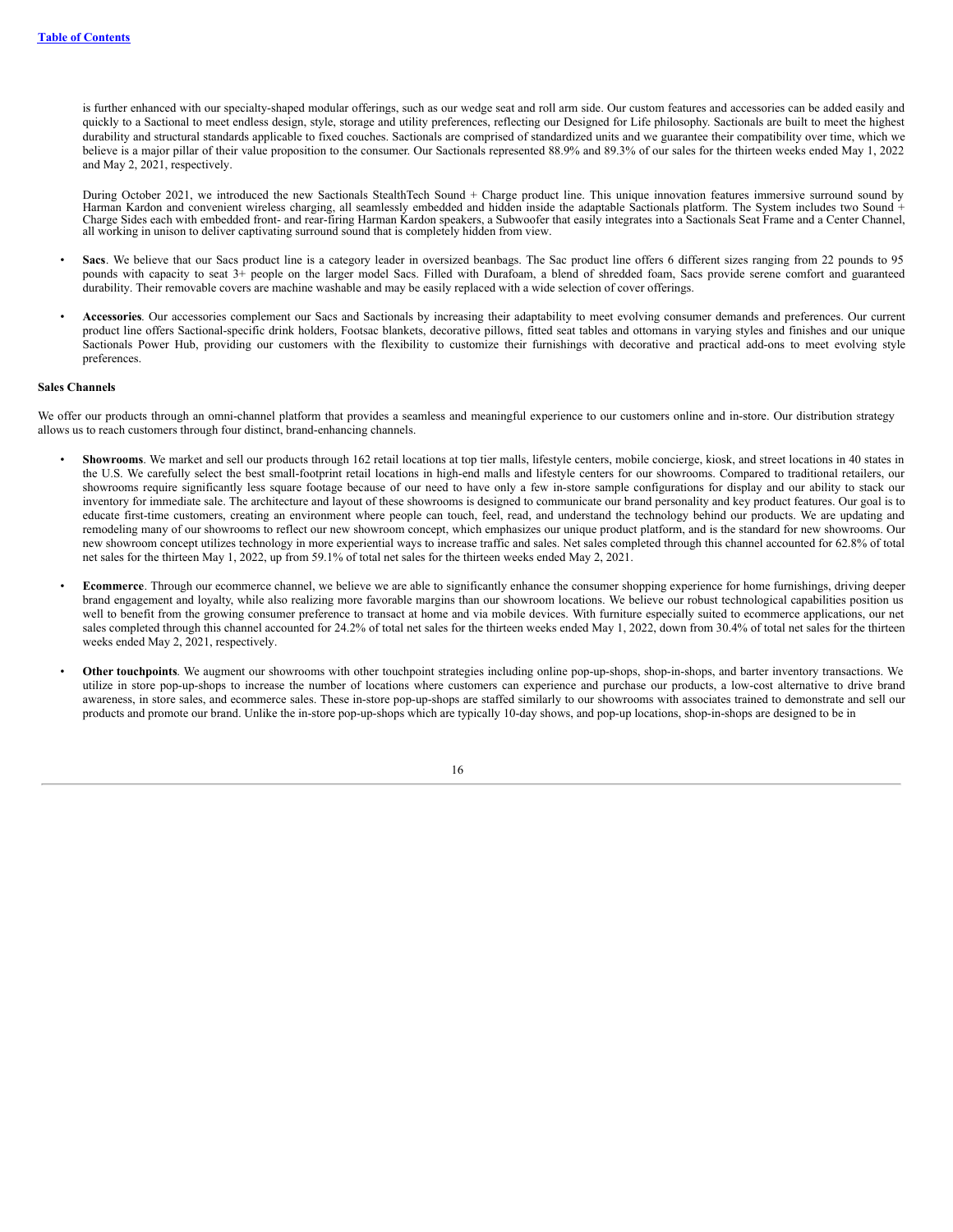permanent locations carrying the same digital technology of our showrooms and are also staffed with associates trained to demonstrate and sell our products. Shop-inshops require less capital expenditure to open a productive space to drive brand awareness and touchpoint opportunities for demonstrating and selling our products. We did not host any in-store pop-up-shops in the thirteen weeks ended May 1, 2022. and May 2, 2021.

We operated 2 online pop-up-shops on Costco.com for the thirteen weeks ended May 1, 2022, and 1 for the thirteen weeks ended May 2, 2021. We operated 22 Best Buy shop-in-shops for the thirteen weeks ended May 1, 2022, up from 4 for the thirteen weeks ended May 2, 2021. Other sales which includes pop-up-shop sales, shop-inshop sales, and barter inventory transactions accounted for 13.0% of our total sales for the thirteen weeks ended May 1, 2022, up from 10.6% of our total sales for the thirteen weeks ended May 2, 2021.

# **SELECTED CONDENSED CONSOLIDATED FINANCIAL INFORMATION**

The following tables present our summary condensed consolidated financial and other data as of and for the periods indicated. The condensed consolidated statement of operations data for the thirteen ended May 1, 2022 and May 2, 2021, the condensed consolidated statement of cash flow data for the thirteen weeks ended May 1, 2022 and May 2, 2021 and the summary condensed consolidated balance sheet data as of May 1, 2022, are derived from our unaudited condensed consolidated financial statements included elsewhere in this Quarterly Report filed on Form 10-Q and have been prepared on the same basis as the audited condensed consolidated financial statements.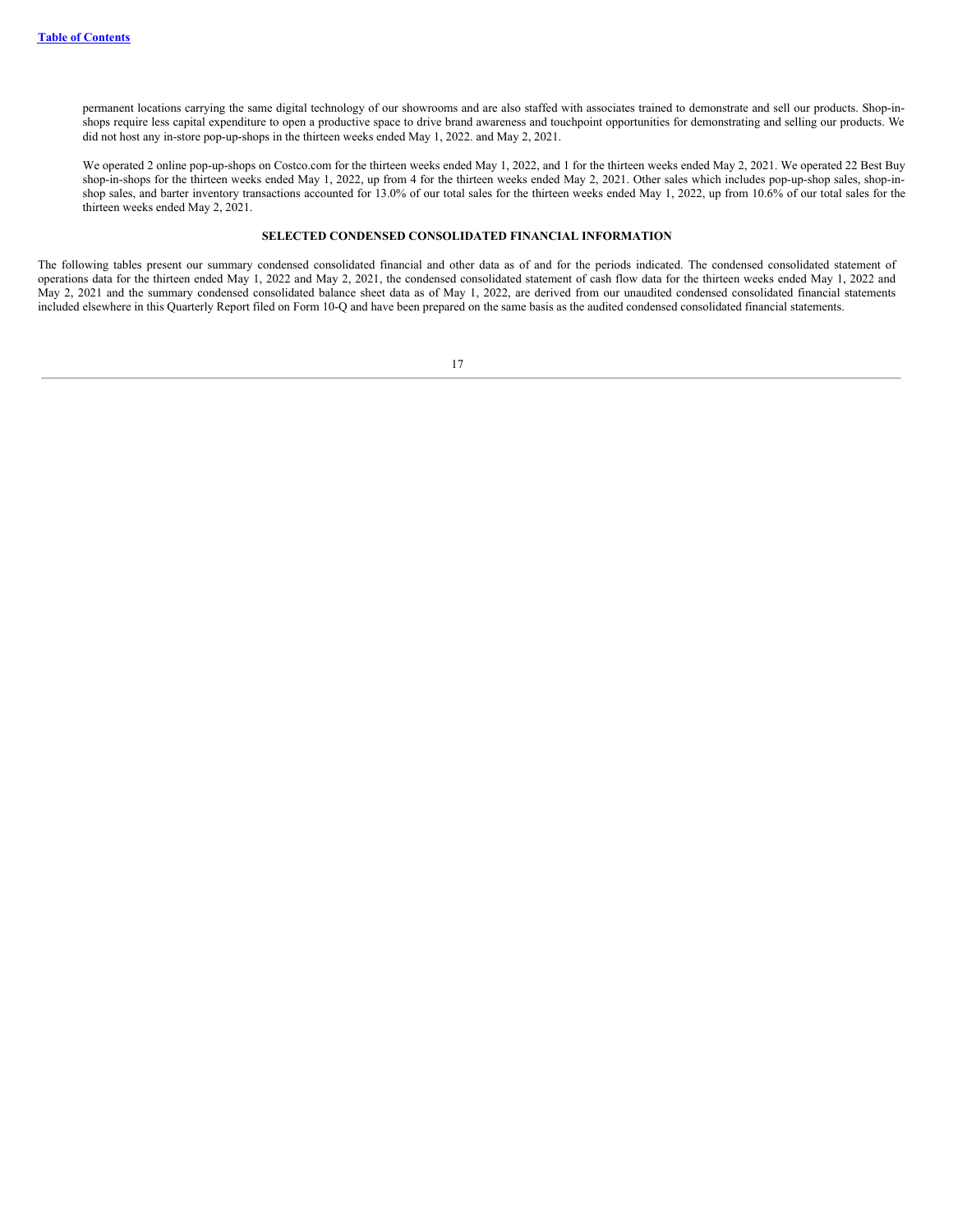The summarized financial information presented below is derived from and should be read in conjunction with our audited condensed consolidated financial statements including the notes to those financial statements and our unaudited condensed consolidated financial statements including the notes to those financial statements both of which are included elsewhere in is Quarterly Report filed on Form 10-Q along with the section entitled "Management's Discussion and Analysis of Financial Condition and Results of Operations." Our historical results are not necessarily indicative of our future results.

|                                                                 |                            | Thirteen weeks ended |                |  |
|-----------------------------------------------------------------|----------------------------|----------------------|----------------|--|
| (amounts in thousands, except per share data and share amounts) |                            | May 1,<br>2022       | May 2,<br>2021 |  |
| <b>Condensed Consolidated Statement of Operations Data:</b>     |                            |                      |                |  |
| Net sales                                                       |                            |                      |                |  |
| Showrooms                                                       | S                          | 81,254 \$            | 48,986         |  |
| Internet                                                        |                            | 31,255               | 25,175         |  |
| Other                                                           |                            | 16,871               | 8,754          |  |
| Total net sales                                                 |                            | 129,380              | 82,915         |  |
|                                                                 |                            |                      |                |  |
| Cost of merchandise sold                                        |                            | 63,272               | 36,839         |  |
|                                                                 |                            |                      |                |  |
| Gross profit                                                    |                            | 66,108               | 46,076         |  |
| Operating expenses                                              |                            |                      |                |  |
| Selling, general and administrative expenses                    |                            | 44,901               | 30,718         |  |
| Advertising and marketing                                       |                            | 15,901               | 10,680         |  |
| Depreciation and amortization                                   |                            | 2,661                | 2,420          |  |
|                                                                 |                            |                      |                |  |
| Total operating expenses                                        |                            | 63,463               | 43,818         |  |
| Operating income                                                |                            | 2,645                | 2,258          |  |
| Interest expense, net                                           |                            | (35)                 | (44)           |  |
| Net income before taxes                                         |                            | 2,610                | 2,214          |  |
|                                                                 |                            |                      |                |  |
| Provision for income taxes                                      |                            | (715)                | (153)          |  |
| Net income                                                      | \$                         | 1,895 \$             | 2,061          |  |
| <b>Net Income Attributable to Common Stockholders</b>           | $\$$                       | 1,895 \$             | 2,061          |  |
| Net income per common share:                                    |                            |                      |                |  |
| Basic $(1)$                                                     | $\frac{\text{S}}{\text{}}$ | $0.13$ \$            | 0.14           |  |
| Diluted $(1)$                                                   | $\mathsf{\$}$              | $0.12$ \$            | 0.13           |  |
|                                                                 |                            |                      |                |  |
| Weighted average number of common shares outstanding:           |                            |                      |                |  |
| Basic                                                           |                            | 15,155,378           | 15,034,954     |  |
| Diluted                                                         |                            | 16,173,339           | 16,073,021     |  |
|                                                                 |                            |                      |                |  |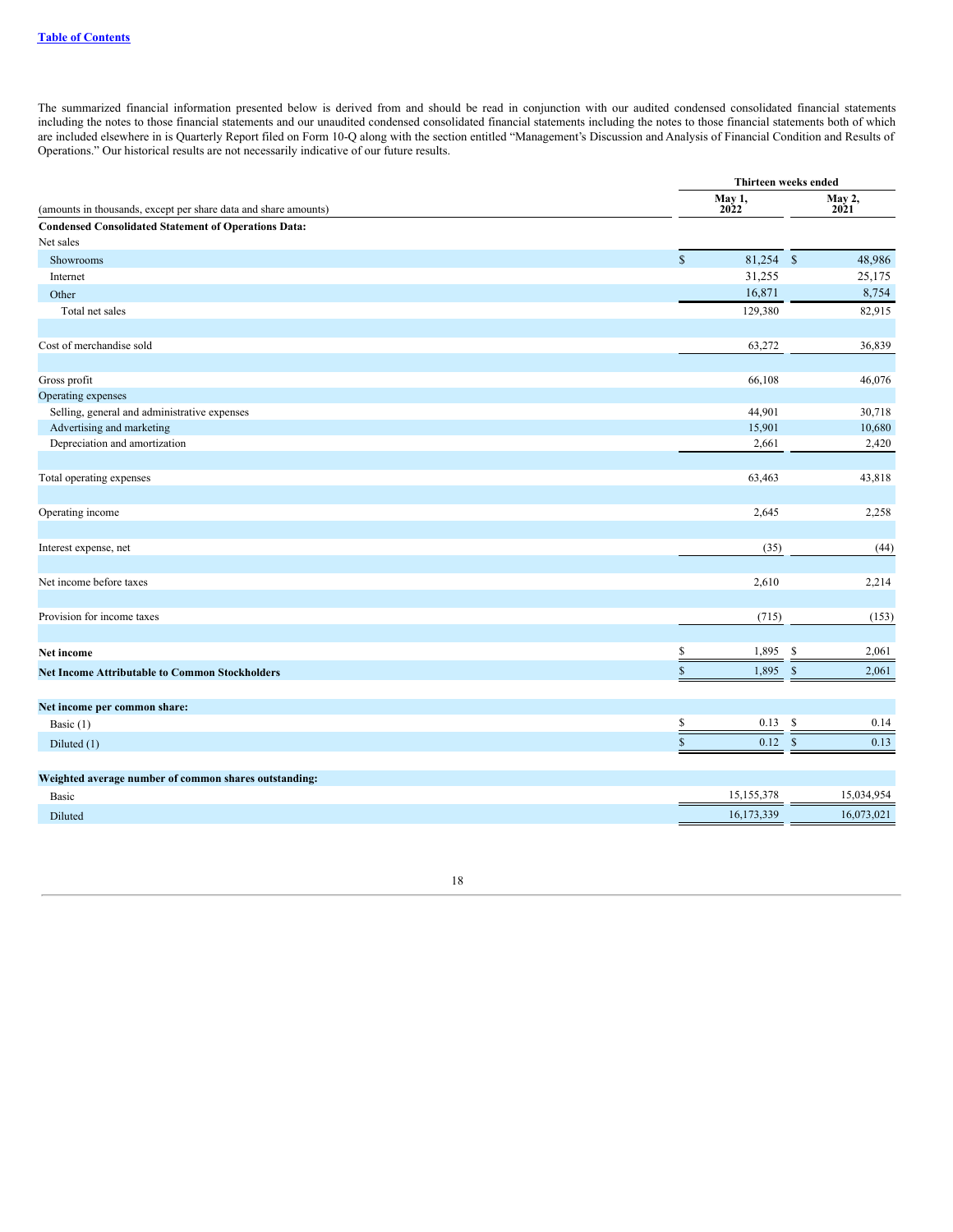|                                                            |              | <b>Thirteen weeks ended</b> |       |                     |  |  |
|------------------------------------------------------------|--------------|-----------------------------|-------|---------------------|--|--|
| (dollars in thousands)                                     |              | May 1,<br>2022              |       | May 2,<br>2021      |  |  |
|                                                            |              |                             |       |                     |  |  |
| EBITDA $(2)(3)$                                            | $\mathbb{S}$ | 5,306 \$                    |       | 4,678               |  |  |
| Adjusted EBITDA (2)(3)                                     | \$           | 6,373                       | S     | 5,332               |  |  |
|                                                            |              |                             | As of |                     |  |  |
| (amounts in thousands)                                     |              | May 1,<br>2022              |       | January 30,<br>2022 |  |  |
|                                                            |              |                             |       |                     |  |  |
| <b>Balance Sheet Data:</b>                                 |              |                             |       |                     |  |  |
| Cash and cash equivalents                                  | $\mathbb{S}$ | 64,380 \$                   |       | 65,740              |  |  |
| Working capital                                            |              | 106,326                     |       | 75,702              |  |  |
| <b>Total</b> assets                                        |              | 366,576                     |       | 264,603             |  |  |
| <b>Total liabilities</b>                                   |              | 207,339                     |       | 153,921             |  |  |
| Total stockholders' equity                                 |              | 159,237                     |       | 110,682             |  |  |
|                                                            |              | Thirteen weeks ended        |       |                     |  |  |
| (amounts in thousands)                                     |              | May 1, 2022                 |       | May 2, 2021         |  |  |
| <b>Condensed Consolidated Statement of Cash flow Data:</b> |              |                             |       |                     |  |  |
| Net Cash Used in Operating Activities                      | $\mathbb{S}$ | $(21,786)$ \$               |       | (9,604)             |  |  |
| Net Cash Used in Investing Activities                      |              | (6,018)                     |       | (3,058)             |  |  |
| Net Cash (Used in) Provided by Financing Activities        |              | (208)                       |       | 62                  |  |  |
| Net change in cash and cash equivalents                    |              | (28, 012)                   |       | (12,600)            |  |  |
| Cash and cash equivalents at the end of the period         |              | 64,380                      |       | 65,741              |  |  |

(1) For the calculation of basic and diluted net income per share, see Note 5 and Note 8 to our condensed consolidated financial statements.

(2) EBITDA and Adjusted EBITDA are "Non-GAAP Measures" that are supplemental measures of financial performance that are not required by, or presented in accordance with, GAAP. We believe that EBITDA and Adjusted EBITDA are useful measures of operating performance, as they eliminate expenses that are not reflective of the underlying business performance, facilitate a comparison of our operating performance on a consistent basis from period-to-period and provide for a more complete understanding of factors and trends affecting our business. Additionally, EBITDA is frequently used by analysts, investors and other interested parties to evaluate companies in our industry. We use EBITDA and Adjusted EBITDA, alongside GAAP measures such as gross profit, operating income (loss) and net income (loss), to measure and evaluate our operating performance and we believe these measures are useful to investors in evaluating our operating performance.

These Non-GAAP Measures should not be considered as alternatives to net income (loss) or net income (loss) per share as a measure of financial performance, cash flows from operating activities as a measure of liquidity, or any other performance measure derived in accordance with GAAP. They should not be construed as an inference that our future results will be unaffected by unusual or non-recurring items. Additionally, our Non-GAAP Measures are not intended to be measures of free cash flow for management's discretionary use, as they do not consider certain cash requirements such as tax payments and debt service requirements and certain other cash costs that recur in the future. Our Non-GAAP Measures contain certain other limitations, including the failure to reflect our cash expenditures, cash requirements for working capital needs and cash costs to replace assets being depreciated and amortized. In addition, our Non-GAAP Measures exclude certain non-recurring and other charges.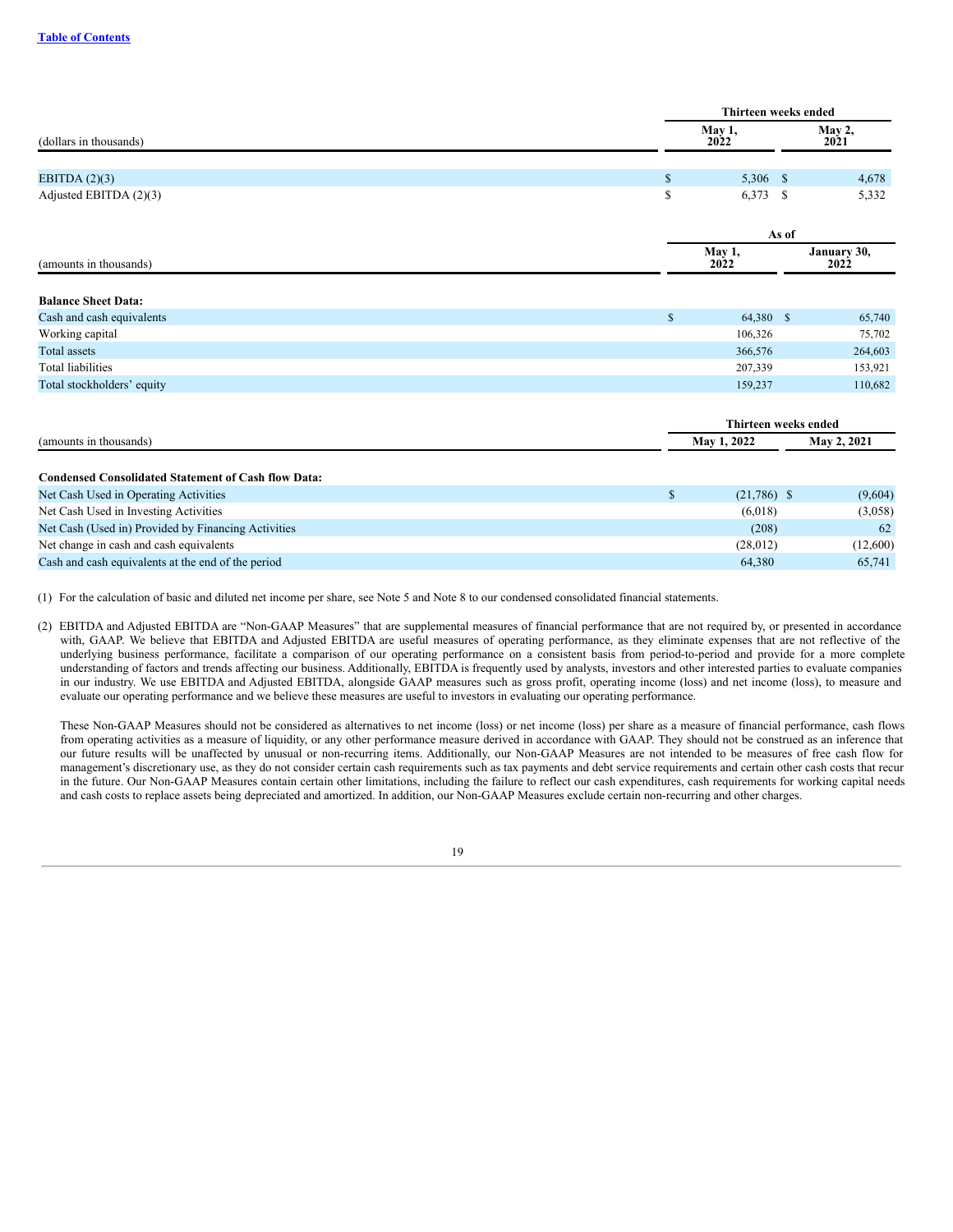In the future, we may incur expenses that are the same as or similar to some of the adjustments in our Non-GAAP Measures. Our presentation of our Non-GAAP Measures should not be construed to imply that our future results will be unaffected by any such adjustments. Management compensates for these limitations by relying primarily on our GAAP results and by using our Non-GAAP Measures as supplemental information. Our Non-GAAP Measures are not necessarily comparable to other similarly titled captions of other companies due to different methods of calculation.

(3) We define "EBITDA" as earnings before interest, taxes, depreciation and amortization. We define "Adjusted EBITDA" as EBITDA adjusted for the impact of certain noncash and other items that we do not consider in our evaluation of ongoing operating performance. These items include management fees, equity-based compensation expense, write-offs of property and equipment, deferred rent, financing expenses and certain other charges and gains that we do not believe reflect our underlying business performance.

# **Reconciliation of Non-GAAP Financial Measures**

The following provides a reconciliation of Net income to EBITDA and Adjusted EBITDA for the periods presented:

| (amounts in thousands)           | Thirteen weeks ended<br>May 1, 2022 | Thirteen weeks ended<br>May 2, 2021 |
|----------------------------------|-------------------------------------|-------------------------------------|
| Net income                       | 1,895                               | 2,061                               |
| Interest expense, net            | 35                                  | 44                                  |
| Taxes                            | 715                                 | 153                                 |
| Depreciation and amortization    | 2,661                               | 2,420                               |
| <b>EBITDA</b>                    | 5,306                               | 4,678                               |
| Equity-based compensation (a)    | 1,172                               | 654                                 |
| Other non-recurring expenses (b) | (105)                               | $\overline{\phantom{a}}$            |
| <b>Adjusted EBITDA</b>           | 6,373                               | 5,332                               |

(a) Represents expenses, such as compensation expense and employer taxes related to RSU equity vesting and exercises associated with stock options and restricted stock units granted to our associates and board of directors.

(b) Other non-recurring expenses in the thirteen weeks ended May 1, 2022 represents (\$0.1) million related to a legal settlement. There were no other non-recurring expenses in the thirteen weeks ended May 2, 2021.

### **How We Assess the Performance of Our Business**

We consider a variety of financial and operating measures, including the following, to evaluate our business, measure our performance, identify trends affecting our business, formulate business plans, and make strategic decisions.

#### *Net Sales*

Net sales reflect our sale of merchandise plus shipping and handling revenue less returns and discounts. Sales made at Company operated showrooms, including shop-in-shops and pop-up shops, and via the web are recognized in accordance with the guidance set forth in ASC 606, which is typically at the point of transference of title when the goods are shipped.

#### *Gross Profit*

Gross profit is equal to our net sales less cost of merchandise sold. Gross profit as a percentage of our net sales is referred to agross margin. In September 2018, the Office of the U.S. Trade Representative began imposing a 10 percent ad valorem duty on a subset of products imported from China, inclusive of various furniture product categories. In September 2019, the Office of U.S. Trade Representative imposed an additional 15 percent ad valorem duty on products imported from China.

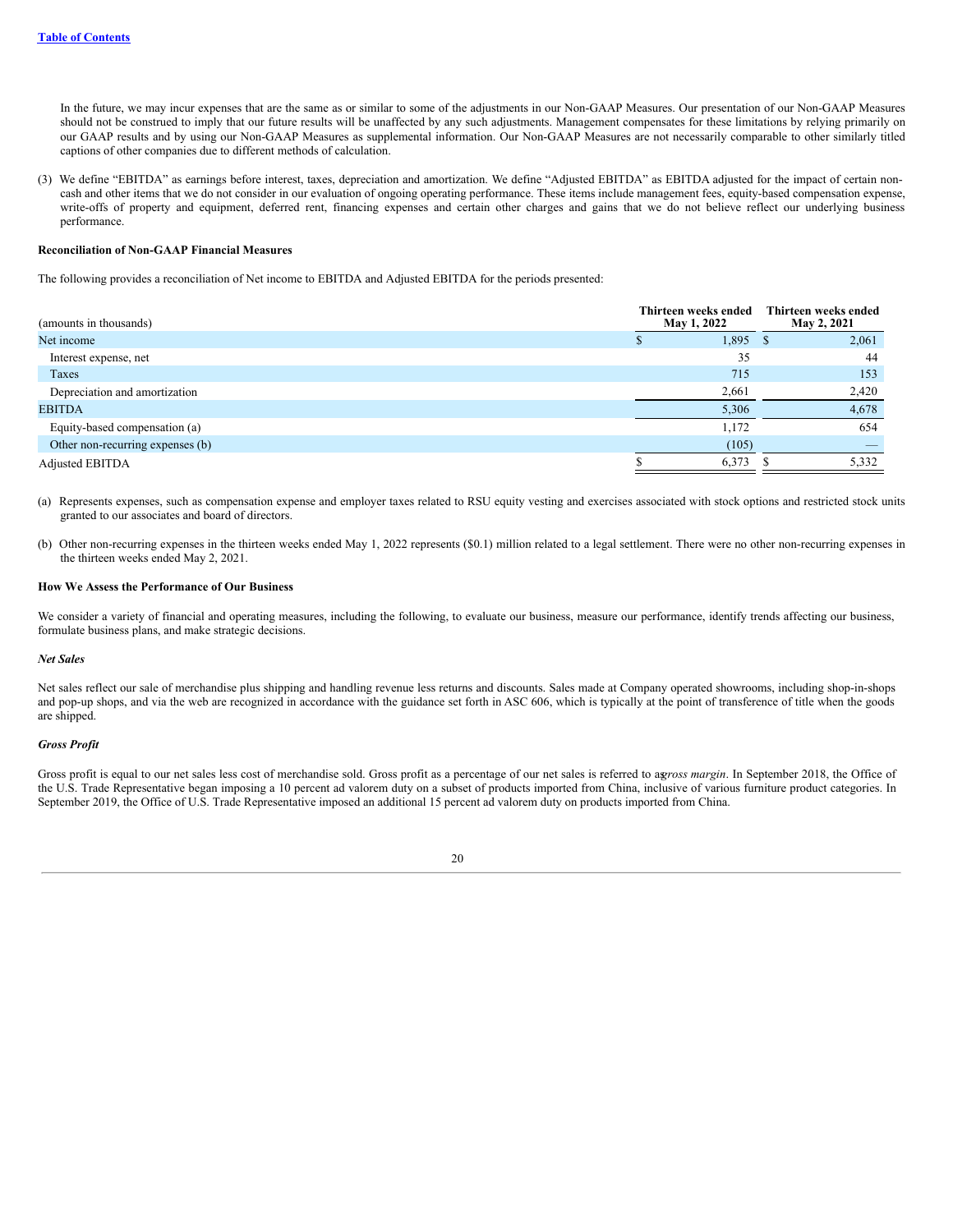### *Selling, General and Administrative Expenses*

Selling, general and administrative expenses include all operating costs, other than advertising and marketing expense, not included in cost of merchandise sold. These expenses include all payroll and payroll-related expenses; showroom expenses, including occupancy costs related to showroom operations, such as rent and common area maintenance; occupancy and expenses related to many of our operations at our headquarters, including utilities, equity-based compensation, financing related expense; public company expenses; and credit card transaction fees. Selling, general and administrative expenses as a percentage of net sales is usually higher in lower volume quarters and lower in higher volume quarters because a significant portion of the costs are relatively fixed.

Our recent revenue growth has been accompanied by increased selling, general and administrative expenses. The most significant components of these increases are payroll and rent costs. We expect these expenses, as well as rent expense associated with the opening of new showrooms, to increase as we grow our business. We expect to leverage total selling, general and administrative expenses as a percentage of sales as sales volumes continue to grow. We expect to continue to invest in infrastructure to support the Company's growth. These investments will lessen the impact of expense leveraging during the period of investment with the greater impact of expense leveraging happening after the period of investment. However, total selling, general and administrative expenses generally will leverage during the periods of investments with the most deleverage occurring in the first three quarters of the fiscal year, and the greatest leverage occurring in the fourth quarter.

#### *Advertising and Marketing Expense*

Advertising and marketing expense include digital, social, and traditional advertising and marketing initiatives that cover all of our business channels. Advertising and marketing expense is expected to continue to increase as a percentage to sales as we continue to invest in advertising and marketing which has accelerated sales growth.

#### **Basis of Presentation and Results of Operations**

The following table sets forth, for the periods presented, our condensed consolidated statement of operations data as a percentage of total revenues:

|                                              |                | Thirteen weeks ended |  |
|----------------------------------------------|----------------|----------------------|--|
|                                              | May 1,<br>2022 | May 2,<br>2021       |  |
| <b>Statement of Operations Data:</b>         |                |                      |  |
| Net sales                                    | $100\%$        | 100 %                |  |
| Cost of merchandise sold                     | 49 %           | 44 %                 |  |
| Gross profit                                 | $51\%$         | 56 %                 |  |
| Selling, general and administrative expenses | $35\%$         | $37\%$               |  |
| Advertising and marketing                    | $12\%$         | 13 %                 |  |
| Depreciation and amortization                | $2\%$          | $3\%$                |  |
| Operating income                             | $2\%$          | $3\%$                |  |
| Interest expense, net                        | $0\%$          | $0\%$                |  |
| Net income before taxes                      | $2\%$          | $3\%$                |  |
| Provision for income taxes                   | $-1\%$         | $0\%$                |  |
| Net income                                   | $1\%$          | $3\%$                |  |

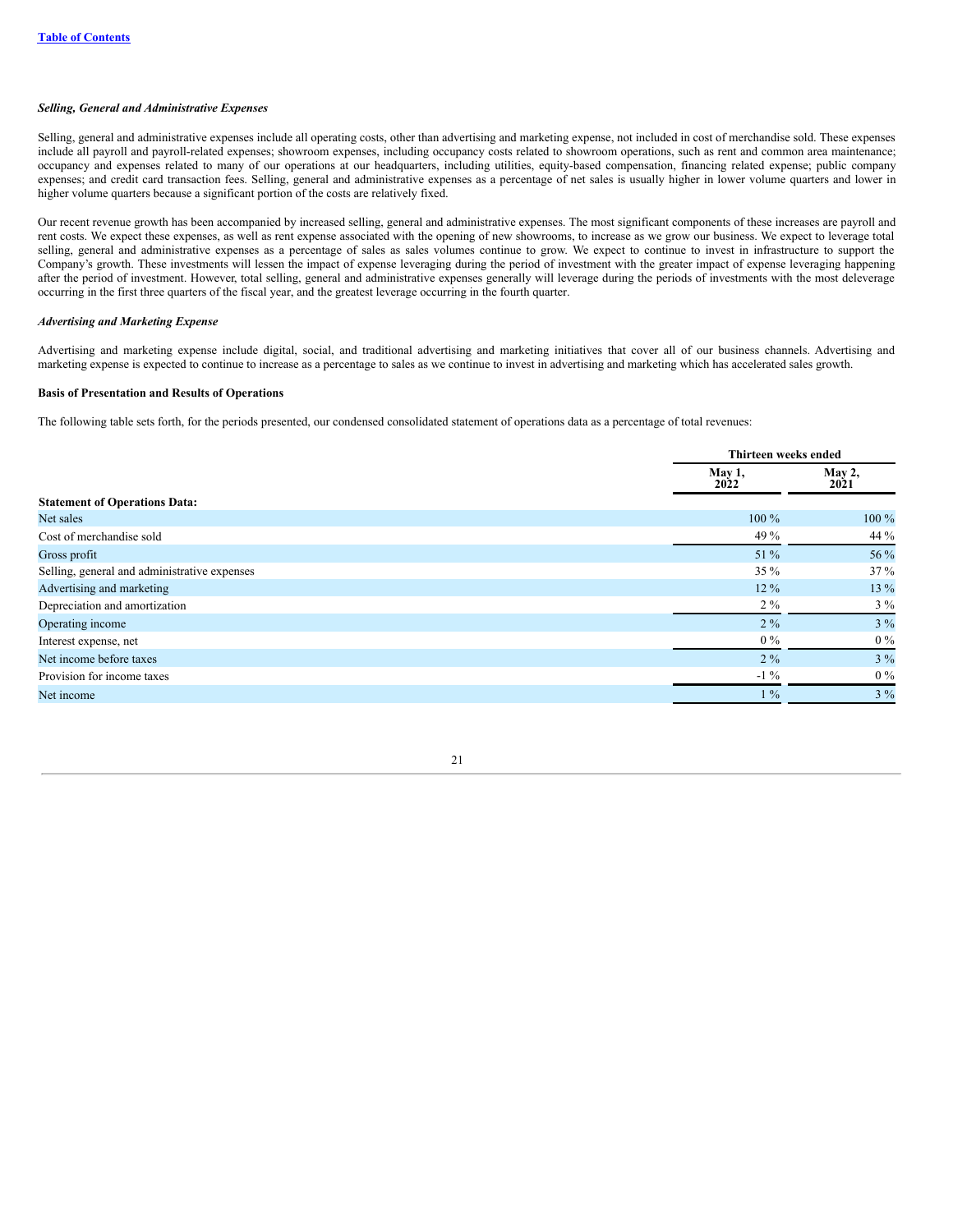### **Thirteen weeks ended May 1, 2022 Compared to the thirteen weeks ended May 2, 2021**

#### *Net sales*

Net sales increased \$46.5 million, or 56.0%, to \$129.4 million in the thirteen weeks ended May 1, 2022 as compared to \$82.9 million in the thirteen weeks ended May 2, 2021. The increase in overall net sales was driven by growth across all channels. New customers increased by 8.2% in the thirteen weeks ended May 1, 2022 as compared to 3.9% in the thirteen weeks ended May 2, 2021. We had 162 and 116 total showrooms as of May 1, 2022 and May 2, 2021, respectively. We opened 11 additional showrooms, 5 kiosks and did not remodel or close any showrooms in the thirteen weeks ended May 1, 2022. In comparison, we opened 8 showrooms and did not close or remodel any showrooms in the thirteen weeks ended May 2, 2021. Showroom net sales increased \$32.3 million, or 65.9%, to \$81.3 million in the thirteen weeks ended May 1, 2022 as compared to \$49.0 million in the thirteen weeks ended May 2, 2021. This increase was due in large part to comparable net sales increase of \$22.0 million, or 53.2%, to \$63.3 million in the thirteen weeks ended May 1, 2022, compared to \$41.3 million in the thirteen weeks ended May 2, 2021, related to higher point of sales transactions with lower promotional discounting and the addition of 31 new showrooms, 13 kiosks and 2 mobile concierges. Point of sales transactions represent orders placed through our showrooms which does not always reflect the point at which control transfers to the customer, which occurs upon shipment being confirmed. See Note 12 to the condensed consolidated financial statements. We believe point of sales transactions is a more accurate way to measure showroom performance and how our showroom associates are incentivized. Retail sales per selling square foot increased \$113, or 23.3%, to \$599 in the thirteen weeks ended May 1, 2022 as compared to \$486 in the thirteen weeks ended May 2, 2021. Total number of units sold at point of transaction increased by approximately 17.0% driven by higher comparable sales. The increase in comparable sales, retail sales per selling square foot and total number of units sold over prior years is the result of a very strong Easter campaign and some channel shift from Internet net sales. Internet net sales (sales made directly to customers through our ecommerce channel) increased \$6.1 million, or 24.1%, to \$31.3 million in the thirteen weeks ended May 1, 2022 as compared to \$25.2 million in the thirteen weeks ended May 2, 2021 also driven by a strong Easter campaign. Other net sales, which include pop-up-shop sales, shop-in-shop sales, and barter inventory transactions increased \$8.1 million, or 92.7%, to \$16.9 million in the thirteen weeks ended May 1, 2022 as compared to \$8.8 million in the thirteen weeks ended May 2, 2021. This increase was principally due to higher productivity of our temporary online pop-up-shops on Costco.com and hosting 1 additional online event compared to the prior year period. We also opened 18 additional Best Buy shop-in-shop locations compared to the prior year period.

#### *Gross profit*

Gross profit increased \$20.0 million, or 43.5%, to \$66.1 million in the thirteen weeks ended May 1, 2022 from \$46.1 million in the thirteen weeks ended May 2, 2021. Gross margin decreased to 51.1% of net sales in the thirteen weeks ended May 1, 2022 from 55.6% of net sales in the thirteen weeks ended May 2, 2021. The decrease in gross margin percentage of 450 basis points was primarily driven by an increase of approximately 640 basis points in total distribution and related tariff expenses partially offset by an improvement of 190 basis points in product margin. The increase in total distribution and related tariff expenses over prior year is principally related to the negative impact of 630 basis points increase in inbound transportation costs. The product margin rate improvement is due to lower promotional discounting and continuing vendor negotiations to assist with the mitigation of tariffs.

#### *Selling, general and administrative expenses*

Selling, general and administrative expenses increased \$14.2 million, or 46.2%, to \$44.9 million in the thirteen weeks ended May 1, 2022 as compared to \$30.7 million in the prior year period. The increase in selling, general and administrative expenses was primarily related to an increase in employment costs, rent, overhead expenses, and selling related expenses. Employment costs increased by \$8.3 million driven by an increase in new hires and variable compensation. Rent increased by \$2.2 million related to \$1.4 million rent expense from our net addition of 46 showrooms and \$0.8 million in higher percentage rent from the increase in Showroom sales. Overhead expenses increased \$2.2 million consisting of an increase of \$1.2 million in infrastructure investments, an increase of \$0.5 million in travel expenses, an increase of \$0.3 million in equity-based compensation and an increase of \$0.2 million in insurance expense related to the growth of the Company. Selling related expenses increased \$1.5 million principally due to credit card fees related to the increase in sales.

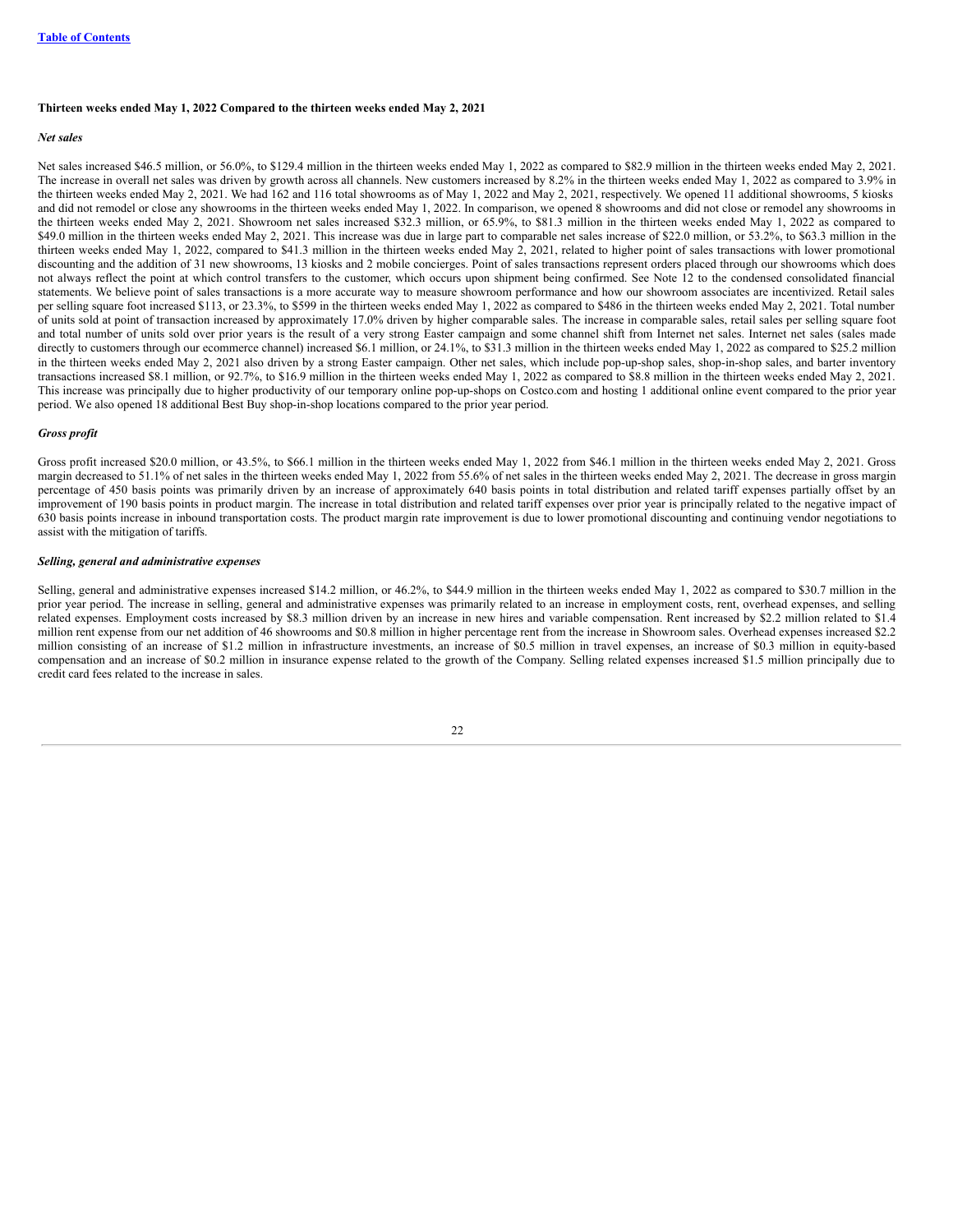Selling, general and administrative expenses were 34.7% of net sales in the thirteen weeks ended May 1, 2022 as compared to 37.0% of net sales in the thirteen weeks ended May 2, 2021. The decrease in selling, general and administrative expenses of 230 basis points was primarily due to higher leverage within infrastructure investments, rent, equity-based compensation, selling related expenses, and insurance, partially offset by deleverage in employment costs and travel. The deleverage in certain expenses relate to the continuous investments we are making into the business to support our ongoing growth.

#### *Advertising and Marketing*

Advertising and marketing expenses increased \$5.2 million, or 48.9%, to \$15.9 million for the thirteen weeks ended May 1, 2022 as compared to \$10.7 million in the thirteen weeks ended May 2, 2021. The majority of the increase in advertising and marketing dollars relates to the ongoing investments in marketing spends to support our sales growth. The investment by quarter may vary greatly. Advertising and marketing expenses were 12.3% of net sales in the thirteen weeks ended May 1, 2022 as compared to 12.9% of net sales in the thirteen weeks ended May 2, 2021. The majority of the decrease in advertising and marketing as a percent of net sales is primarily due to improved performance in our media activities which has driven an increase in net sales.

#### *Depreciation and amortization expenses*

Depreciation and amortization expenses increased \$0.3 million, or 9.9%, to \$2.7 million in the thirteen weeks ended May 1, 2022 as compared to \$2.4 million in the thirteen weeks ended May 2, 2021. The increase in depreciation and amortization expense principally relates to capital investments for new and remodeled showrooms.

#### *Interest expense, net*

Interest expense, net which is less than \$0.1 million for the thirteen weeks ended May 1, 2022 and May 2, 2021, principally relates to the interest expense related to unused line fees and amortization of deferred financing fees on the asset-based loan with a slight offset of interest earned on the Company's cash and cash equivalents balances.

#### *Provision for income taxes*

Income tax provision was \$0.7 million and \$0.2 million, less than 0.55% and 0.18% of sales, for the thirteen weeks ended May 1, 2022 and May 2, 2021, respectively. The increase in income taxes is primarily driven by the utilization of deferred tax assets of \$0.5 million during the first quarter of fiscal 2023 based on the expected generation of taxable income for the fiscal year 2023.

#### **Liquidity and Capital Resources**

#### *General*

Our business primarily relies on cash flows from operations, supplemented as needed by our revolving line of credit (see "Revolving Line of Credit" below), as our primary sources of liquidity. Our primary cash needs are for advertising and marketing, inventory, payroll, showroom rent, capital expenditures associated with opening new showrooms and updating existing showrooms, as well as infrastructure and information technology. The most significant components of our working capital are cash and cash equivalents, inventory, accounts receivable, accounts payable and other current liabilities and customer deposits. Borrowings generally increase in our third fiscal quarter as we prepare for the holiday selling season, which is in our fourth fiscal quarter. We believe that cash expected to be generated from operations, the availability under our revolving line of credit and our existing cash balances are sufficient to meet working capital requirements and anticipated capital expenditures for at least the next 12 months.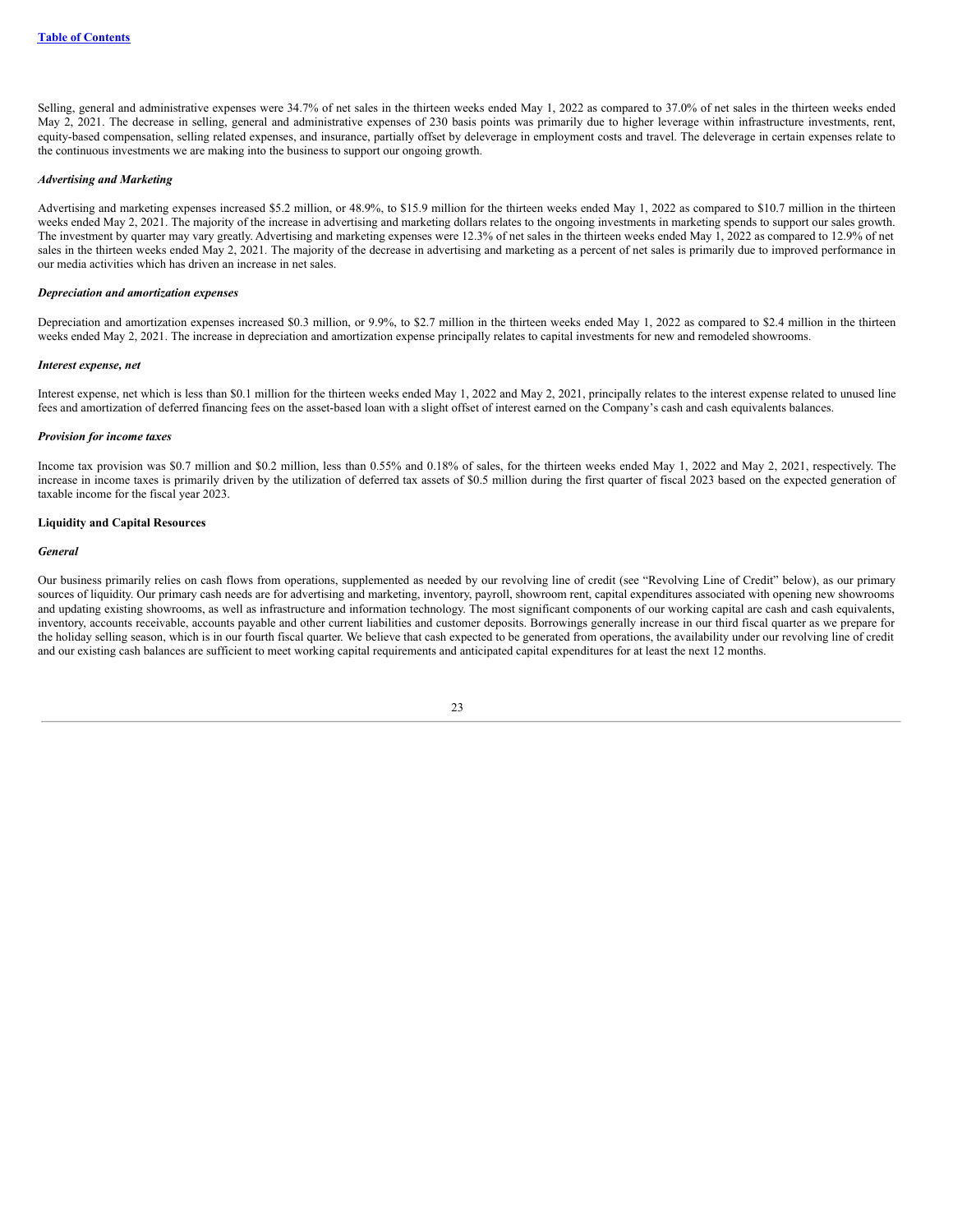### **Cash Flow Analysis**

A summary of operating, investing, and financing activities during the periods indicated are shown in the following table:

| (amounts in thousands)                                     |  | Thirteen weeks ended |                |  |
|------------------------------------------------------------|--|----------------------|----------------|--|
|                                                            |  | May 1,<br>2022       | May 2,<br>2021 |  |
| <b>Condensed Consolidated Statement of Cash flow Data:</b> |  |                      |                |  |
| Net Cash Used in Operating Activities                      |  | $(21,786)$ \$        | (9,604)        |  |
| Net Cash Used in Investing Activities                      |  | (6,018)              | (3,058)        |  |
| Net Cash (Used in) Provided by Financing Activities        |  | (208)                | 62             |  |
| Net change in cash and cash equivalents                    |  | (28,012)             | (12,600)       |  |
| Cash and cash equivalents at the end of the period         |  | 64,380               | 65,741         |  |

### **Net Cash Used In Operating Activities**

Cash from operating activities consists primarily of net income adjusted for certain non-cash items, including depreciation and amortization, equity-based compensation, noncash operating lease cost, and deferred income taxes and the effect of changes in working capital and other activities.

In the thirteen weeks ended May 1, 2022, net cash used in operating activities was \$21.8 million and consisted of changes in operating assets and liabilities of \$32.2 million, net income of \$1.9 million, and adjustments to reconcile net income to cash provided by operating activities of \$8.6 million. Working capital and other activities consisted primarily of increases in merchandise inventories of \$14.5 million, decreases in accounts payable and accrued expenses of \$10.4 million, customer deposits of \$5.7 million, operating lease liabilities of \$4.1 million, partially offset by decreases in trade accounts receivable of \$2.1 million and prepaid expenses and other current assets of \$0.3 million.

In the thirteen weeks ended May 2, 2021, net cash used in operating activities was \$9.6 million and consisted of changes in operating assets and liabilities of \$18.3 million ,net income of \$2.1 million, and adjustments to reconcile net income to cash used in operating activities of \$6.6 million. Working capital and other activities consisted primarily of increases in trade accounts receivable of \$2.4 million, merchandise inventories of \$5.5 million, prepaid expenses and other current assets of \$0.5 million, operating lease liabilities of \$3.4 million, and customer deposits of \$1.9 million, partially offset by a decrease in accounts payable and accrued expenses of \$8.3 million.

### **Net Cash Used In Investing Activities**

Investing activities consist primarily of investments related to capital expenditures for new showroom openings, the remodeling of existing showrooms, and the acquisition of intangible assets.

For the thirteen weeks ended May 1, 2022, capital expenditures were \$6.0 million as a result of investments in new and remodeled showrooms and intangibles such as patents and trademarks.

For the thirteen weeks ended May 2, 2021, capital expenditures were \$3.1 million as a result of investments in new and remodeled showrooms and intangibles such as patents and trademarks.

# **Net Cash (Used In) Provided By Financing Activities**

Financing activities consist primarily of the proceeds from stock offerings and taxes paid for the net settlement of equity awards.

For the thirteen weeks ended May 1, 2022, net cash used in financing activities was \$0.2 million, due mostly to the payment of deferred financing costs. For the thirteen weeks ended May 2, 2021, net cash provided by financing activities was \$0.1 million, due mostly to borrowing under the line of credit.

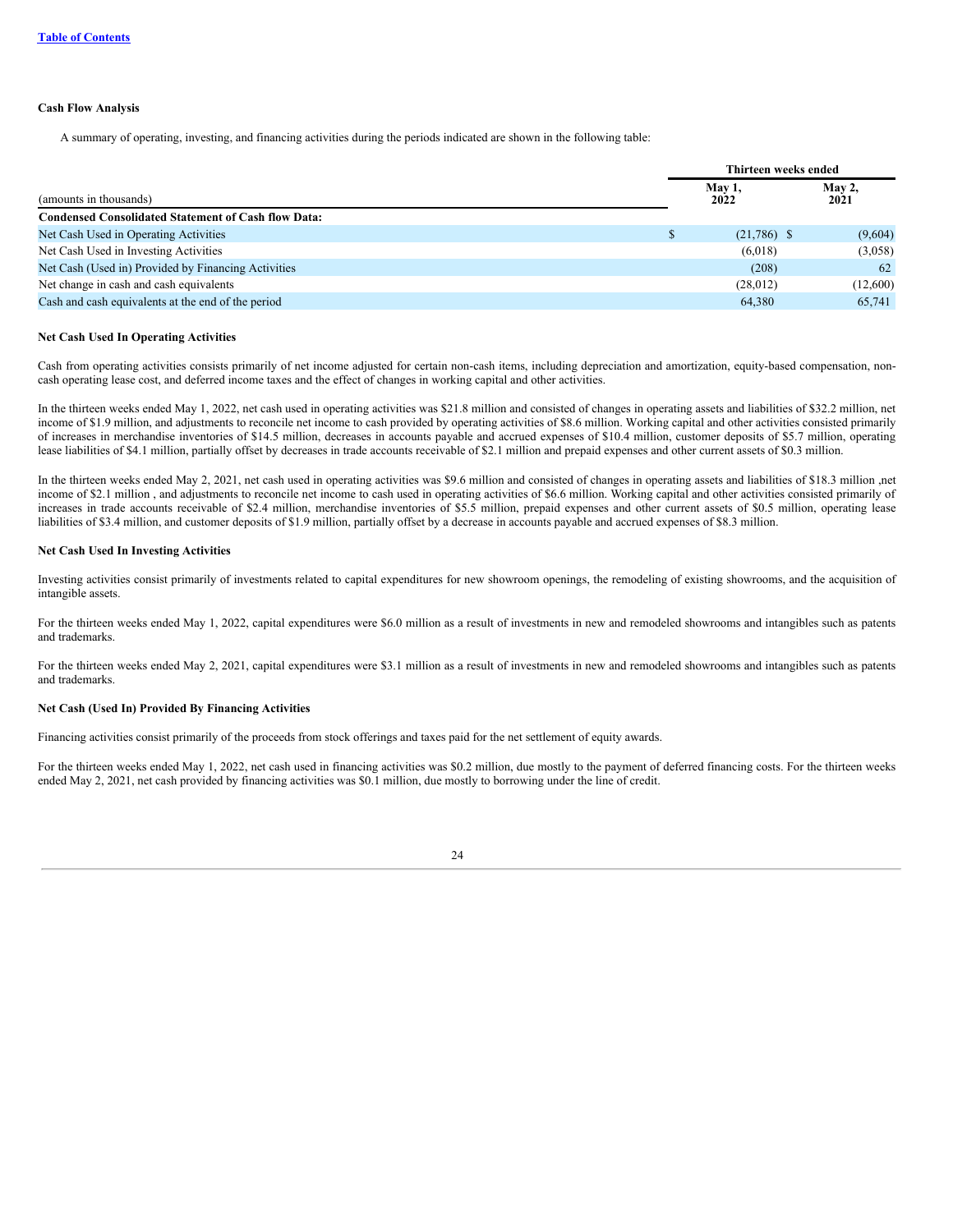#### **Revolving Line of Credit**

On March 25, 2022, the Company amended our existing credit agreement providing for an asset-based revolving credit facility with the lenders party thereto, and Wells Fargo Bank, National Association, as administrative agent. The maturity date of our credit agreement was extended to March 25, 2024 and, among other things, the maximum revolver commitment was increased from \$25.0 million to \$40.0 million, subject to borrowing base and availability restrictions. Our credit agreement includes a \$1,000,000 sublimit for the issuance of letters of credit and a \$4,000,000 sublimit for swing line loans. As of May 1, 2022, the Company's borrowing availability under the line of credit was \$31.2 million. As of May 1, 2022, there were no borrowings outstanding on this line of credit.

We are required to pay a commitment fee of 0.30% based on the daily unused portion of the credit facility. Amounts outstanding under the credit facility, at our option, bear interest at either a base rate or a term SOFR based rate, plus, in either case, a margin determined by reference to our quarterly average excess availability under the credit facility and ranging from 0.50% to 0.75% for borrowings accruing interest at base rate and from 1.625% to 1.850% for borrowings accruing interest at term SOFR. Swing line loans will at all times accrue interest at a base rate plus the applicable margin. The lower margins described above will apply initially and will adjust thereafter from time to time based on the quarterly average excess availability under the credit facility. For additional information regarding our line of credit with Wells, see Note 7 to our condensed consolidated financial statements.

#### **Severance Contingency**

The Company has various employment agreements with its senior level executives. A number of these agreements have severance provisions, ranging from 12 to 18 months of salary, in the event those associates are terminated without cause. The total amount of exposure to the Company under these agreements was \$5.6 million at May 1, 2022 if all executives with employment agreements were terminated without cause and the full amount of severance was payable.

### **Off Balance Sheet Arrangements**

We have no material off balance sheet arrangements as of May 1, 2022, except for employment agreements entered in the ordinary course of business.

#### **Critical Accounting Policies and Estimates**

The discussion and analysis of financial condition and results of operations is based upon our condensed consolidated financial statements, which have been prepared in conformity with GAAP. Certain accounting policies and estimates are particularly important to the understanding of our financial position and results of operations and require the application of significant judgment by our management or can be materially affected by changes from period to period in economic factors or conditions that are outside of our control. As a result, they are subject to an inherent degree of uncertainty. In applying these policies, management uses their judgment to determine the appropriate assumptions to be used in the determination of certain estimates. Those estimates are based on our historical operations, our future business plans and projected financial results, the terms of existing contracts, observance of trends in the industry, information provided by our customers and information available from other outside sources, as appropriate. Please see Note 1 to our consolidated financial statements included in the Annual Report on Form 10-K filed on March 30, 2022 for a complete description of our significant accounting policies. There have been no material changes to the significant accounting policies during the thirteen weeks ended May 1, 2022.

#### **Recent Accounting Pronouncements**

Refer to Note 2, Recent Accounting Pronouncements, contained in the Condensed Consolidated Notes to Financial Statements in Item 1 of Part 1 of this Quarterly Report on Form 10-Q for a full description of the recent accounting pronouncements and our expectation of their impact, if any, on our results of operations and financial condition.

# <span id="page-28-0"></span>**Item 3. Quantitative and Qualitative Disclosures about Market Risk.**

In the normal course of business, we are exposed to a variety of risks, including fluctuations in interest rates, that could affect our financial position and results of operations.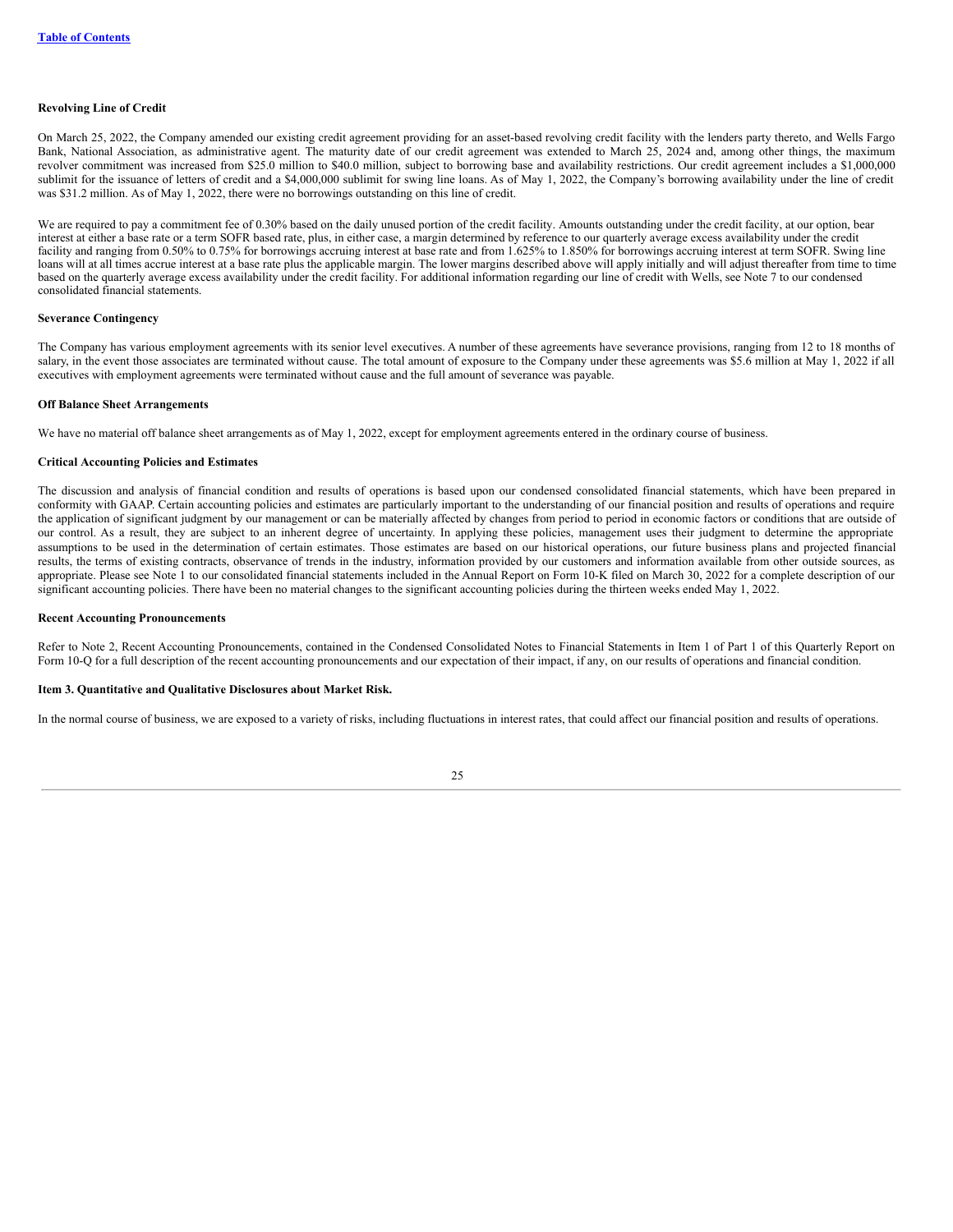### **Interest Rate Risk**

#### *Debt*

Interest rate risk exists primarily through our borrowing activities. We use U.S. dollar denominated borrowings to fund our working capital and investment needs. It is anticipated that the fair market value of any future debt under the line of credit will continue to be immaterially affected by fluctuations in interest rates and we do not believe that the value of such debt would be significantly impacted by current market events. Under the line of credit, the Company may elect that revolving loans bear interest at a rate per annum equal to the base rate plus the applicable margin or the LIBOR rate plus the applicable margin. The applicable margin is based on tier's relating to the quarterly average excess availability. The tiers range from 2.00% to 2.25%. We currently do not engage in any interest rate hedging activity and we have no intention of doing so in the foreseeable future. A hypothetical 100 basis point change (up or down) in the one-month LIBOR rate would not have a material effect on our condensed consolidated results of operations.

## *LIBOR Transition*

Borrowings under our revolving line of credit have an interest rate tied to LIBOR, which is the subject of recent national, international, and other regulatory guidance and proposals for reform. These reforms and other pressure may cause LIBOR to disappear entirely or to perform differently than in the past. It is expected that certain banks will stop reporting information used to set LIBOR at the end of 2021 when their reporting obligations cease. This will effectively end the usefulness of LIBOR and end its publication. If LIBOR is no longer available, or otherwise at our option, we will pursue alternative interest rate calculations in our Credit Agreement, including the use of the Secured Overnight Financing Rate (SOFR). A number of other alternatives to LIBOR have been proposed or are being developed, but it is not clear which, if any, will be adopted. Any of these alternative methods may result in interest payments that are higher than expected or that do not otherwise correlate over time with the payments that would have been made on such indebtedness for the interest periods if the applicable LIBOR rate was available in its current form.

#### <span id="page-29-0"></span>**Item 4. Controls and Procedures.**

#### **Evaluation of Disclosure Controls and Procedures**

Our management, with the participation of our Chief Executive Officer (our principal executive officer) and Chief Financial Officer (our principal financial officer), has evaluated the effectiveness of our disclosure controls and procedures (as defined in Rules 13a-15(e) and 15d-15(e) under the Securities Exchange Act of 1934, as amended (the "Exchange Act")), as of the end of the period covered by this Quarterly Report on Form 10-Q. Management recognizes that any controls and procedures, no matter how well designed and operated, can provide only reasonable assurance of achieving their objectives and management necessarily applies its judgment in evaluating the cost-benefit relationship of possible controls and procedures. As described below in Changes in Internal Control over Financial Reporting, we previously identified a material weakness in our internal control over financial reporting due to the ineffective design and implementation of information technology and related activity level controls covering all significant accounts. This ineffectiveness was due, in part, to inadequate information technology general controls ("ITGC") relating to certain information technology systems.<br>The ITGC deficiencies affected, among other th Chief Executive Officer and Chief Financial Officer concluded that our disclosure controls and procedures were not effective as of May 1, 2022 due to the material weakness in our internal control over financial reporting described below.

### **Changes in Internal Control Over Financial Reporting**

During the thirteen weeks ended May 1, 2022, the Company successfully implemented a remediation plan to address the material weakness in its internal control over financial reporting identified during our review of our audited financial statements for the fiscal year ended January 30, 2022. The material weakness was related to ineffective ITGC controls in the areas of user access and segregation of duties related to certain information technology systems that support our financial reporting process. Additional details on the material weakness are set forth under Item 9A "Controls and Procedures" in the Company's Annual Report on Form 10-K for the year ending January 30, 2022 and filed with the Commission on March 30, 2022. The implemented remediation plan consisted of, among other things, (i) evaluating and implementing enhanced process controls around user access management to key information systems which may impact our financial reporting (ii) expanding the management and governance over user access and system controls and (iii) enhancing our information technology compliance and accounting function with additional experienced hires including a new Chief Information Officer.

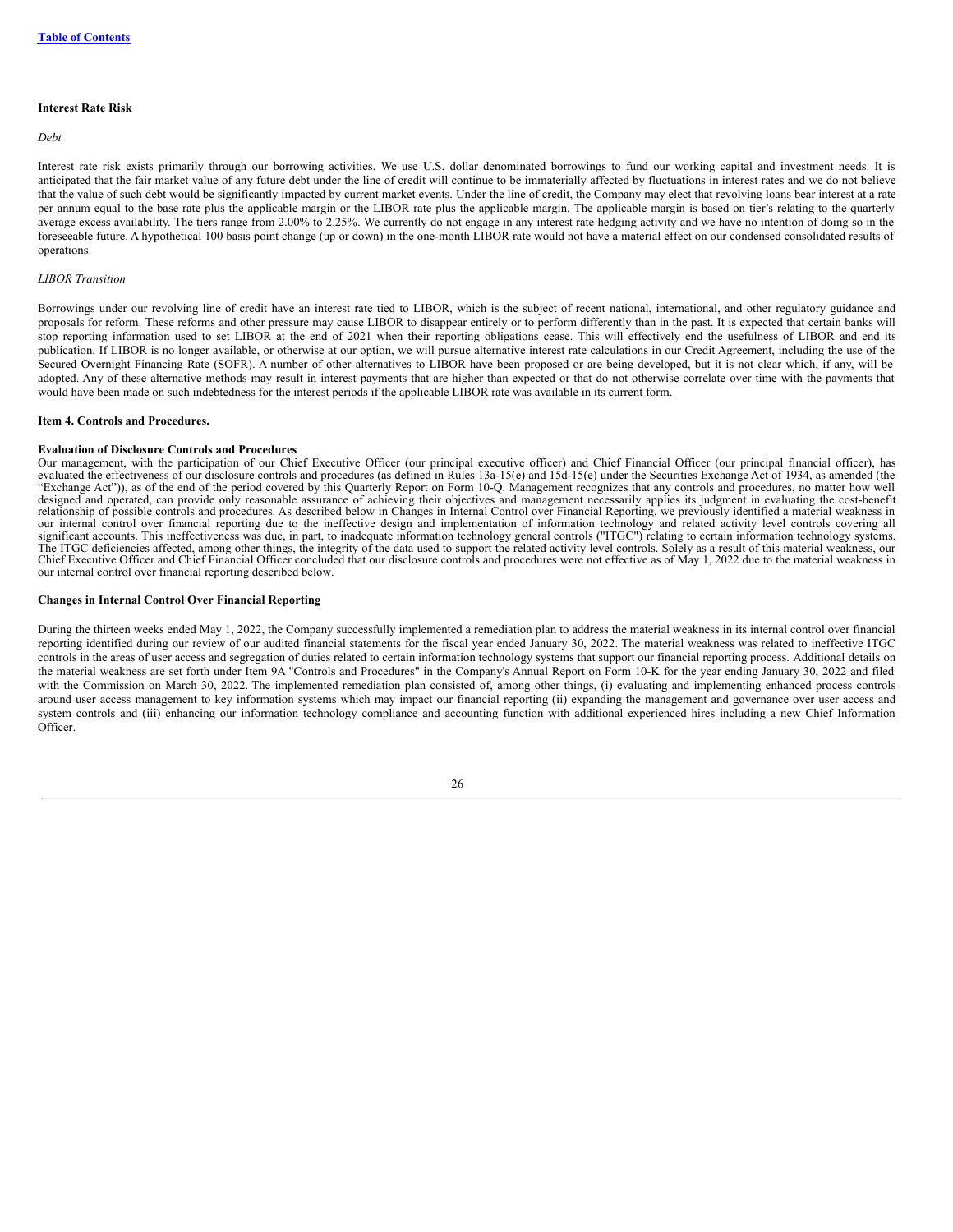<span id="page-30-0"></span>Except as discussed above with respect to the implementation of our remediation plan, there were no changes in our internal control over financial reporting during the thirteen weeks ended May 1, 2022 that have materially affected, or are reasonably likely to materially affect, our internal control over financial reporting.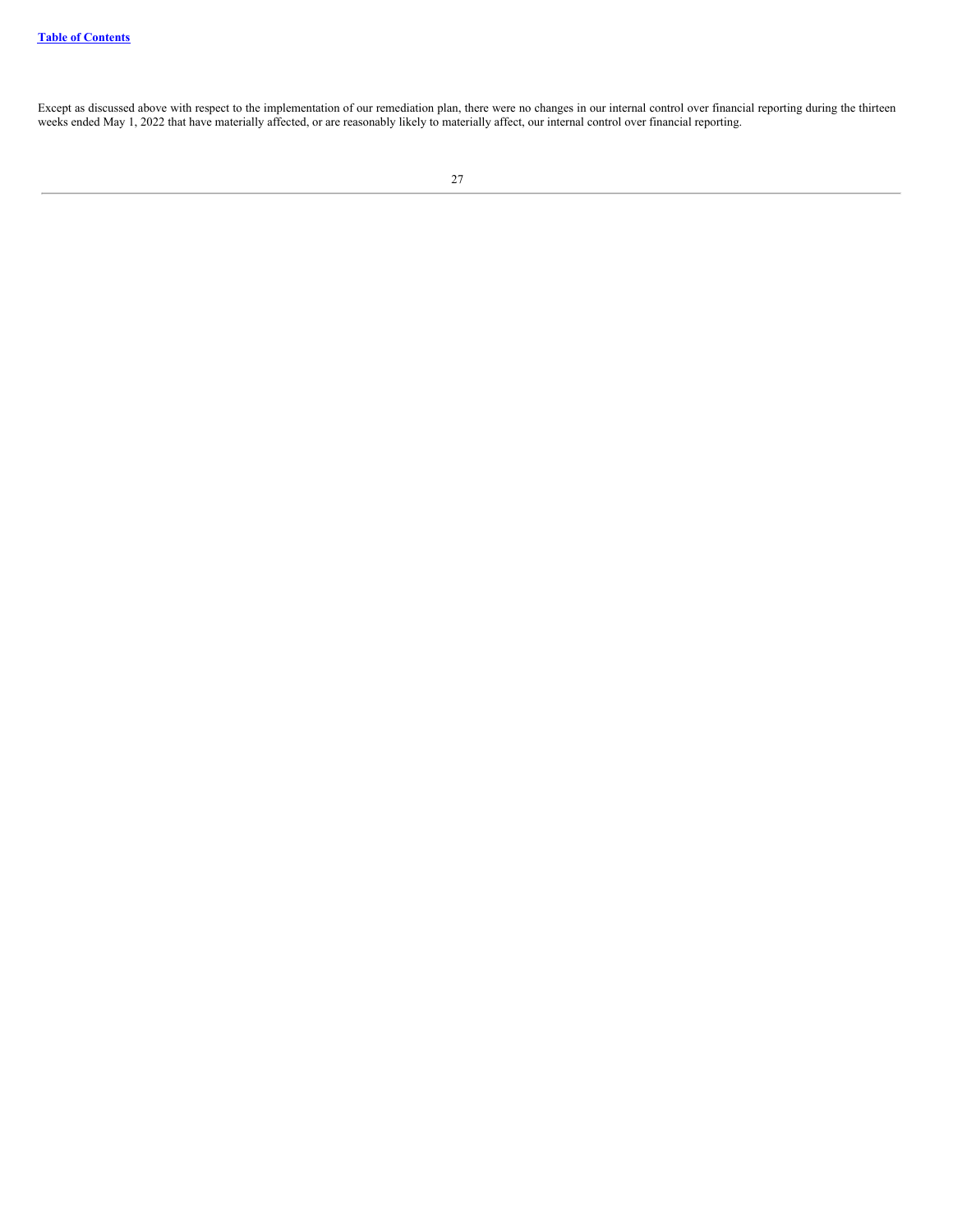# **PART II. OTHER INFORMATION**

# <span id="page-31-0"></span>**Item 1. Legal Proceedings**

For information regarding our legal proceedings, see*Note 6. Commitments and Contingencies--Legal Contingency*, included in Part I, Item 1, *Unaudited Condensed Consolidated Financial Statements*, of this Quarterly Report on Form 10-Q, which is incorporated into this item by reference.

### <span id="page-31-1"></span>**Item 1A. Risk Factors**

<span id="page-31-2"></span>There have been no material changes to the risk factors previously disclosed in the Company's Annual Report on Form 10-K for the fiscal year ended January 30, 2022.

## **Item 2. Unregistered Sales of Equity Securities and Use of Proceeds**

<span id="page-31-3"></span>Not applicable.

### **Item 3. Defaults upon Senior Securities.**

<span id="page-31-4"></span>Not applicable.

# **Item 4. Mine Safety Disclosures.**

<span id="page-31-5"></span>Not applicable.

### **Item 5. Other Information.**

<span id="page-31-6"></span>Our board of directors previously approved, subject to stockholder approval, an amendment and restatement of the Company's Second Amended and Restated 2017 Equity Incentive Plan (the "Amended 2017 Plan"). At the annual meeting of stockholders on June 2, 2022, the Company's stockholders approved the Amended 2017 Plan which, among other things, increased by 550,000 the number of shares of the Company's common stock available under the Amended 2017 Plan, as further described under Proposal 4 of the Company's definitive proxy statement filed on Schedule 14A with the SEC on April 18, 2022, which description is incorporated herein by reference. The foregoing description of the Amended 2017 Plan is qualified in its entirety by reference to the text of the Amended 2017 Plan, which is included as an exhibit hereto.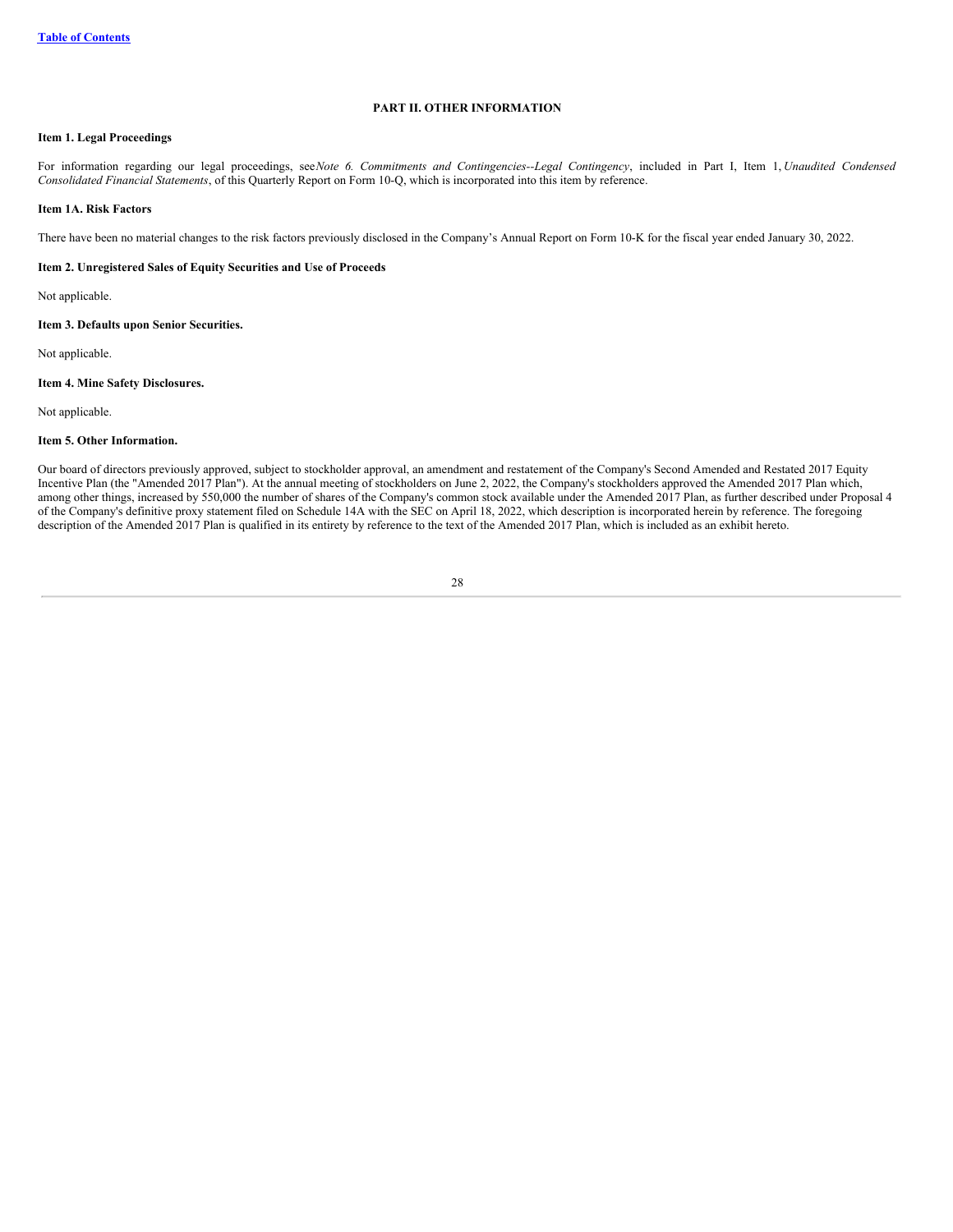# **Item 6. Exhibits**

| Exhibit<br>Number | <b>Description of Exhibit</b>                                                                                         | <b>Filed / Incorporated</b><br>by Reference<br>from Form ** | Incorporated by<br><b>Reference from</b><br><b>Exhibit Number</b> | <b>Dated Filed</b> |
|-------------------|-----------------------------------------------------------------------------------------------------------------------|-------------------------------------------------------------|-------------------------------------------------------------------|--------------------|
| $10.1+$           | Second Amended and Restated 2017 Equity Incentive Plan                                                                | $8-K$                                                       | 99.1                                                              | 06/03/2022         |
| 31.1              | Certification of the Chief Executive Officer pursuant to Section 302 of<br>the Sarbanes-Oxley Act of 2002, as amended | Filed herewith.                                             |                                                                   |                    |
| 31.2              | Certification of the Chief Financial Officer pursuant to Section 302 of<br>the Sarbanes-Oxley Act of 2002, as amended | Filed herewith.                                             |                                                                   |                    |
| $32.1*$           | Certification of the Chief Executive Officer pursuant to Section 906 of<br>the Sarbanes-Oxley Act of 2002, as amended | Filed herewith.                                             |                                                                   |                    |
| $32.2*$           | Certification of the Chief Executive Officer pursuant to Section 906 of<br>the Sarbanes-Oxley Act of 2002, as amended | Filed herewith.                                             |                                                                   |                    |
| $101$ . INS       | <b>XBRL</b> Instance Document                                                                                         |                                                             |                                                                   |                    |
| 101.SCH           | Inline XBRL Taxonomy Extension Schema Document                                                                        |                                                             |                                                                   |                    |
| 101.CAL           | Inline XBRL Taxonomy Extension Calculation Linkbase Document                                                          |                                                             |                                                                   |                    |
| 101.DEF           | Inline XBRL Taxonomy Extension Definition Linkbase Document                                                           |                                                             |                                                                   |                    |
| 101.LAB           | Inline XBRL Taxonomy Extension Label Linkbase Document                                                                |                                                             |                                                                   |                    |
| 101.PRE           | Inline XBRL Taxonomy Extension Presentation Linkbase Document                                                         |                                                             |                                                                   |                    |
| 104               | Cover Page Interactive Data File (embedded within the Inline XBRL<br>document)                                        |                                                             |                                                                   |                    |

+ Indicates a management contract or compensatory plan.

\* This certification is deemed not filed for purposes of section 18 of the Exchange Act, or otherwise subject to the liability of that section, nor shall it be deemed incorporated by reference into any filing under the Securities Act of 1933, as amended or the Exchange Act.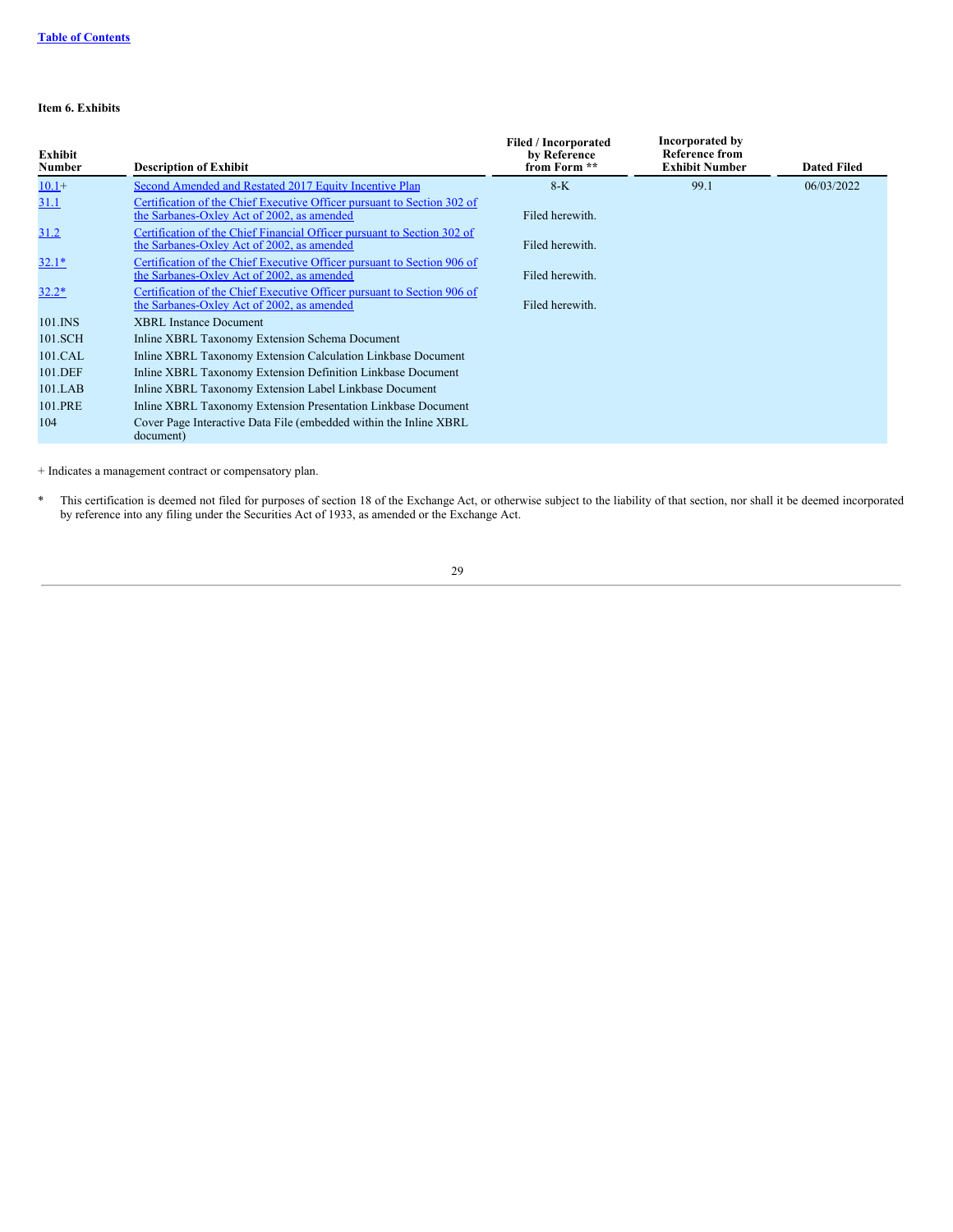# **SIGNATURES**

Pursuant to the requirements of the Securities Exchange Act of 1934, the registrant has duly caused this report to be signed on its behalf by the undersigned, thereunto duly authorized.

# **The Lovesac Company**

Date: June 8, 2022

By: /s/ Shawn Nelson Shawn Nelson Date: June 8, 2022 Chief Executive Officer (Principal Executive Officer)

> By:  $\frac{1}{s}$  Donna Dellomo Donna Dellomo Executive Vice President and Chief Financial Officer (Principal Financial Officer and Principal Accounting Officer)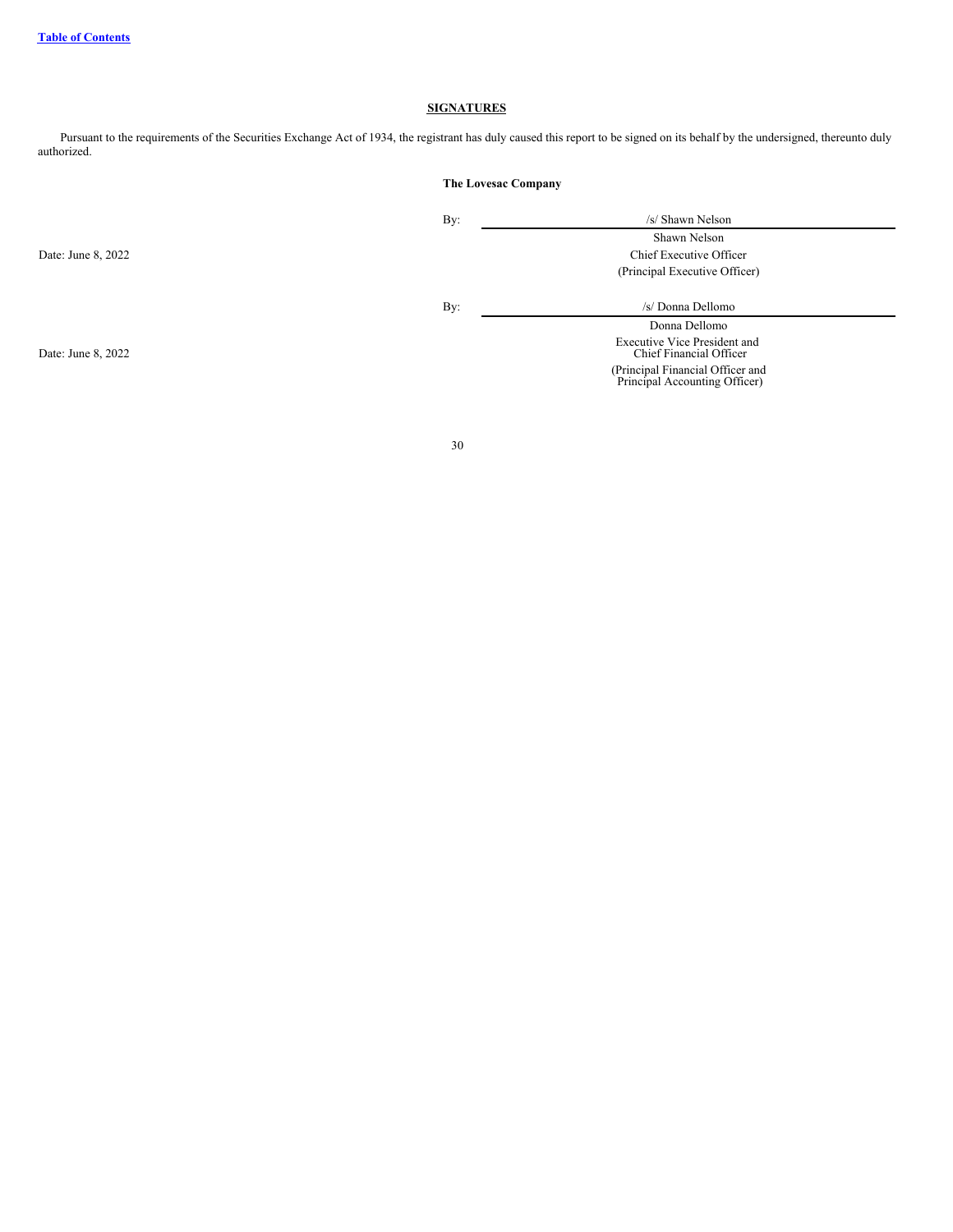### **CERTIFICATION OF PRINCIPAL EXECUTIVE OFFICER PURSUANT TO EXCHANGE ACT RULES 13a-14(a) AND 15d-14(a), AS ADOPTED PURSUANT TO SECTION 302 OF THE SARBANES-OXLEY ACT OF 2002**

<span id="page-34-0"></span>I, Shawn Nelson, certify that:

- 1. I have reviewed this Quarterly Report on Form 10-Q of The Lovesac Company;
- 2. Based on my knowledge, this report does not contain any untrue statement of a material fact or omit to state a material fact necessary to make the statements made, in light of the circumstances under which such statements were made, not misleading with respect to the period covered by this report;
- 3. Based on my knowledge, the financial statements, and other financial information included in this report, fairly present in all material respects the financial condition, results of operations and cash flows of the registrant as of, and for, the periods presented in this report;
- 4. The registrant's other certifying officer(s) and I are responsible for establishing and maintaining disclosure controls and procedures (as defined in Exchange Act Rules 13a- $15(e)$  and  $15d-15(e)$  and internal control over financial reporting (as defined in Exchange Act Rules  $13a-15(f)$  and  $15d-15(f)$ ) for the registrant and have:
	- (a) Designed such disclosure controls and procedures, or caused such disclosure controls and procedures to be designed under our supervision, to ensure that material information relating to the registrant, including its consolidated subsidiaries, is made known to us by others within those entities, particularly during the period in which this report is being prepared;
	- (b) Designed such internal control over financial reporting, or caused such internal control over financial reporting to be designed under our supervision, to provide reasonable assurance regarding the reliability of financial reporting and the preparation of financial statements for external purposes in accordance with generally accepted accounting principles;
	- (c) Evaluated the effectiveness of the registrant's disclosure controls and procedures and presented in this report our conclusions about the effectiveness of the disclosure controls and procedures, as of the end of the period covered by this report based on such evaluation; and
	- (d) Disclosed in this report any change in the registrant's internal control over financial reporting that occurred during the registrant's most recent fiscal quarter (the registrant's fourth fiscal quarter in the case of an annual report) that has materially affected, or is reasonably likely to materially affect, the registrant's internal control over financial reporting.
- 5. The registrant's other certifying officer(s) and I have disclosed, based on our most recent evaluation of internal control over financial reporting, to the registrant's auditors and the audit committee of the registrant's board of directors (or persons performing the equivalent functions):
	- (a) All significant deficiencies and material weaknesses in the design or operation of internal control over financial reporting which are reasonably likely to adversely affect the registrant's ability to record, process, summarize and report financial information; and
	- (b) Any fraud, whether or not material, that involves management or other employees who have a significant role in the registrant's internal control over financial reporting.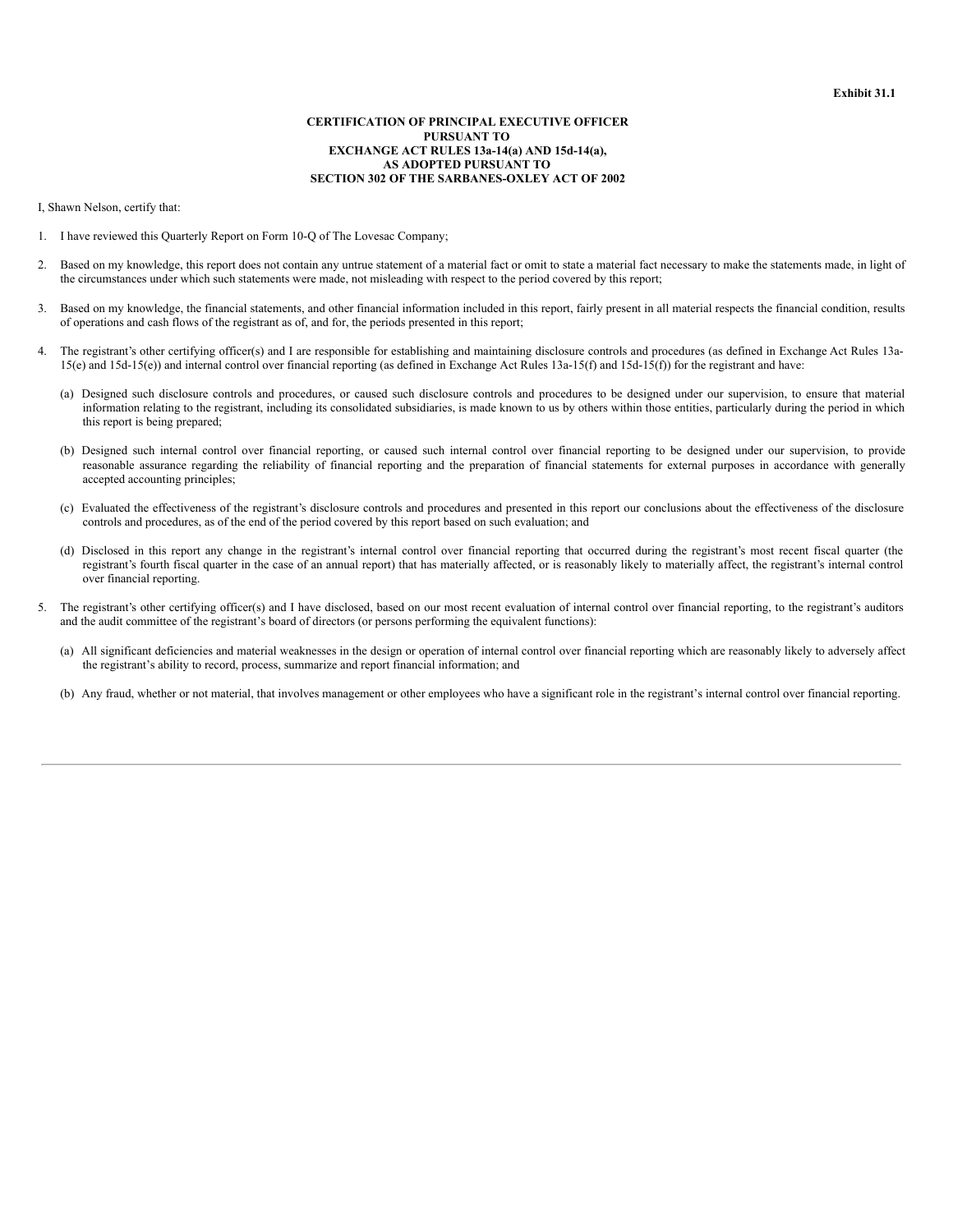Date: June 8, 2022

Signed: /s N a m

Titlo

s/ Shawn Nelson

e: Shawn Nelson e: Chief Executive Officer<br>(Principal Executive Officer)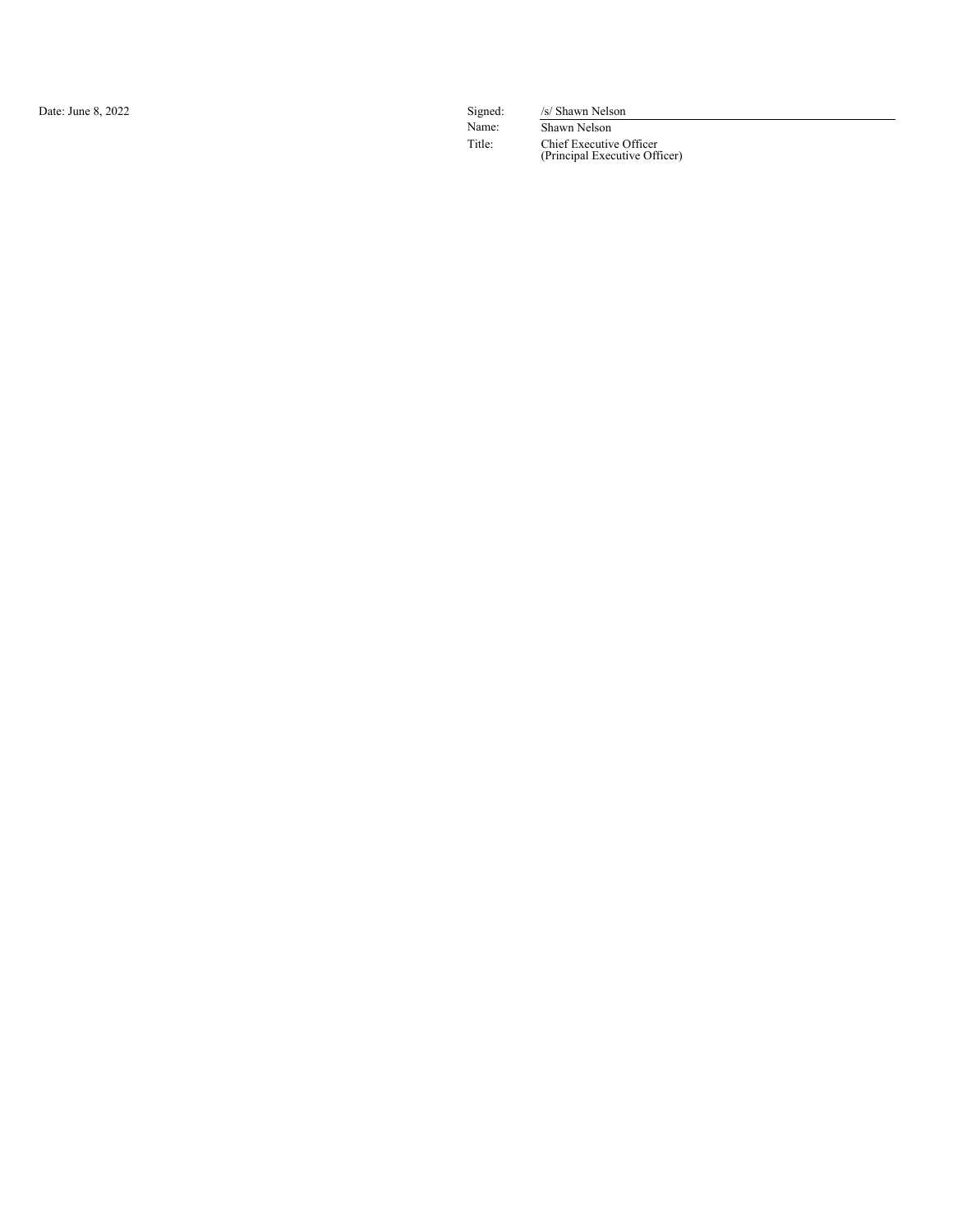### **CERTIFICATION OF PRINCIPAL EXECUTIVE OFFICER PURSUANT TO EXCHANGE ACT RULES 13a-14(a) AND 15d-14(a), AS ADOPTED PURSUANT TO SECTION 302 OF THE SARBANES-OXLEY ACT OF 2002**

<span id="page-36-0"></span>I, Donna Dellomo, certify that:

- 1. I have reviewed this Quarterly Report on Form 10-Q of The Lovesac Company;
- 2. Based on my knowledge, this report does not contain any untrue statement of a material fact or omit to state a material fact necessary to make the statements made, in light of the circumstances under which such statements were made, not misleading with respect to the period covered by this report;
- 3. Based on my knowledge, the financial statements, and other financial information included in this report, fairly present in all material respects the financial condition, results of operations and cash flows of the registrant as of, and for, the periods presented in this report;
- 4. The registrant's other certifying officer(s) and I are responsible for establishing and maintaining disclosure controls and procedures (as defined in Exchange Act Rules 13a-15(e) and 15d-15(e)) and internal control over financial reporting (as defined in Exchange Act Rules 13a-15(f) and 15d-15(f)) for the registrant and have:
	- (a) Designed such disclosure controls and procedures, or caused such disclosure controls and procedures to be designed under our supervision, to ensure that material information relating to the registrant, including its consolidated subsidiaries, is made known to us by others within those entities, particularly during the period in which this report is being prepared;
	- (b) Designed such internal control over financial reporting, or caused such internal control over financial reporting to be designed under our supervision, to provide reasonable assurance regarding the reliability of financial reporting and the preparation of financial statements for external purposes in accordance with generally accepted accounting principles;
	- (c) Evaluated the effectiveness of the registrant's disclosure controls and procedures and presented in this report our conclusions about the effectiveness of the disclosure controls and procedures, as of the end of the period covered by this report based on such evaluation; and
	- (d) Disclosed in this report any change in the registrant's internal control over financial reporting that occurred during the registrant's most recent fiscal quarter (the registrant's fourth fiscal quarter in the case of an annual report) that has materially affected, or is reasonably likely to materially affect, the registrant's internal control over financial reporting.
- 5. The registrant's other certifying officer(s) and I have disclosed, based on our most recent evaluation of internal control over financial reporting, to the registrant's auditors and the audit committee of the registrant's board of directors (or persons performing the equivalent functions):
	- (a) All significant deficiencies and material weaknesses in the design or operation of internal control over financial reporting which are reasonably likely to adversely affect the registrant's ability to record, process, summarize and report financial information; and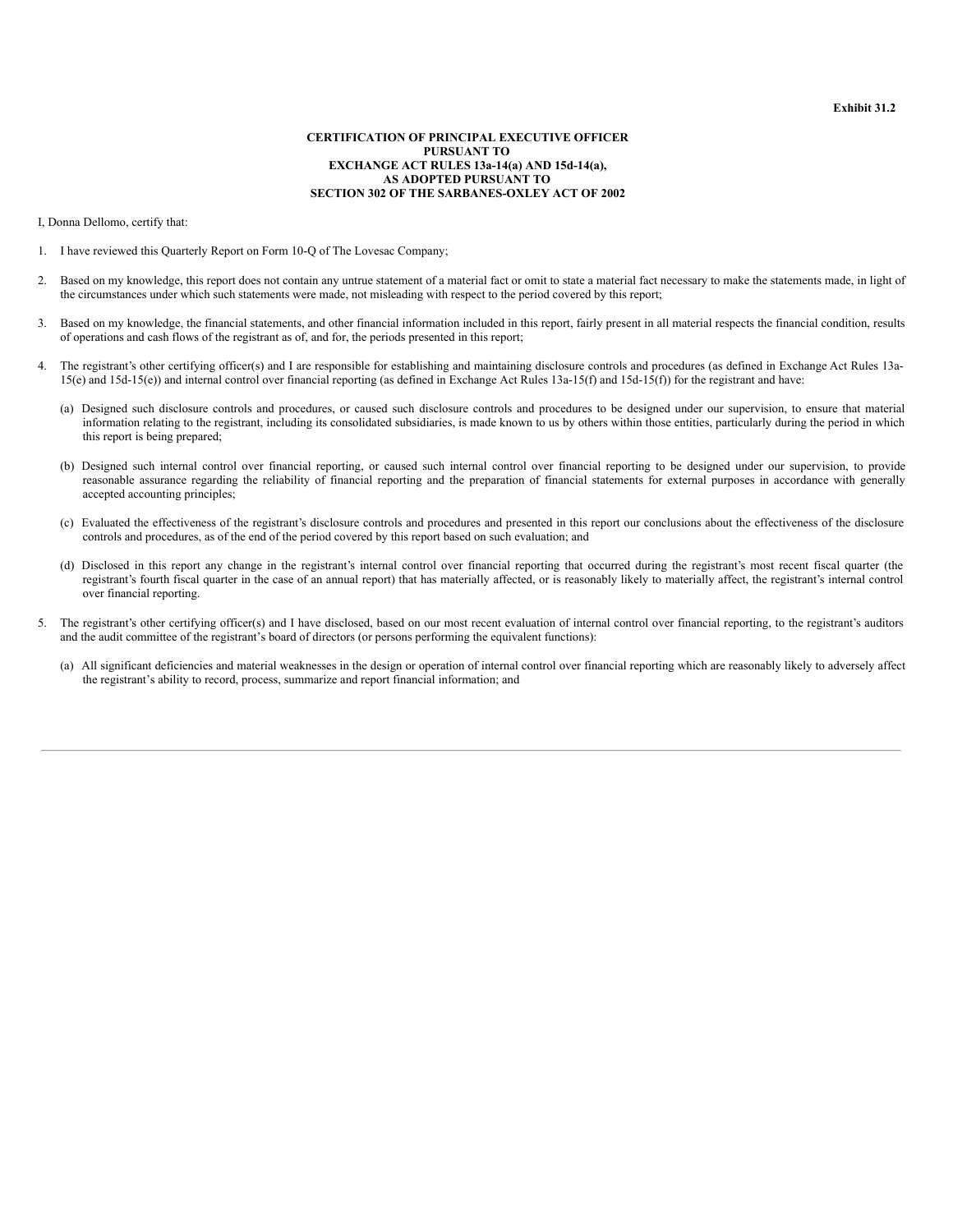(b) Any fraud, whether or not material, that involves management or other employees who have a significant role in the registrant's internal control over financial reporting.

Date: June 8, 2022 Signed: /s/ Donna Dellomo

Name: Donna Dellomo Title: Executive Vice President and Chief Financial Officer (Principal Financial Officer)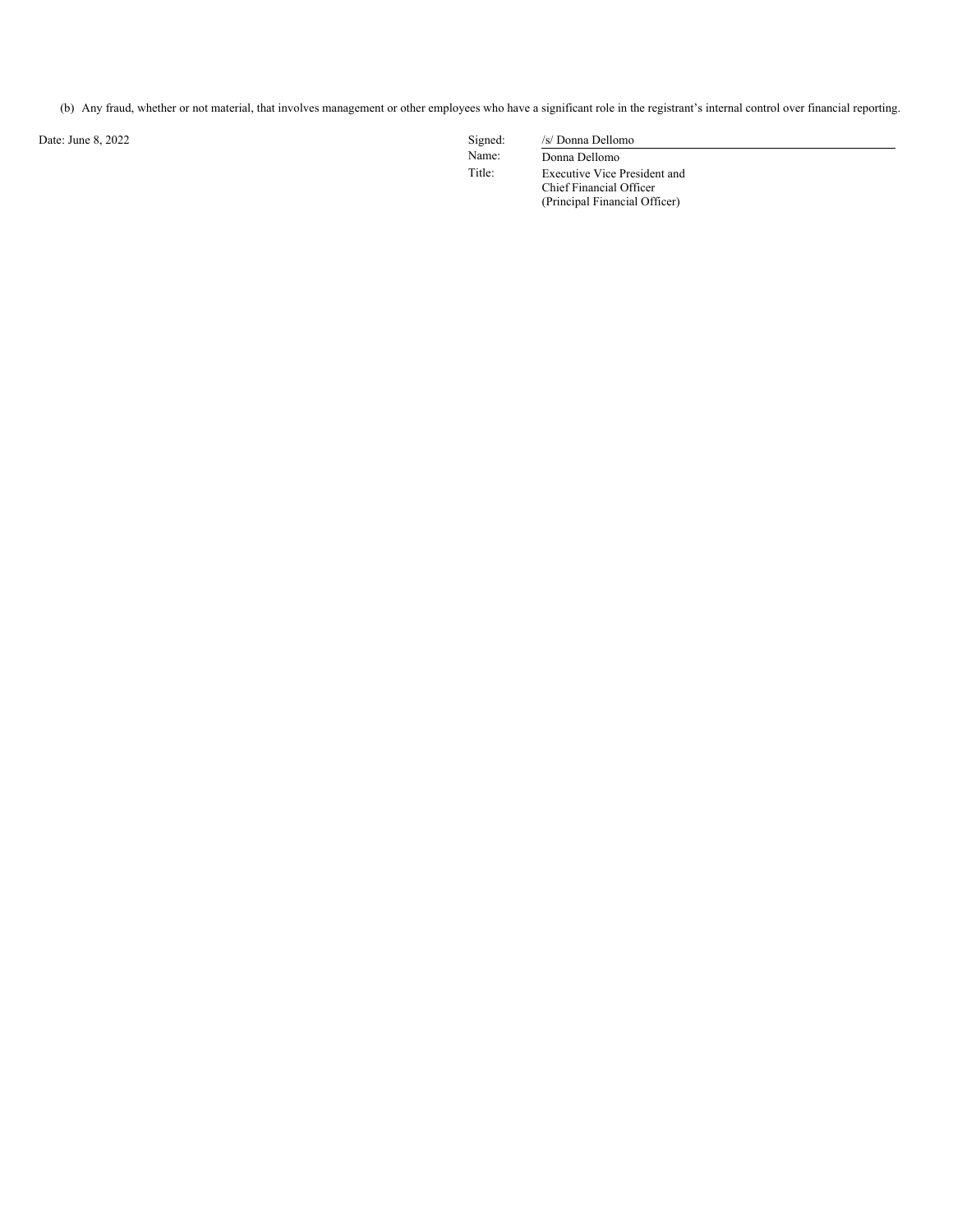### **CERTIFICATION OF PRINCIPAL EXECUTIVE OFFICER PURSUANT TO 18 U.S.C. SECTION 1350, AS ADOPTED PURSUANT TO SECTION 906 OF THE SARBANES-OXLEY ACT OF 2002**

<span id="page-38-0"></span>I, Shawn Nelson, certify, pursuant to 18 U.S.C. Section 1350, as adopted pursuant to Section 906 of the Sarbanes-Oxley Act of 2002, that the Quarterly Report on Form 10- Q of The Lovesac Company for the thirteen weeks ended May 1, 2022, fully complies with the requirements of Section 13(a) or 15(d) of the Securities Exchange Act of 1934 and that information contained in such Quarterly Report on Form 10-Q fairly presents, in all material respects, the financial condition and results of operations of The Lovesac Company.

Date: June 8, 2022 Signed: /s/ Shawn Nelson

Name: Shawn Nelson Title: Chief Executive Officer (Principal Executive Officer)